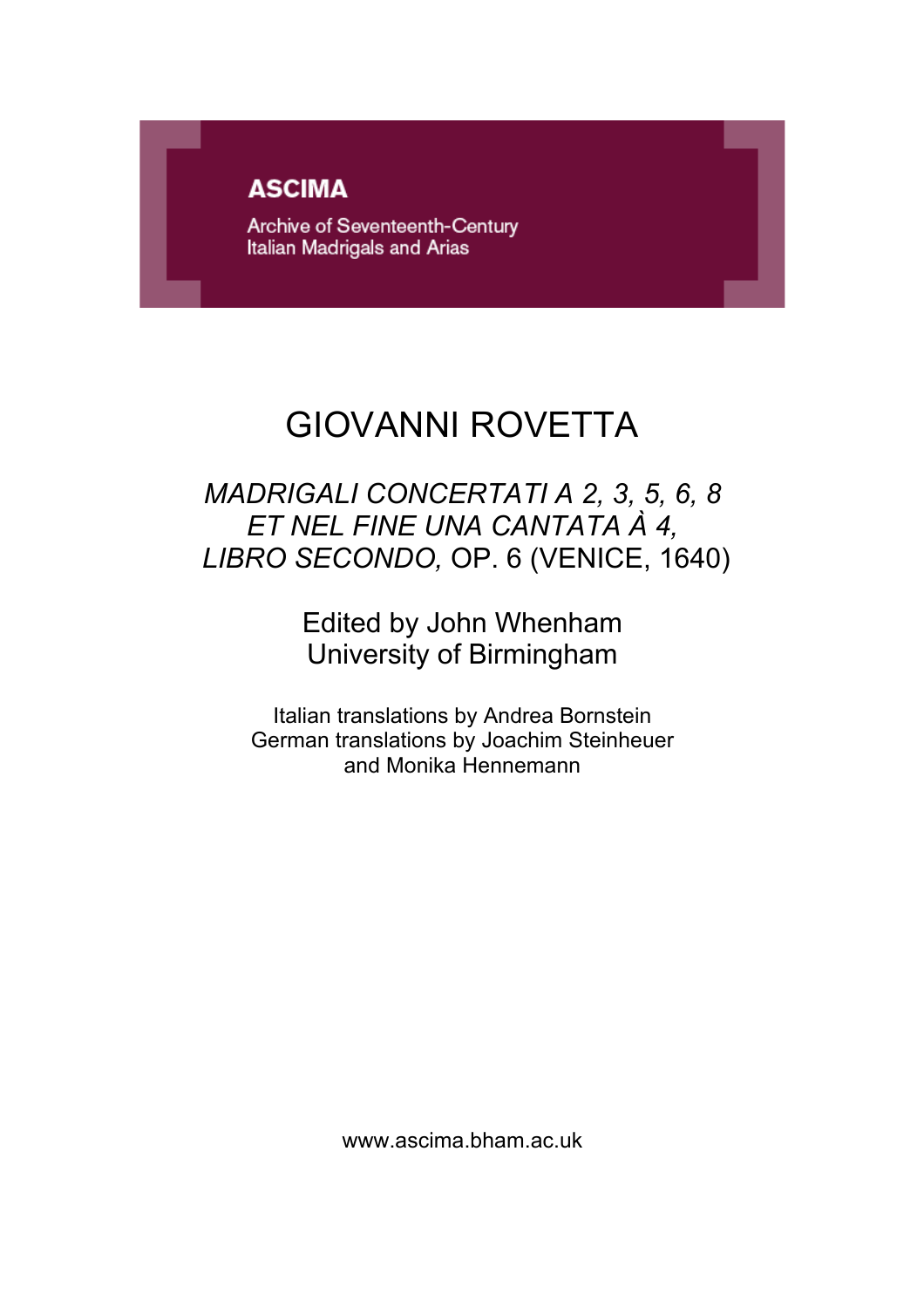# EDITORIAL BOARD

John Whenham (Birmingham) Silke Leopold (Heidelberg) Joachim Steinheuer (Heidelberg) Andrea Bornstein (Rome)

The edition and translations are copyright ©2007, 2012 the editor, translators, The University of Birmingham and The University of Heidelberg. They may be freely downloaded for study or performance (including commercial recordings) provided that the edition and translations are properly acknowledged. Further distribution or reproduction in any format is prohibited without the permission of the copyright holder(s).

L'edizione e le traduzioni sono di proprietà del curatore, dei traduttori, e delle università di Birmingham e di Heidelberg. Il materiale può essere liberamente scaricato sia per motivi di studio sia per essere eseguito (comprese registrazioni commerciali), a patto che gli estremi dell'edizione e delle traduzioni siano debitamente citati. Qualsiasi altro uso e/o riproduzione in qualsiasi formato è espressamente proibito senza il permesso dei detentori dei diritti summenzionati.

Das Copyright für die Edition und die Übersetzungen liegt beim Herausgeber, bei den Übersetzern sowie bei den Universitäten Birmingham und Heidelberg. Das Material kann zu Studienzwecken oder für Aufführungen (einschließlich kommerzieller Einspielungen) unentgeldlich heruntergeladen und verwendet werden, vorausgesetzt daß dabei in allen Fällen Herkunft und Herausgeber der Editionen bzw. der Übersetzungen in angemessener Weise benannt und kenntlich gemacht werden. Eine Weiterverbreitung und/oder Reproduktion in jeglicher Formen ohne vorherige Zustimmung durch den/die Rechtsinhaber ist untersagt.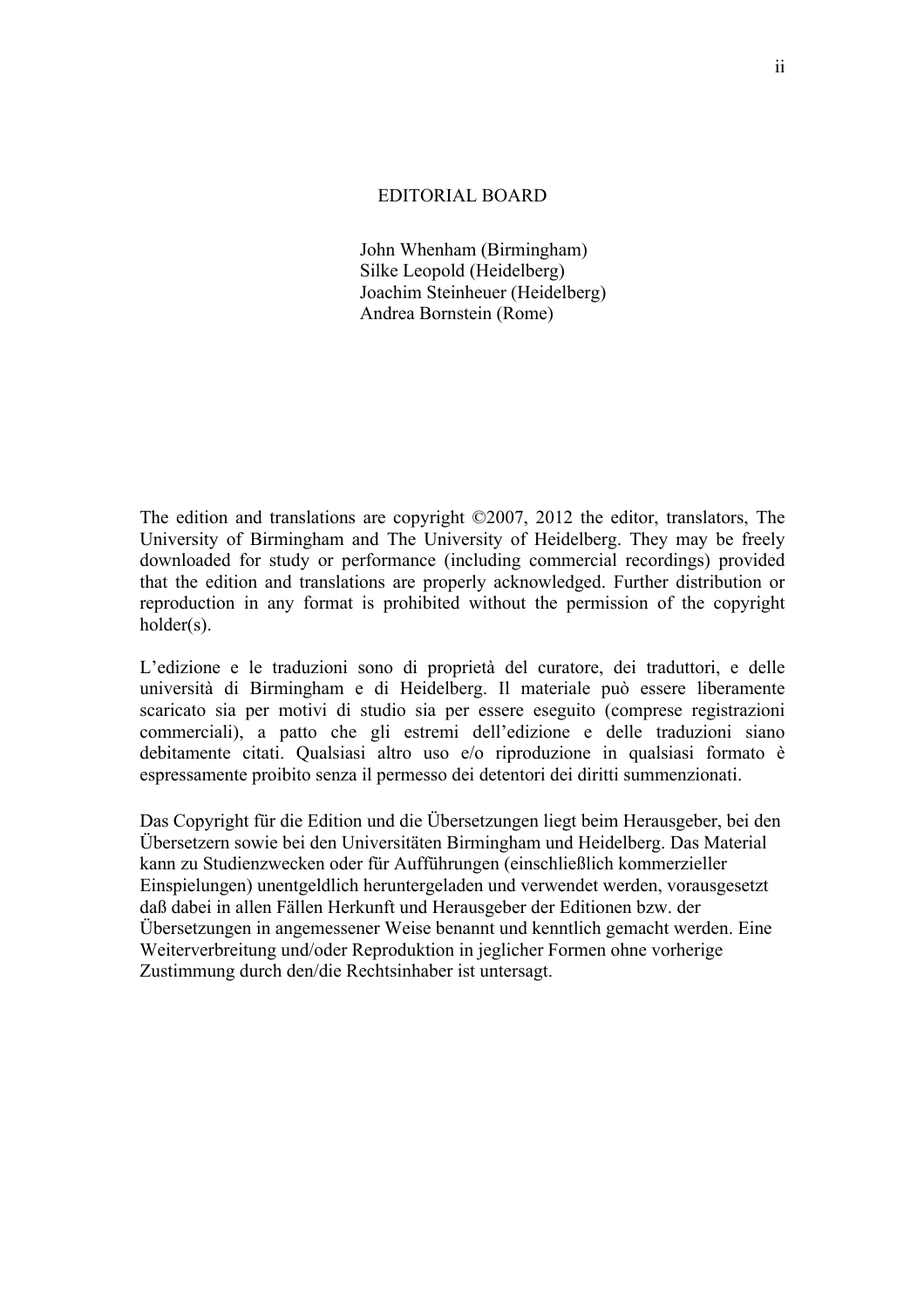# CONTENTS / INDICE / INHALT

# **Introduction / Prefazione / Vorwort**

| Acknowledgments                   | iv         |
|-----------------------------------|------------|
| The Madrigals of Giovanni Rovetta |            |
| The Source                        |            |
| Performance Issues                | xiii       |
| <b>Texts and Translations</b>     | <b>XIX</b> |
| <b>Editorial Method</b>           | xxxiv      |
| <b>Critical Commentary</b>        | xl         |
|                                   |            |

# **The Edition / L'Edizione / Die Ausgabe**

| 1. | Voi partite, crudele, ah voi partite? (S, S, bc)                              |    |
|----|-------------------------------------------------------------------------------|----|
| 2. | O quante volte, o quante $(S, S, bc)$                                         |    |
| 3. | Sovra il carro stellato in ciel sorgea $(T, T, bc)$                           |    |
| 4. | Or lieto rido e canto $(T, B, bc)$                                            | 14 |
| 5. | Ah, mio bene, tu mori! (B. Guarini) $(T, B, bc)$                              | 19 |
| 6. | Lacrimosa beltà A, T, B, bc)                                                  | 24 |
| 7. | La giovane bellissima Adriana $(C, T, B, bc)$                                 | 31 |
| 8. | Rosa, riso d'Amor, del ciel fattura (G. Marino) (A, T, B, 2vns, bc)           | 38 |
| 9. | Che cosa è amor? Chi 'l sa? $(C, T, B, 2v \text{lns}, bc)$                    | 48 |
|    | 10. Tutto lieto cantai, benigno Amore (C, C, A, T, B, bc)                     | 58 |
|    | 11. Venga dal ciel migliore $(C, C, A, T, B, 2$ Vns, bc)                      | 71 |
|    | 12. A che bramar, a che avventar I dardi? C, C, A, T, T, B, $2vns$ , bc)      | 86 |
|    | 13. Io torno, amati lumi, al caro oggetto (C, A, T, B, C, A, T, B, 2 vns, bc) | 98 |
|    | 14. Spieghi I contenti suoi che vive amando (Cantata) (C, C, T, B, bc         |    |

Sound files (prepared by Andrea Bornstein): follow links for individual works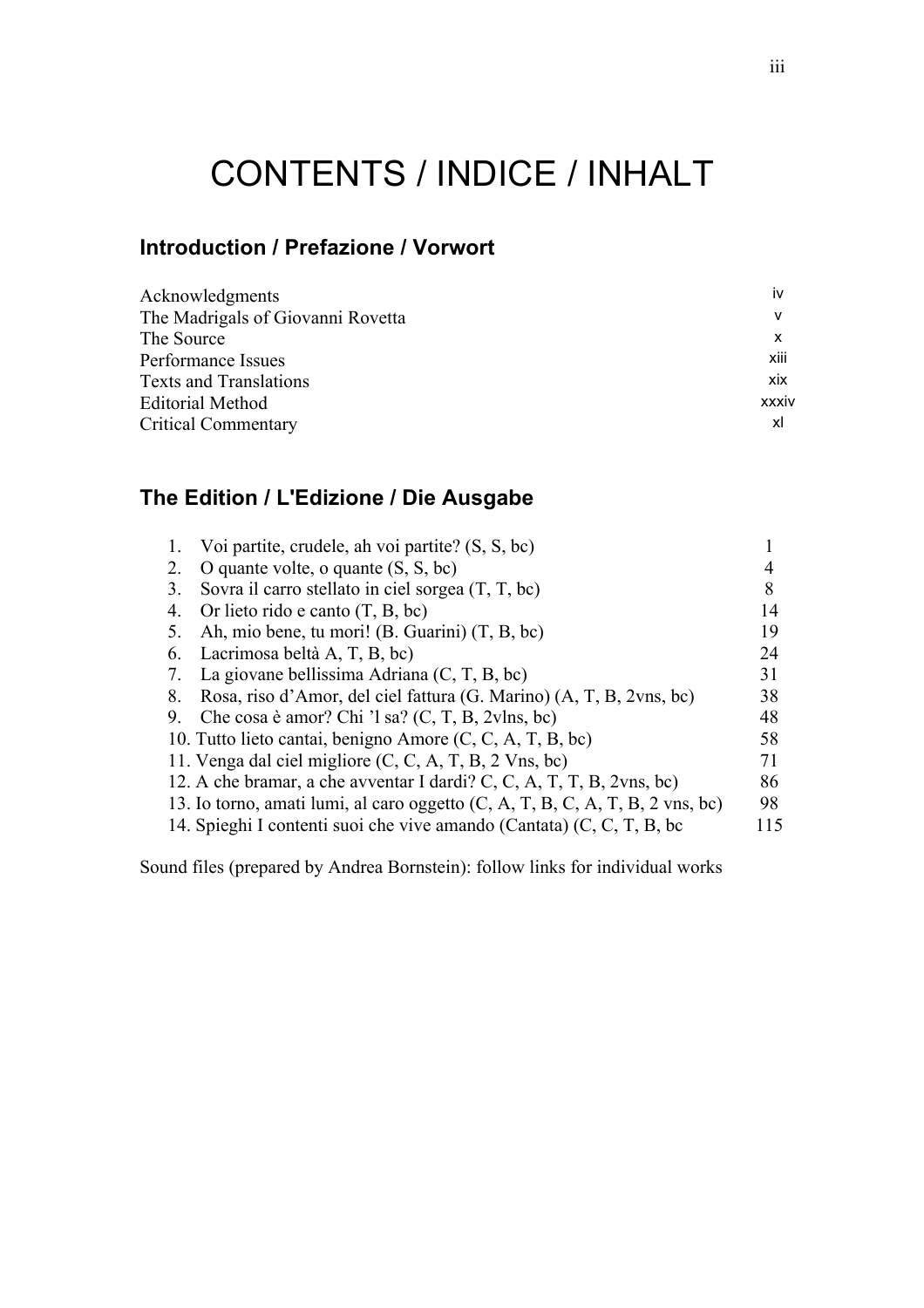# **ACKNOWLEDGMENTS**

This edition has been prepared from the copy of Rovetta's *Madrigali concertati...libro secondo* surviving in the library of Westminster Abbey, London, by courtesy of the Dean and Chapter of Westminster Abbey.

Questa edizione è stata preparata dalla copia dei *Madrigali concertati...libro secondo* di Rovetta, conservato nella Biblioteca di Westminster Abbey, Londra, per cortesia del Decano e Capitolo di Westminster Abbey.

Diese Edition wurde erstellt mit freundlicher Genehmigung des Dekans und des Kapitels der Westminster Abbey auf der Grundlage der Kopie von Rovettas *Madrigali concertati...libro secondo*, die sich in der Bibliothek der Westminster Abbey in London befindet.

The series of editions of which this is the first volume was mooted initially at a conference at Heidelberg in 1998. It is only with the advent of internet publishing, however, that the project has really become practicable. I should like to thank my colleagues Andrea Bornstein and Joachim Steinheuer for the many fruitful discussions that we have had in the course of preparing the edition and for their careful, informed, critical reading of the musical text. I owe particular debts to Joachim Steinheuer for undertaking the difficult task of translating the letter of dedication and the literary texts of the madrigals into German, and to Andrea Bornstein for his unstinting generosity in sharing his extensive knowledge of editorial practice (in all senses) and for his patience in answering numerous queries. Thanks, too, to Jill Russell, Digital Assets Programme Manager, Library Services, University of Birmingham, for all her work in mounting the edition on the web. Needless to say, any remaining deficiencies in the edition are the sole reponsibility of the editor.

John Whenham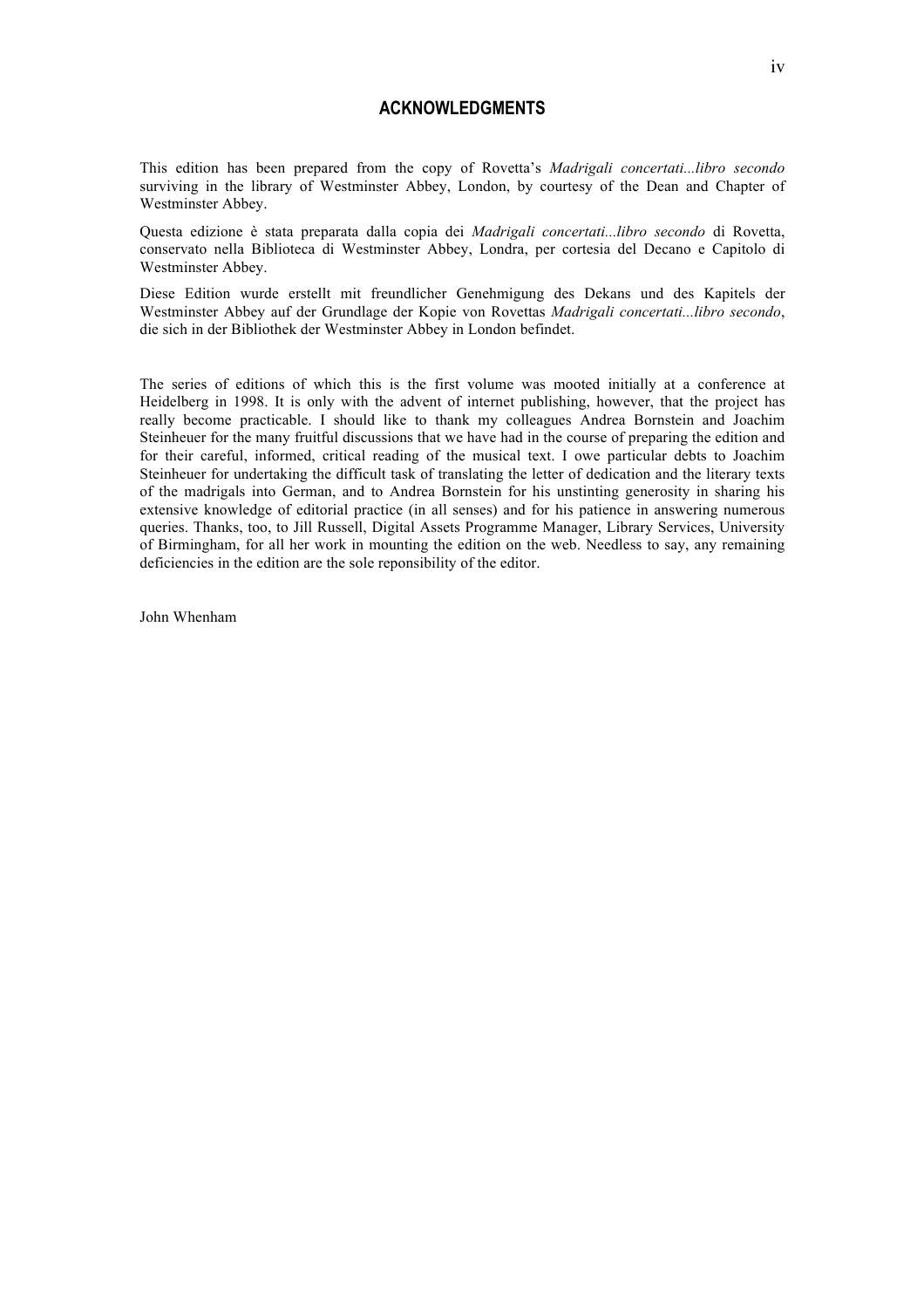# **INTRODUCTION**

# **THE MADRIGALS OF GIOVANNI ROVETTA**

Giovanni Rovetta was born between 1595 and 1597, probably in Venice or the *Veneto*. He was the son of Giacomo Rovetta, a violinist who was associated with the musical establishment of S Marco, Venice, between 1614 and 1641. Giovanni may have been a choirboy at S Marco, but the first secure evidence of his work there dates from 7 December 1614, when he was appointed to the permanent staff of instrumentalists; in the preface to his *Salmi concertati*, Op. 1 (1627) he said that he had been a player 'of all kinds of instruments, both string and wind'. He worked at S Marco for the rest of his life, succeeding Alessandro Grandi as Monteverdi's assistant *maestro di cappella* on 22 November 1627, and becoming *maestro* on 21 February 1644 in succession to Monteverdi, who died on 29 November 1643. Like a number of the musicians of S Marco he was also a priest. He died on 23 October 1668.

During the last decade of Monteverdi's life, Rovetta seems to have shared the burden of providing music for grand ceremonial occasions that we might have expected to fall to Monteverdi himself. In 1632, for example, he directed the music for the installation of Cardinal Federico Cornaro as Patriarch of Venice, and in 1638 he

# **PREFAZIONE**

# **I MADRIGALI DI GIOVANNI ROVETTA**

Giovanni Rovetta nacque tra il 1595 e il 1597, probabimente a Venezia o comunque in Veneto. Era figlio di Giacomo, un violinista attivo presso la cattedrale veneziana di S. Marco tra il 1614 e il 1641. Forse Giovanni fu putto cantore a S. Marco; comunque la prima testimonianza sicura della sua attività colà è datata 7 dicembre 1614, quando entrò a far parte ufficialmente del gruppo degli strumentisti. Nella sua introduzione ai *Salmi concertati*, Op. 1 (1627), egli afferma di essere stato suonatore -- «Già per molti anni a dietro è stata sempre mia professione il sonar ogni sorte d'instromento, si da arco, come da fiato». Rovetta lavorò a S. Marco per il resto della sua vita, succedendo ad Alessandro Grandi in qualità di assistente del maestro di cappella Monteverdi il 22 novembre 1627, e diventando infine maestro il 21 febbraio 1644 al posto di Monteverdi, che era morto il 23 novembre 1643. Così come molti altri musicisti di S. Marco, Rovetta era anche prete. Morì il 23 ottobre 1668.

Durante gli ultimi dieci anni di vita di Monteverdi, pare che Rovetta abbia contribuito alla composizione di musiche in occasione di cerimonie solenni, compito che

# **VORWORT**

# **DIE MADRIGALE VON GIOVANNI ROVETTA**

Giovanni Rovetta wurde zwischen 1595 und 1597 geboren, wahrscheinlich in Venedig oder im Veneto. Er war ein Sohn von Giacomo Rovetta, der zwischen 1614 und 1641 als Violinist an der Kathedrale von San Marco in Venedig wirkte. Möglicherweise war Giovanni selbst bereits als Chorknabe an San Marco tätig, der erste gesicherte Hinweis auf eine Anstellung dort datiert allerdings erst vom 7. Dezember 1614, als er dort unter die dauerhaft angestellten Instrumentalisten aufgenommen wurde. Im Vorwort zu seinen *Salmi concertati*, Op. 1 (1627) gibt er an, seine Aufgabe sei es schon seit vielen Jahren gewesen, "alle Arten von Instrumenten zu spielen, ob Saiten- oder Blasinstrumente"; er sollte für den Rest seines Lebens an San Marco angestellt bleiben. Am 22 November 1627 folgte er zunächst Alessandro Grandi als Assistent des *maestro di capella* und wurde am 21. Februar 1644 schließlich als Nachfolger Monteverdis, der am 29. November 1643 verstorben war, selbst Kapellmeister. Wie eine Reihe weiterer Musiker an San Marco war auch Rovetta Priester. Er starb am 23. Oktober 1668.

Während der letzten zehn Jahre von Monteverdis Leben scheint Rovetta bereits in die Verantwortung, Musik für große zeremonielle Feierlichkeiten bereitzustellen, einbezogen worden zu sein, die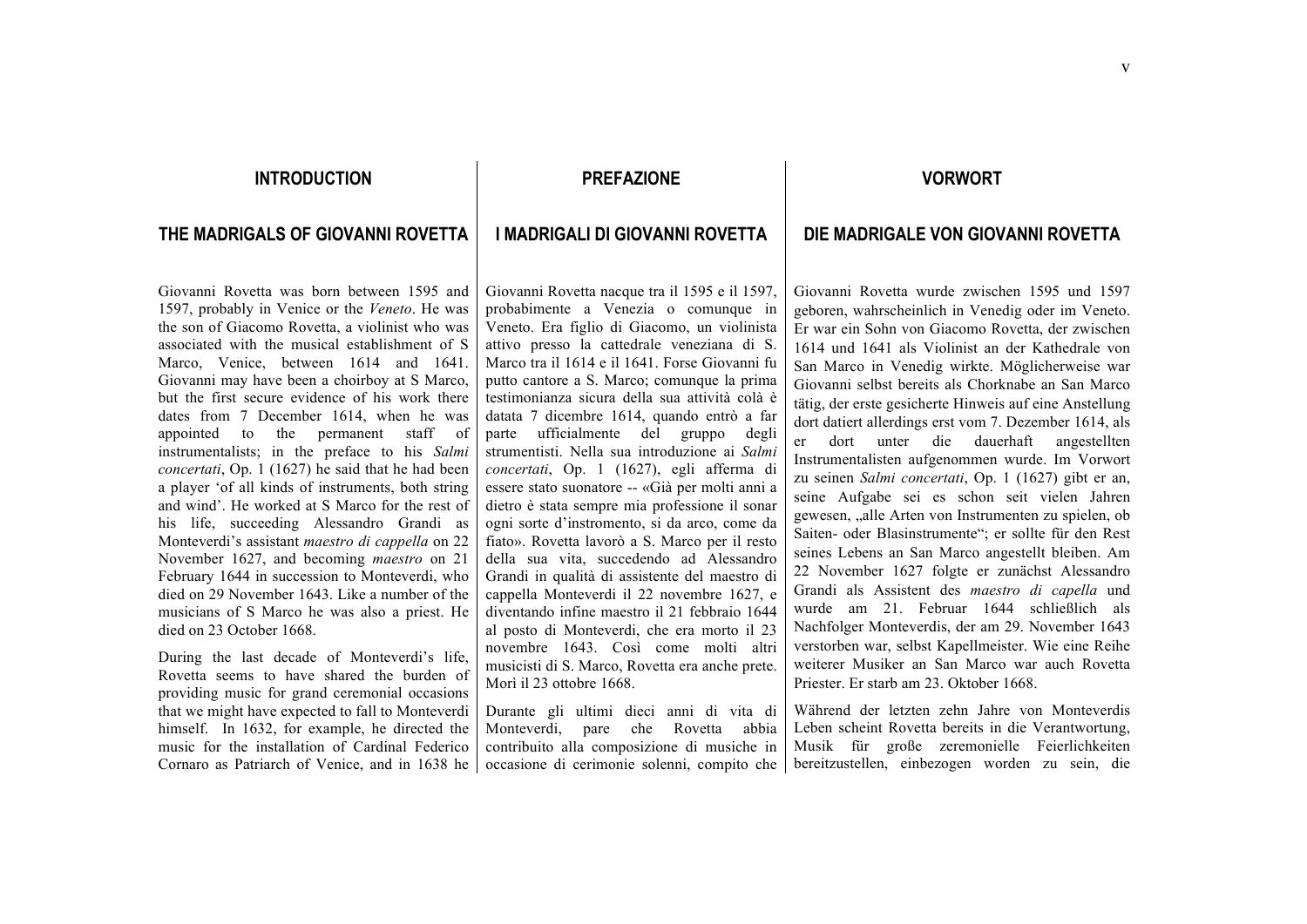composed, and was in charge of performing, the music at S Giorgio Maggiore, Venice, to celebrate the birth of the future Louis XIV of France. Even before he succeeded to the post of *maestro* at S Marco, his secular music, like that of Monteverdi, may have been performed at Venetian state occasions — for the visits of foreign guests of the Republic, or for the four state banquets held each year on St Mark's Day (25 April), Ascension Day, St Vitus's Day (15 June) and St Stephen's Day (26 December). The small-scale scoring of much of his music also made it suitable for musical evenings in the houses of private citizens in Venice, for which two or three singers, a continuo player and, perhaps, a violinist, would be enough to provide a varied programme of music at reasonable cost. By its very nature, such activity is difficult to document, but the dedication of Rovetta's second book of madrigals, published in 1640, suggests that some at least of its music may have been performed at the house of a music-loving lawyer, Francesco Pozzo, to whom two other composers – Martino Pesenti and Giovanni Antonio Rigatti – also dedicated books of music in 1641.

Rovetta published three books of *concertato* madrigals. The first, issued in 1629, just two years after his appointment as assistant *maestro di cappella* at S Marco, consists, typically for its period, mainly of music for two, three and four voices, though it opens with a madrigal for six voices and two violins and also includes a solo lament and a lively dialogue setting on a text by Giulio Strozzi. The second book, issued in 1640, and edited here, again includes mainly duets and avrebbe dovuto essere sostenuto dal solo Monteverdi. Per esempio, nel 1632 Rovetta diresse le musiche per l'insediamento del cardinale Federico Cornaro a patriarca di Venezia, e ancora nel 1638 compose e diresse le musiche a S. Giorgio Maggiore per celebrare la nascita dell'erede al trono di Francia, il futuro Luigi XIV. La sua musica profana potrebbe essere stata eseguita – insieme a quella di Monteverdi – addirittura prima che egli ottenesse il titolo di maestro di cappella a S. Marco, in manifestazioni della Repubblica Veneta quali la visita alla Repubblica di ospiti stranieri o per i quattro banchetti di stato che si tenevano ogni anno a S. Marco (25 aprile), Ascensione, S. Vito (15 giugno) e S. Stefano (26 dicembre). L'organico relativamente povero di molta della sua musica la rendeva inoltre adatta per serate musicali organizzate da privati cittadini della Repubblica; feste per le quali un programma ben assortito di musica a un costo ragionevole poteva essere assicurato da due o tre cantanti, un suonatore di continuo e magari un violinista. A causa della sua particolare natura, non è facile documentare questo tipo di attività, purtuttavia la dedica di Rovetta contenuta nel suo secondo libro di madrigali, pubblicato nel 1640, ci fa pensare che almeno parte di quella musica possa essere stata eseguita a casa di Francesco Pozzo, avvocato e musicofilo al quale altri due compositori – Martino Pesenti e Giovanni Antonio Rigatti – dedicarono loro raccolte nel 1641.

Rovetta pubblicò in tutto tre libri di madrigali

eigentlich vollständig in den Aufgabenbereich Monteverdis hätte fallen sollen. 1632 leitete Rovetta beispielsweise die Musikaufführungen anläßlich der Einsetzung von Kardinal Federico Cornaro als Patriarch von Venedig, und 1638 komponierte und leitete er die Musiken an der venezianischen Kirche San Giorgio Maggiore zur Feier der Geburt des französischen Thronfolgers, des zukünftigen Ludwig XIV. Noch bevor Rovetta formell die Stelle des Maestro an San Marco übernommen hatte, mag auch seine weltliche Musik neben der von Monteverdi bei venezianischen Staatsfeierlichkeiten wie dem Besuch ausländischer Staatsgäste in der Republik oder bei den vier alljährlich stattfindendeen Staatsbanketten am den Festtagen für den hl. Markus (25. April), zu Christi Himmelfahrt, sowie an den Festen für den hl. Vitus (15. Juni) und den hl. Stephanus (26. Dezember) aufgeführt worden sein. Die geringstimmige Besetzung vieler seiner Kompositionen machte diese zudem geeignet für musikalische Soireen in den Privatpalästen der Lagunenstadt, bei denen eine Besetzung mit zwei oder drei Sängern, einem Continuospieler und eventuell einem Violinisten ausreichend gewesen sein dürfte, um bei nicht zu hohen Ausgaben ein abwechslungsreiches Programm zu ermöglichen. Auf Grund ihres eher privaten und inoffiziellen Charakters sind solche Aktivitäten nur schwer zu dokumentieren, doch läßt die Widmung von Rovettas zweitem, 1640 veröffentlichtem Madrigalbuch die Annahme zu, daß wenigstens einige der darin enthaltenen Stücke im Hause des musikliebenden Anwalts Francesco Pozzo aufgeführt worden sein könnten, dem mit Martino Pesenti und Giovanni Antonio Rigatti zwei weitere venezianische Komponisten im darauffolgenden Jahr 1641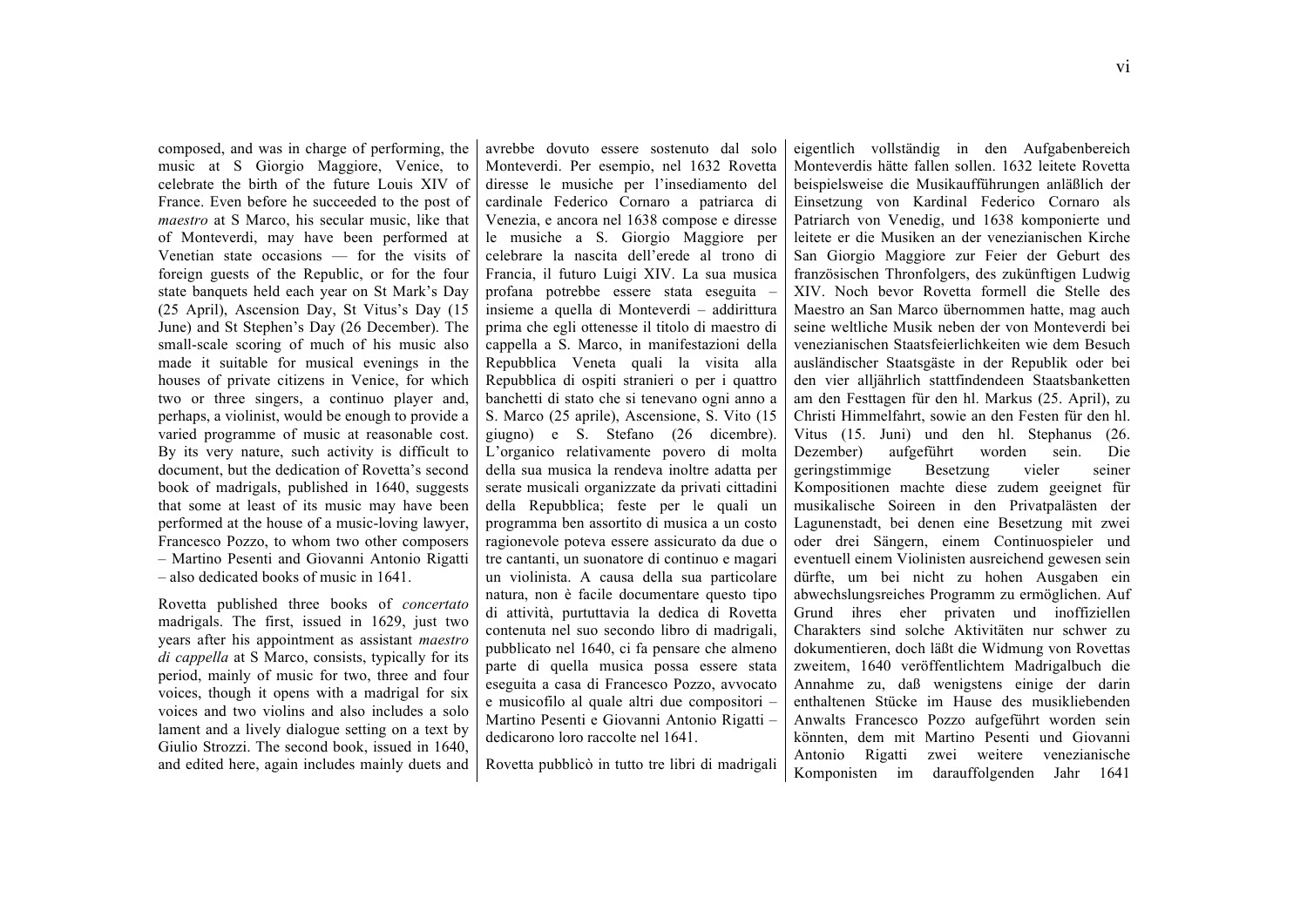trios, though it also contains, perhaps in emulation of Monteverdi's *Madrigali guerrieri, ed amorosi* of 1638, a number of larger-scale madrigals: two for five voices, one for six voices and two violins, and one for eight voices and two violins. Only No. 11, 'Venga dal ciel migliore', however, contains a hint of warlike music (at bars 48-72). The book is rounded off by a 'cantata' for four voices on an anonymous strophic text with a complex metrical structure. The third book of madrigals, issued in 1645, just after Rovetta became *maestro* at S Marco, was collected by his nephew, Giovanni Battista Volpe (also known as 'Il Rovettino' – 'the little Rovetta'), and consists almost entirely of brief works for two and three voices. Rovetta's only known opera, *Ercole in Lidia* (1645), now lost, was heard by the English diarist John Evelyn, who commented on it in a diary entry for June of that year.

It is possible that Rovetta was a pupil of Monteverdi; he was described as such by the Modenese Resident at Venice in a report of January 1645 on the Monteverdian succession at S Marco. His small-scale secular music, however, owes as much to the tuneful arias and *arioso* madrigals of Alessandro Grandi, though while Grandi was content to remain a miniaturist, Rovetta uses aria styles – in duple time over a walking bass, and in triple time – to create extended structures in his madrigals. While this is common in his smaller-scale pieces, one of the chief novelties of his 1640 book is the inclusion of extended triple-time writing in the large-scale madrigals 'Tutto lieto cantai' (No. 10, for five voices and continuo) 'Venga dal ciel migliore'

concertati. Il primo, uscito nel 1629 – solo due anni dopo la sua presa di servizio come assistente del maestro di cappella a S. Marco – contiene principalmente, come era tipico in quegli anni, musica per due, tre e quattro voci, sebbene il libro si apra con un madrigale a sei voci e due violini e contenga inoltre un lamento a solo e un dialogo animato composto su di un testo di Giulio Strozzi.

Il secondo libro, uscito nel 1640, e qui modernamente pubblicato, contiene come il precedente principalmente duetti e trii; purtuttavia vi troviamo un certo numero di madrigali di più vasto organico, forse ad imitazione dei *Madrigali guerrieri, ed amorosi* che Monteverdi aveva pubblicato nel 1638. L'opera di Rovetta contiene due madrigali a cinque voci, uno a sei voci e due violini, e uno a otto voci e due violini. Comunque, solo il n. 11 «Venga dal ciel migliore» ha qualche spunto guerresco (miss. 48-72). Il libro è completato da una cantata a quattro voci su un testo strofico anonimo dalla struttura metrica complessa. Il terzo libro di madrigali fu pubblicato nel 1645, subito dopo che Rovetta era diventato maestro di cappella a S. Marco. L'opera fu compilata da Giovanni Battista Volpe (noto anche come «Il Rovettino») ed è costituita quasi interamente di pezzi brevi per due e tre voci. L'unica opera conosciuta di Rovetta, *Ercole in Lidia* (1645), ora perduta, fu ascoltata dal memorialista inglese John Evelyn, che le dedicò un commento in un appunto sul suo diario datato giugno 1645.

gleichfalls Sammlungen mit weltlicher Vokalmusik zueigneten.

Rovetta gab insgesamt drei Bücher mit konzertierenden Madrigalen in Druck. Das erste, 1629 und damit nur zwei Jahre nach seiner Ernennung zum Assistenten des *maestro di capella* an San Marco erschienen, enthält wie in diesen Jahren üblich, überwiegend Kompositionen für zwei, drei und vier Stimmen, obwohl es mit einem großbesetzten Madrigal für sechs Stimmen und zwei Violinen eröffnet wird und außerdem ein einstimmiges Lamento sowie eine lebhafte Dialogkomposition auf einen Text von Giulio Strozzi enthält. Das zweite Buch, 1640 erschienen und hier in moderner Edition vorgelegt, umfaßt wiederum vor allem Duette und Trios, obwohl sich daneben – vielleicht in Anlehnung an Monteverdis *Madrigali guerrieri, ed amorosi* von 1638 – auch mehrere größer besetzte Madrigale finden: zwei zu fünf Stimmen sowie je eines zu sechs bzw. acht Stimmen mit zwei Violinen; allerdings enthält nur die Nr. 11 'Venga dal ciel migliore' in den Takten 48-72 Ansätze für eine 'kriegerische' Musik im Sinne von Monteverdis Sammlung. Das Buch wird abgerundet durch eine 'cantata' zu vier Stimmen auf einen anonymen strophischen Text mit komplexer metrischer Struktur. Das dritte Madrigalbuch, im Druck erschienen 1645, kurz nachdem Rovetta *maestro* an San Marco geworden war, wurde zusammengestellt von dessen Neffen Giovanni Battista Volpe (auch bekannt unter dem Namen 'Il Rovettino' – 'der kleine Rovetta') und besteht fast vollständig aus kurzen Stücken für zwei und drei Stimmen. Eine Aufführung von Rovettas einziger bekannter, heute verlorener Oper *Ercole in Lidia* (1645) hörte der englische Tagebuchschreiber John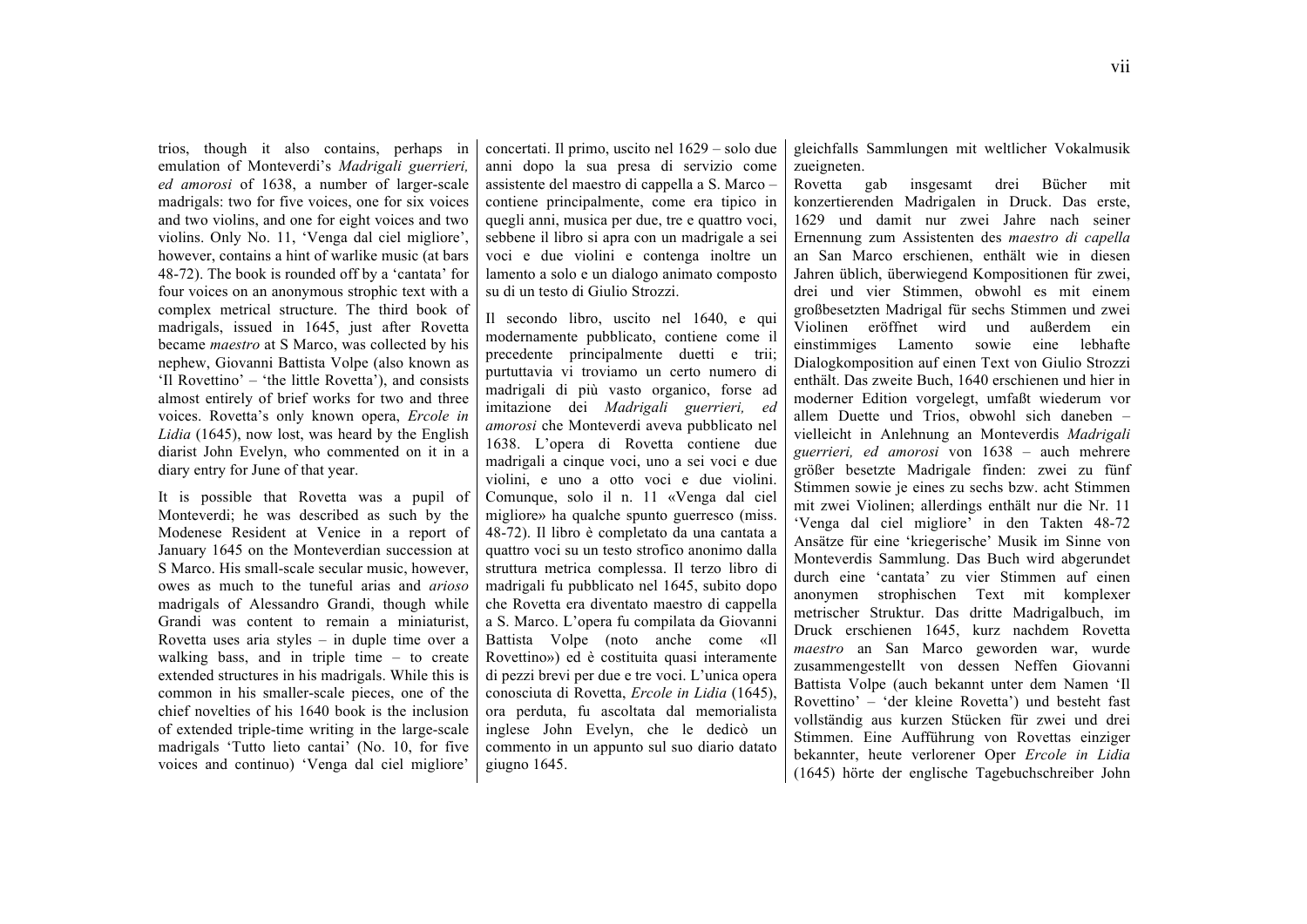(No. 11, for five voices, two violins and continuo), and 'Io torno, amati lumi' (No. 12, for eight voices, two violins and continuo). Like Monteverdi, Rovetta published very little secular music for solo voice, preferring instead to explore the possibilities, both structural and stylistic, opened up by incorporating the new Venetian song styles of the 1620s and 1630s into music for two and more voices.

È possibile che Rovetta fosse allievo di Monteverdi; così lo definisce l'ambasciatore di Modena a Venezia in una relazione datata gennaio 1645 riguardo alla successione di Monteverdi a S. Marco. La sua musica profana per organico ridotto, comunque, è altrettanto debitrice alle melodiose arie e ai madrigali ariosi di Alessandro Grandi; tuttavia, mentre Grandi si accontentava di restare un miniaturista, Rovetta usa lo stile dell'aria – in tempo binario su di un basso passeggiato e in tempo ternario – per creare strutture grandiose nei suoi madrigali. Mentre questo è usuale nei suoi brani a organico ridotto, una delle principali novità del suo secondo libro (1640) è la massiccia inclusione di sezioni in tempo ternario nei madrigali con grande organico, come il n. 10 «Tutto lieto cantai», e il n. 11 «Venga dal ciel migliore», entrambi per cinque voci e continuo, il secondo con l'aggiunta di due violini. Come Monteverdi, Rovetta pubblicò pochissima musica profana per voce sola, preferendo piuttosto esplorare le possibilità, sia strutturali sia stilistiche, rese disponibili dall'introduzione del nuovo stile della canzone veneziana degli anni 1620-30 nella musica a due e più voci.

Evelyn, der das Stück in einem Tagebucheintrag vom Juni desselben Jahres kommentierte.

Es ist möglich, daß Rovetta ein Schüler Monteverdis war, als solcher wurde er zumindest im Bericht eines in Venedig ansässigen Modenesen im Zusammenhang mit der Monteverdinachfolge an San Marco im Januar 1645 bezeichnet. Rovettas geringstimmige weltliche Vokalmusik verdankt jedoch kaum weniger den eingängigen Arien und ariosen Madrigalen von Alessandro Grandi; doch während Grandi sich mit kleinformatign Werken begnügte, verwendete Rovetta Stilmittel der Arie – im Zweiertakt über gehendem Baß wie auch im Dreiertakt – um ausgedehnte Strukturen in seinen Madrigalen zu schaffen. Während solche Techniken in seinen geringstimmigen Stücken häufig anzutreffen sind, besteht eine der wichtigsten Neuerungen seines Buches von 1640 in der Einbeziehung ausgedehnter Abschnitte im Dreiertakt in mehreren der großbesetzten Madrigale, insbesondere in 'Tutto lieto cantai' (Nr. 10, für fünf Stimmen und Continuo), 'Venga dal ciel migliore' (Nr. 11, für fünf Stimmen, zwei Violinen und Continuo) sowie 'Io torno, amati lumi' (Nr. 12, für acht Stimmen, zwei Violinen und Continuo). Ähnlich wie Monteverdi veröffentlichte auch Rovetta sehr wenig weltliche Vokalmusik für eine einzelne Solostimme; stattdessen zog er es vor, die gleichermaßen strukturellen wie stilistischen Möglichkeiten auszuloten, die sich durch die Einbeziehung der neuartigen Stilmittel des venezianischen Liedrepertoires der 1620er und 1630er Jahre in Kompositionen für zwei und mehr Stimmen eröffneten.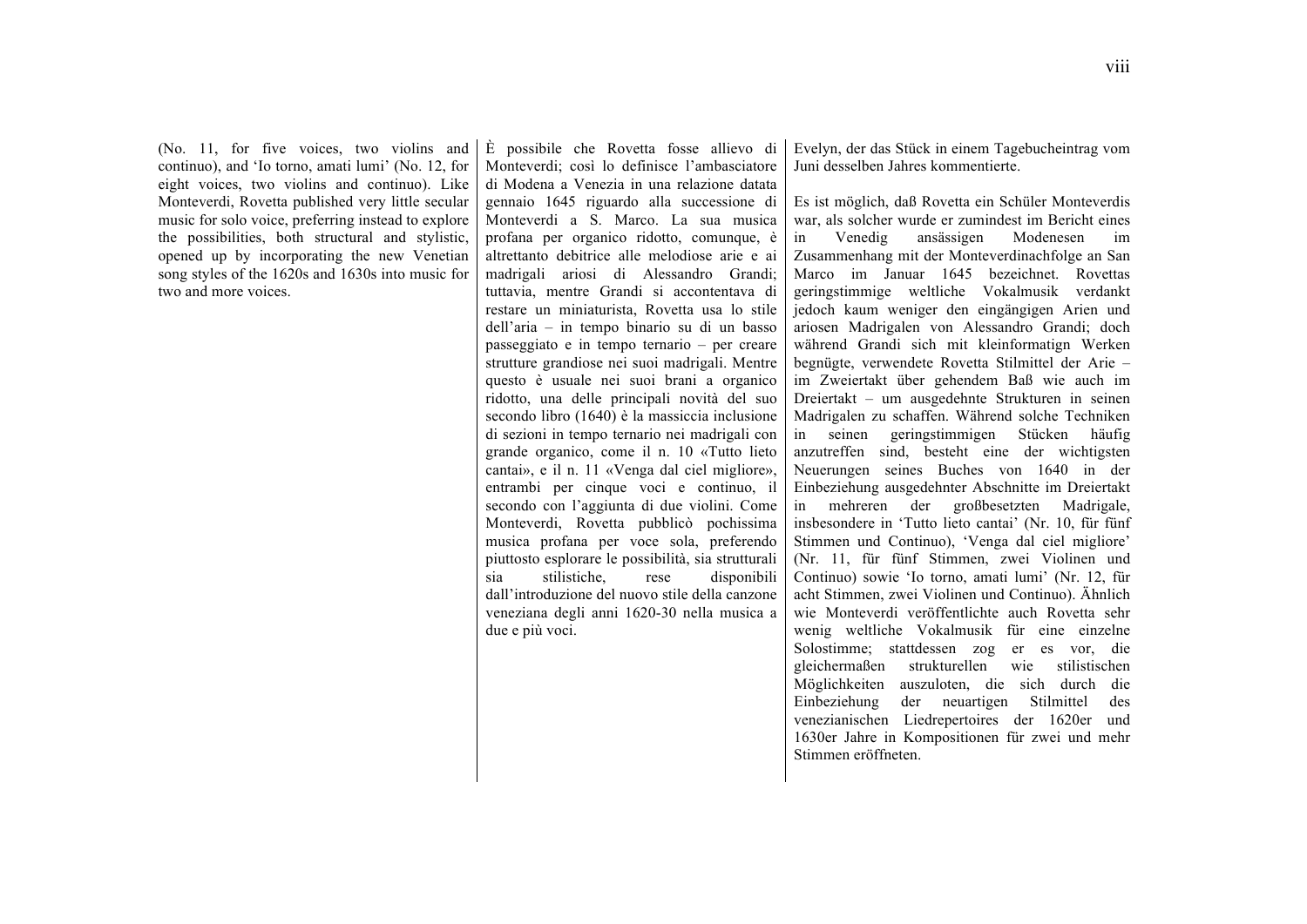# **BIBLIOGRAPHY**

Leopold, Silke, *Al modo d'Orfeo: Dichtung und Musik im italienischen Sologesang des frühen 17. Jahrhunderts*, 'Analecta Musicologica' (Laaber, 1995). Roche, Jerome, rev. John Whenham, 'Rovetta, Giovanni', Grove Music Online (Accessed 28 September 2007),

<http://www.grovemusic.com/shared/views/article.html?section=music.23980>.

Rovetta, Giovanni, *Masses*, ed. Jonathan Drennan, 'Recent Researches in the Music of the Baroque Era', 146 (Middleton, Wisconsin, 2006).

- ——, *Messa e salmi concertati, Op. 4 (1639)*, ed. Linda Maria Koldau, Recent Researches in the Music of the Baroque Era', 109-110 (Madison, Wisconsin, 2001).
- Whenham, John, '"Aria" in the Madrigals of Giovanni Rovetta', in Iain Fenlon and Tim Carter (eds.), *'Con che soavità': Studies in Italian Opera, Song and Dance, 1580-1740* (Oxford, 1995), pp. 135-156.
- ——, *Duet and Dialogue in the Age of Monteverdi* (Ann Arbor, 1982).
- ——, 'The Gonzagas Visit Venice', *Early Music*, 21 (1993), 525-42.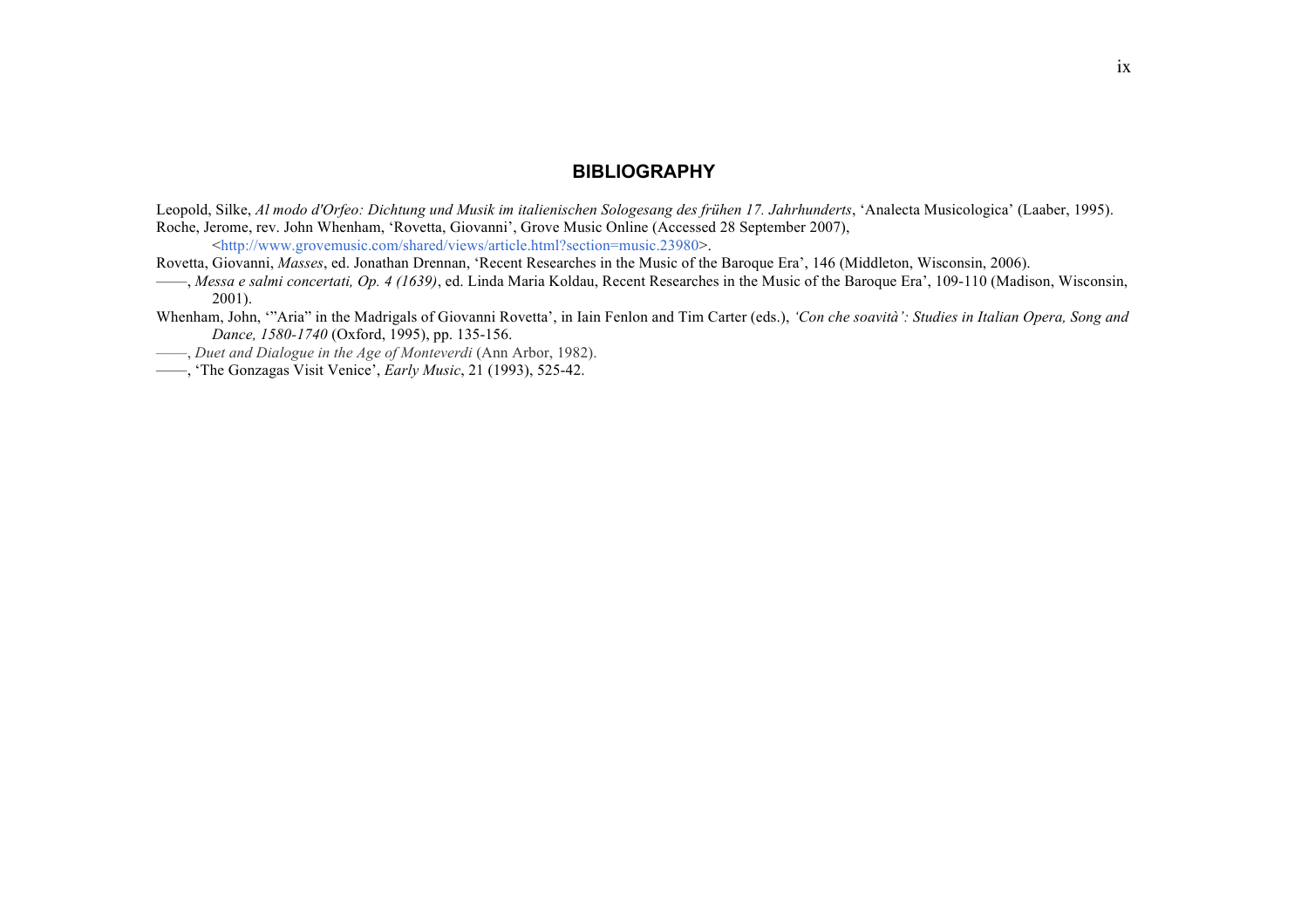# **THE SOURCE**

CANTO PRIMO / MADRIGALI CONCERTATI / A Due e Tre, Voci,& [sic, no space] altri à Cinque, Sei, & otto con due violini / Et nel fine vna Cantata à Quattro / LIBRO SECONDO / DI GIO: ROVETTA / Vice Maestro di Capella della Serenissima Republica / OPERA SESTA / DEDICATI / Al Molto Illustre, & Eccellentissimo Signor / FRANCESCO POZZO / CON LICENZA DE' SVPERIORI, ET PRIVILEGIO. / [Printer's device] / IN VENETIA, A / [single rule] / Apresso Alessandro Vincenti. MDCXXXX.

Rovetta's *Madrigali concertati…libro secondo* appears to have been printed only once. Two copies of this printing survive, a complete copy in the library of Westminster Abbey, London, UK (shelfmark CF 42), from which the present edition has been prepared, and a second copy, lacking the Alto part-book, in the Archive of the Cathedral of Mdina, Malta (shelfmark ACM Mus PR 129 A-E). The complete print consists of six quarto partbooks:

Canto primo: sigs. A-A9 Canto secondo: sigs. B-B5, C6 [sic.], B7-B8 Tenore: sigs. C-C9 [including C6] Alto: sigs. D-D5, D8 [sic.], D7 Basso: sigs. E-E9

Basso continuo: sigs. F-F10.

# **LA FONTE**

CANTO PRIMO / MADRIGALI CONCERTATI / A Due e Tre, Voci,& [sic, no space] altri à Cinque, Sei, & otto con due violini / Et nel fine vna Cantata à Quattro / LIBRO SECONDO / DI GIO: ROVETTA / Vice Maestro di Capella della Serenissima Republica / OPERA SESTA / DEDICATI / Al Molto Illustre, & Eccellentissimo Signor / FRANCESCO POZZO / CON LICENZA DE' SVPERIORI, ET PRIVILEGIO. / [Printer's device] / IN VENETIA, A / [single rule] / Apresso Alessandro Vincenti. MDCXXXX.

I *Madrigali concertati…libro secondo* di Rovetta sembrerebbero essere stati stampati solo una volta. Due copie sopravvivono, una copia completa nella biblioteca di Westminster Abbey, Londra, UK (segnatura CF 42), da cui è stata preparata la presente edizione, e una seconda copia, mancante della parte dell'Alto, nell'Archivio della Cattedrale di Mdina, Malta (segnatura ACM Mus PR 129 A-E). La stampa completa consiste di sei parti in-quarto.

Canto primo: segn. A-A9

Canto secondo: segn. B-B5, C6 [*sic*], B7-B8 Tenore: segn. C-C9 [compreso C6]

Alto: segn. D-D5, D8 [*sic*], D7

Basso: segn. E-E9

Basso continuo: segn. F-F10.

# **DIE QUELLE**

CANTO PRIMO / MADRIGALI CONCERTATI / A Due e Tre, Voci,& [sic, no space] altri à Cinque, Sei, & otto con due violini / Et nel fine vna Cantata à Quattro / LIBRO SECONDO / DI GIO: ROVETTA / Vice Maestro di Capella della Serenissima Republica / OPERA SESTA / DEDICATI / Al Molto Illustre, & Eccellentissimo Signor / FRANCESCO POZZO / CON LICENZA DE' SVPERIORI, ET PRIVILEGIO. / [Printer's device] / IN VENETIA, A / [single rule] / Apresso Alessandro Vincenti. MDCXXXX.

Rovettas *Madrigali concertati…libro secondo* scheint nur einmal gedruckt worden zu sein. Zwei Kopien des Drucks sind erhalten, eine vollständige Kopie in der Bibliothek der Westminster Abbey in London (Signatur CF 42), auf deren Grundlage die hier vorgelegte Edition erstellt wurde, sowie eine zweite Kopie, bei der das Alto-Stimmbuch fehlt, im Archiv der Kathedrale von Mdina auf Malta (Signatur ACM Mus PR 129 A-E). Der vollständige Druck besteht aus sechs Stimmbüchern im Quartformat.

Canto primo: Bogensignatur A-A9

Canto secondo: Bogensignatur B-B5, C6 [*sic*], B7-B8

Tenore: Bogensignatur C-C9 [einschließlich C6]

Alto: Bogensignatur D-D5, D8 [*sic*], D7

Basso: Bogensignatur E-E9

Basso continuo: Bogensignatur F-F10.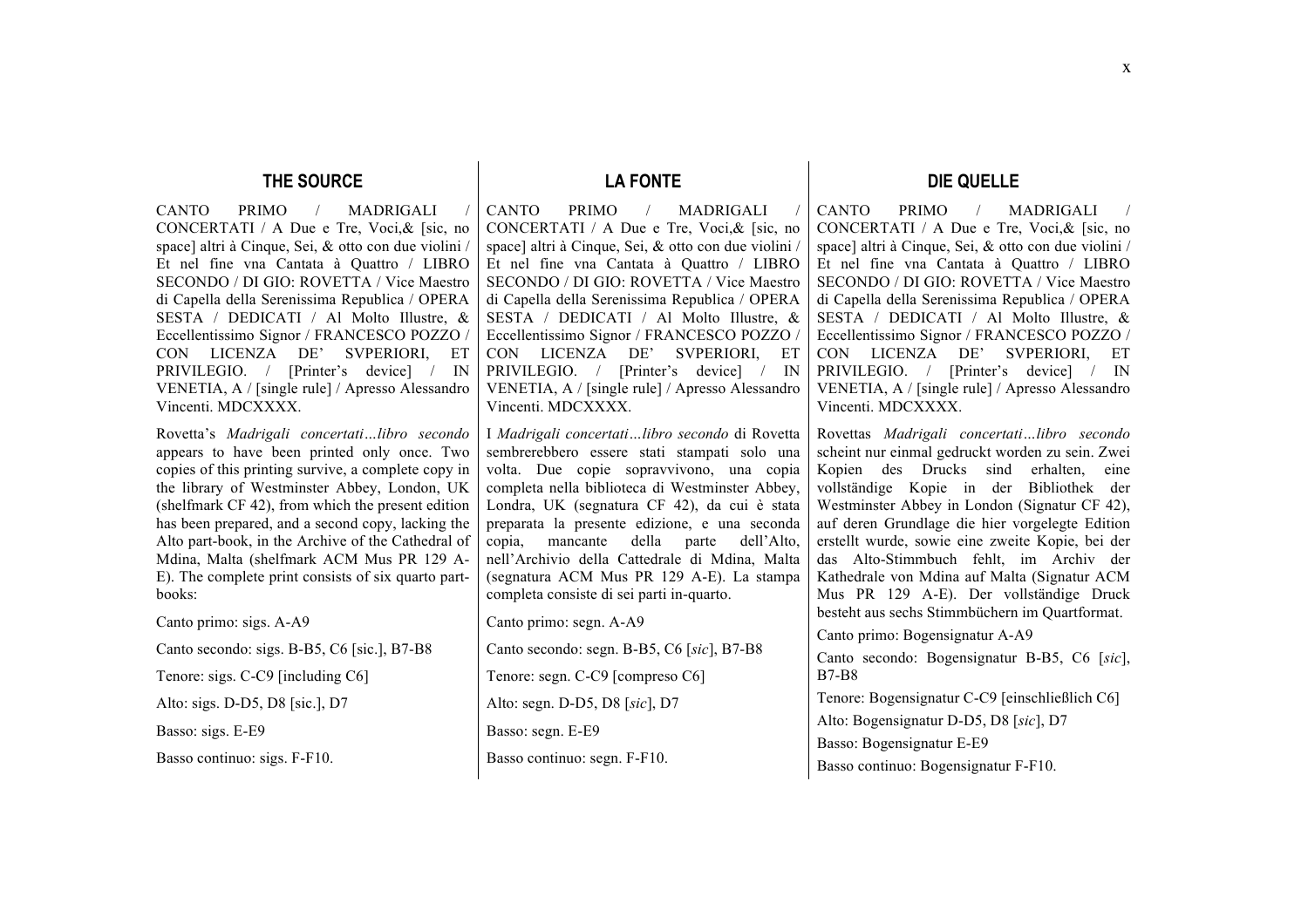A dedicatory letter to Francesco Pozzo appears in all the part-books except the Basso continuo. The content of the dedications is consistent, with very slight variations, and the date given as 16 March 1640, except in the Canto primo part-book, where it is unclear, and may be either 25 or 15 March.

#### Canto secondo, sig. [B2]:

*Most Illustrious and Most Excellent Lord, and my most honoured patron. Reawakening the appetite of an unwilling century is a very difficult undertaking for someone who does not have a wealth of new and original foods; but when it fell me to discover how to do it, wearying the Father of Eloquence with these dull songs seemed an even greater impertinence: Wherefore, Your Most Excellent Lordship, who with such elegance defends the cases of your clients, deign through your infinite kindness to have compassion on the ambition of your servants, take under your protection this collection of madrigals, which will not dare to walk abroad if your authority does not offer them some immunity. My brambles [a pun on Rovetta's name], otherwise thorny and wild, could not but put forth roses if they were washed by the limpid waters of your well [Pozzo]: roses worthy, perhaps one day to adorn the temples and breast of Virtue. I return for support to the common defender: to the one who deserves, for his great prudence, to be on earth the arbitrator of all peoples. But I do not wish to make you blush while I pour out the most fervent feelings of my devotion. The relaxation that Your Most*  Una lettera di dedica a Francesco Pozzo è stampata in tutti i libri parte con l'eccezione del Basso continuo. Il testo di tutte le versioni è quasi uguale, con minime variazioni, e tutte sono datate 16 marzo 1640, con il caso particolare del libro del Canto primo, dove non è chiaro se la dedica sia datata 25 o 15 marzo.

#### Canto secondo, segn. [B2]:

MOLTO ILLVSTRE / Et Eccellentissimo Signor, e Padron mio Colendissimo. / IL rimetter l'appetito ad vn secolo suogliato è im- / presa molto malageuole à chi non hà douitia di / nuoue, e capricciose viuande: ma quando mi toc /casse di saperlo fare, l'annoiar il Padre dell'Elo- / quenza con queste cantilene sarebbe temerità / maggiore : Onde / V. S. Eccellentissima, che con tanta eleganza di- / fende le cause de' suoi clienti, si degni con l'infinito della sua gen- / tilezza di compatire l'ambitione de' suo' seruidori; appadrinando / questa schiera di Madrigali, che non ardirebbono di passeggiar il / ca[m]po, se l'authorità di lei non concedesse loro alcuna franchigia. / I miei Roui per altro spinosi, e seluaggi, se vera[n]no inaffiati dall'acque / del suo limpidissimo Pozzo, non potranno germogliare, che rose; / degne forse d'ornar vn giorno le tempie, e 'l seno della Virtù / Io ricorro per patrocinio al comun prottettore anzi à colui, ch'è / meriteuole, per la sua molta prudenza, d'esser' in terra l'arbitro / d'ogni Gente. / Ma non vorrei far' arrossire la sua Modestia, mentre sfogo i più fer- / uidi sensi della mia diuotione. / Il sollieuo, che V. S. Eccellentissima, frà la Ein Widmungsschreiben an Francesco Pozzo findet sich in allen Stimmbüchern mit Ausnahme des Basso Continuo. Der Inhalt der Widmungen weist nur ganz geringfügige Abweichungen auf, als Datum wird der 16. März 1640 angegeben, abgesehen vom Canto-Stimmbuch, wo unklar bleibt, ob der 25. oder 15. März gemeint ist.

#### Canto secondo, Bogensig. [B2]:

*Hochberühmter und hochwohlgeborener Herr, mein hochverehrtester Beschützer. Einem lustlosen Jahrhundert wieder den Appetit anzuregen, ist für jemanden, der keinen Überfluß an neuartigen und einfallsreichen Speisen anzubieten vermag, ein sehr beschwerliches Unterfangen; doch wenn es mir zufiele zu wissen, wie dies anzustellen wäre, so wäre es noch weit größere Vermessenheit, den Vater der Beredsamkeit mit diesen Gesängen zu langweilen. Daher möge Euer Hochwohlgeboren, die Ihr mit so viel Eleganz die Angelegenheiten Eurer Klienten verteidigt, sich in seiner unendlichen Güte herablassen, den Ehrgeiz seiner Diener zu entschuldigen, indem er diese Heerschar von Madrigalen unter seinen väterlichen Schutz stellt, die sich nicht erkühnen würden, zu Felde zu ziehen, wenn Eure Autorität ihnen nicht einigen Schutz gewähren würde. Meine übrigens ganz dornigen und wilden Brombeerranken (Wortspiel rovo=Brombeerstrauch / Rovetta) können, wenn sie von den den Wassern Eures klaren Brunnens (pozzo=Brunnen / Francesco Pozzo) befeuchtet würden, nichts als Rosen hervorbringen, die vielleicht wert wären, eines Tages die Schläfen*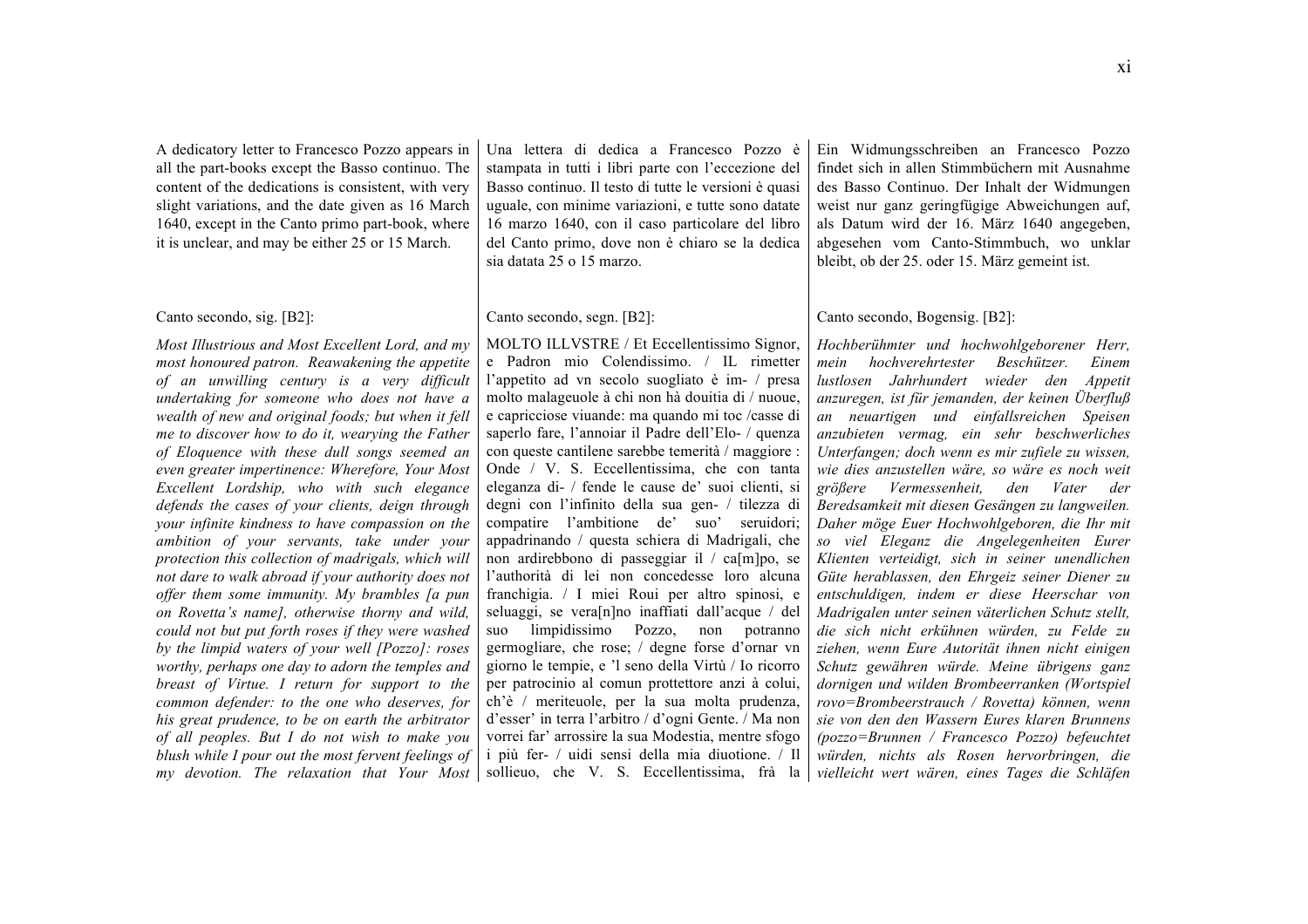*Excellent Lordship is occasionally wont to receive from music, amid the great number of your main and most burdensome affairs, has often enriched this city with the treasure of angelic harmonies through the worth of the meritorious individuals whom you have favoured and gathered together; they have both aroused my spirits and encouraged me to importune you with the gift of these madrigals; and mistrusting the sporadic dewdrops of royal favours, I have recourse to the unceasing well-stream of your favour to slake the thirst of my desire, which is to be your respectful servant. From Venice, the 16 March 1640. Giovanni Rovetta*

numerosità de' suoi princi- / ci[sic]pali, e grauissimi affari, suol tal volta riceuere dalla Musica, co[n] / arrichir questa Città bene spesso del tesoro d'a[n]geliche armonie, / per lo valore di pregiatissimi soggetti da lei fauoreggiati, e rac- / colti, m'ha[n]no eccitato gli spiriti, & inanimitomi ad importunar- / la col dono di questi Madrigali; e dubitando della rugiada inter- / mittente de' sourani fauori, son ricorso alla vena incessante della / sua gratia, per cauar la sete al mio desiderio, che è di esserle osse- / quioso seruidore. / Di Venetia li 16. Marzo 1640. / Gio: Rouetta.

*und die Brust der Tugend zu zieren. Ich suche nach um Rechtsbeistand bei dem gewohnten Schutzherrn, vielmehr noch bei demjenigen, der wegen seiner großen Umsicht und Klugheit verdient, auf Erden der Schiedsherr allen Volkes zu sein. Doch möchte ich eure Bescheidenheit nicht erröten lassen, dieweil ich den glühendsten Empfindungen meiner Frömmigkeit freien Lauf lasse. Der Trost, den Euer Hochwohlgeboren bei der großen Zahl seiner hauptsächlichen, schwerwiegenden Angelegenheiten gelegentlich aus der Musik zu empfangen pflegt, indem er diese Stadt recht häufig aus dem Schatz engelhafter Harmonien bereichert durch den Wert hochgeschätzter Personen, die durch Euch gefördert und versammelt werden, hat meinen Scharfsinn angeregt und mich ermutigt, Euch mit dem Geschenk dieser Madrigale zu belästigen; und da ich den zeitweilig aussetzenden Tautropfen königlicher Gunstbezeigungen nicht traue, habe ich Zuflucht gesucht bei der unaufhörlich strömenden Ader Eurer Gnade, um darin den Durst meines Verlangens zu stillen, Euer ehrerbietigster Diener zu sein. Venedig, den 16. März 1640. Giovanni Rovetta.*

Tr. Joachim Steinheuer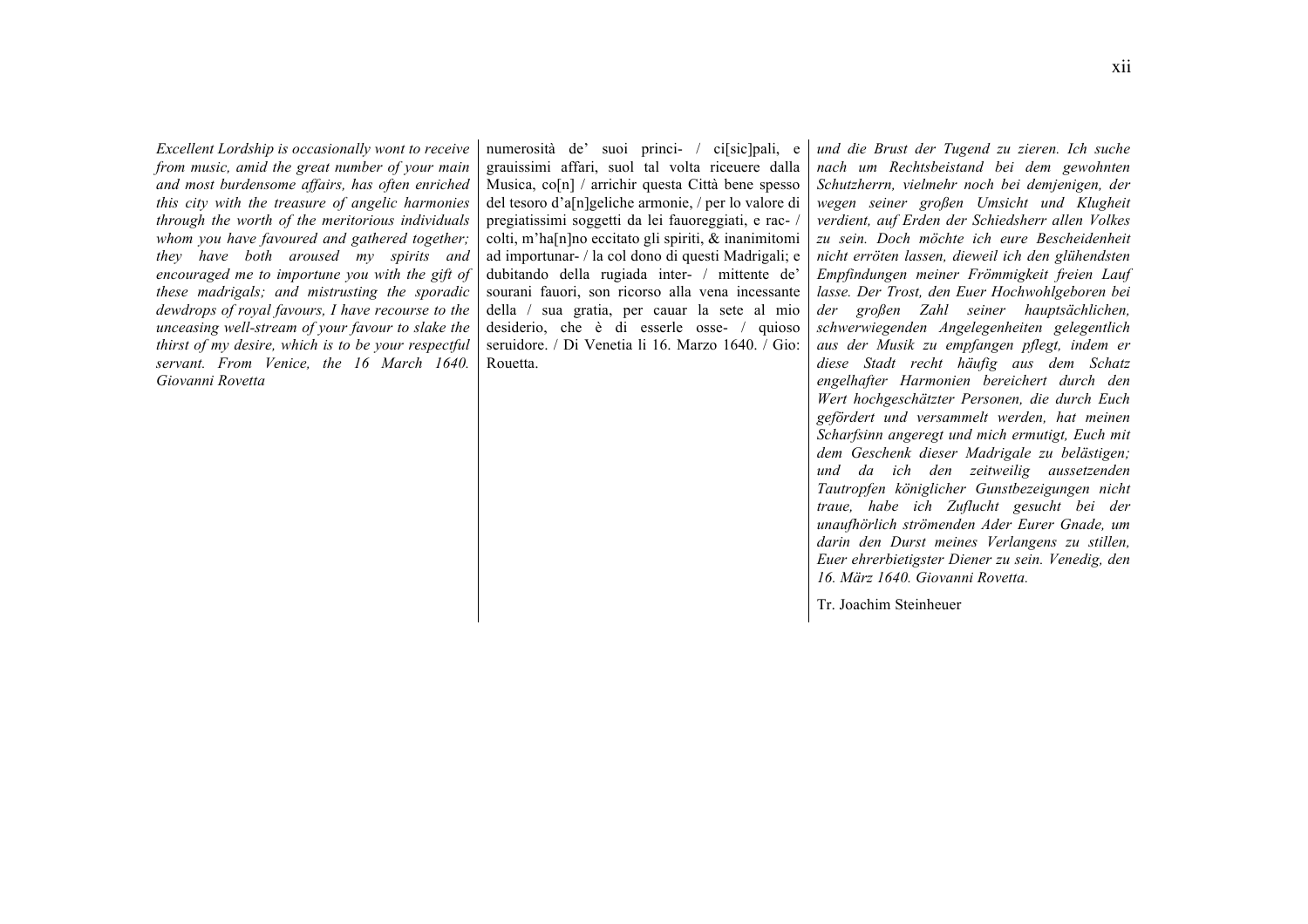# **PERFORMANCE ISSUES**

Rovetta's madrigals, even the largest-scale, would almost certainly have been sung by solo voices; and though professional women singers like Barbara Strozzi and the women singers associated with early public opera could be heard in Venice by the late 1630s, an ensemble provided by Rovetta himself would most likely have been all male, with the soprano lines sung by soprano castrati from the choir of S Marco, and the 'alto' (high) parts by high tenors.

Rovetta does not specify an instrument for the continuo line, so a harpsichord, or a plucked stringed instrument, or even chamber organ with chitarrone (one of Monteverdi's favourite continuo ensembles) would all be equally valid as instruments of accompaniment.

None of the madrigals is prefaced by a tempo or dynamic marking. The presumption is that the performers will choose a comfortable tempo for the style of the music, the sense of the text and the resonance of the room in which they are performing, and a dynamic appropriate to the size of the room. Such dynamics as do appear — the 'piano-forte' contrasts in bars 75-77 and 93-95 of No. 12, 'A che bramar?' — should be thought of as deviations from the norm.

The notation of Rovetta's madrigals appears to conform to the conventions of late

# **PROBLEMI DI ESECUZIONE**

I madrigali di Rovetta, perfino quelli a grande organico, saranno stati eseguiti quasi certamente da voci sole; e sebbene cantanti donne professioniste come Barbara Strozzi e altre connesse con l'inizio del teatro pubblico d'opera potevano essere ascoltate a Venezia alla fine degli anni '30 del secolo, un gruppo così come concepito dalla stesso Rovetta sarebbe stato formato solo da uomini, con la voce del soprano cantata da castrati provenienti dal coro di S. Marco e quella dell'alto da tenori acuti.

Rovetta non specifica lo strumento con cui eseguire il continuo, per cui un clavicembalo, o uno strumento da pizzico, o perfino un organo da camera più un chitarrone (uno dei gruppi per continuo preferiti da Monteverdi) sarebbero tutte buone scelte per creare l'accompagnamento.

Nessuno dei madrigali ha un'indicazione iniziale agogica o dinamica. È sottinteso che gli esecutori debbano scegliere un tempo adatto allo stile della musica, al senso del testo e all'acustica dell'ambiente nel quale si esibiscono; inoltre le dimensioni di quest'ultimo decideranno anche la dinamica. Le dinamiche come quelle che appaiono come contrasti «piano - forte» alle misure 75-77 e 93-95 del n. 12, «A che bramar?» devono essere considerate come eccezioni alla regola.

La notazione musicale dei madrigali di

# **AUFFÜHRUNGSPRAKTISCHE ÜBERLEGUNGEN**

Es ist davon auszugehen, dass Rovettas Madrigale, sogar die großformatigen, von Vokalsolisten aufgeführt wurden. Obwohl professionelle Sängerinnen wie Barbara Strozzi und die weiblichen Mitwirkenden der frühen Opernaufführungen im Venedig der späten 1630er-Jahre zu hören waren, bestanden die von Rovetta zusammengestellten Ensembles mit großer Wahrscheinlichkeit nur aus Männerstimmen. Die Sopranstimmen wurden dabei von den Soprankastraten des Chores von San Marco übernommen, die (hohen) "Alto"-Stimmen von hohen Tenören.

Rovetto gibt kein Instrument für die Generalbass-Stimme an, so dass sie gleichwertig von einem Cembalo, einem gezupften Saiteninstrument oder sogar einer Kammerorgel mit Chitarrone (einem von Monteverdi bevorzugten Continuo-Ensemble) übernommen werden kann.

Da keinem der Madrigale eine Tempo- oder dynamische Angabe vorausgeht, bleibt es den Ausführenden überlassen, ein dem Musikstil, der Textbedeutung und dem Aufführungsort angemessenes Tempo und die passende Lautstärke zu wählen. Die spärlich vorhandenen dynamischen Anweisungen – beispielsweise der Kontrast zwischen "piano" und "forte" in T. 75-77 und T. 93-95 von Nr. 12, "A che bramar?" – sollten als Abweichungen von der Norm betrachtet werden.

Die Notation von Rovettas Madrigalen scheint den Konventionen der Mensuralnotation der Spätrenaissance zu entsprechen. Aus praktischen Gründen wurde diese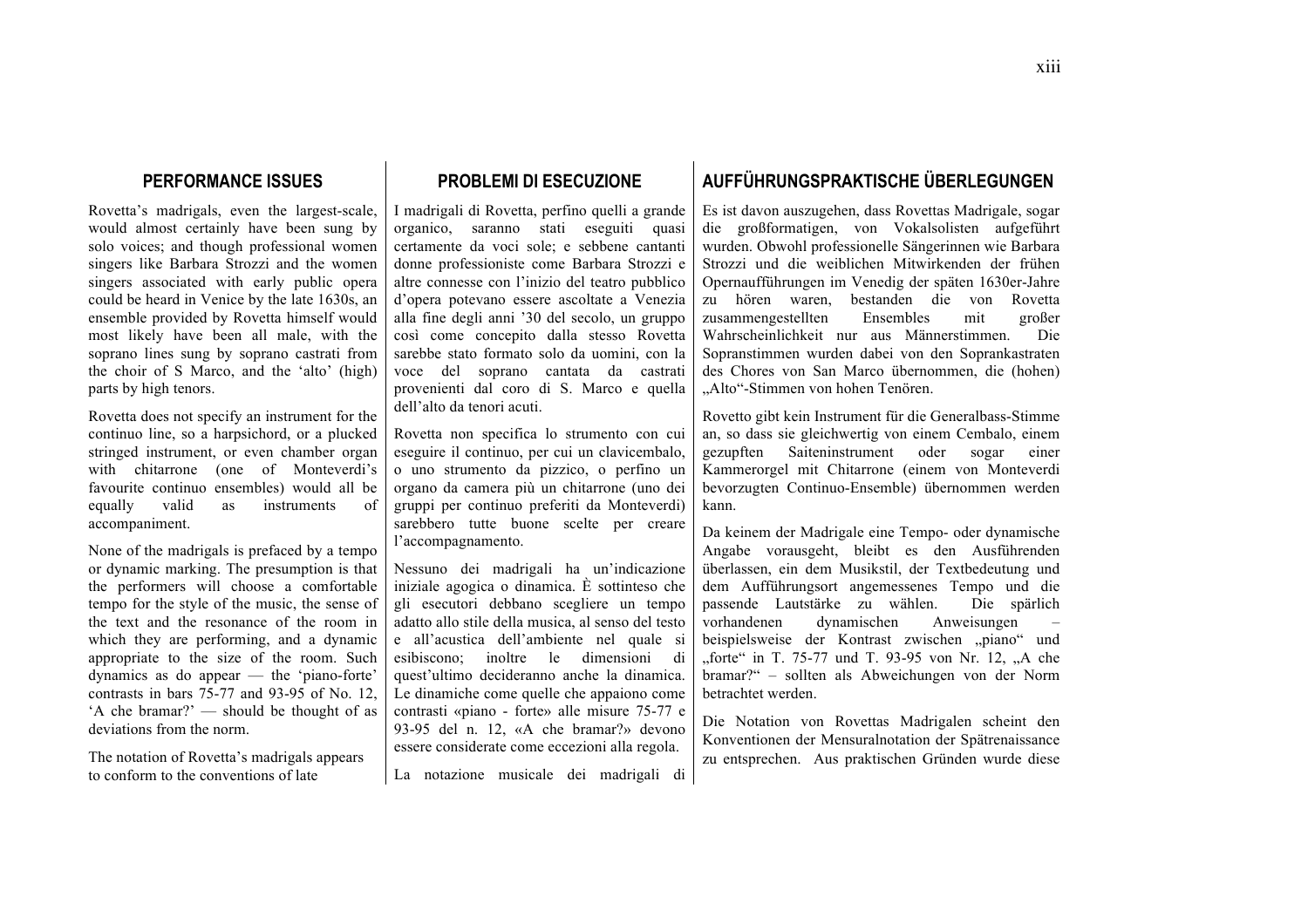Renaissance mensural notation. For practical purposes this was described by early seventeenth-century theorists in terms of the 'tactus', conceived as a regular down and up stroke of the hand, though this should not be taken to preclude *rubato*. Under the signature C the tactus lasted one semibreve (whole note), giving a regular pulse of two minims (half notes) one to the downbeat, one to the upbeat. The signature 3/1 meant, to paraphrase the instructions given in Antonio Brunelli's *Regole utilissime per li scolari* (Florence, 1606): 'where one went, now three go': that is, where one semibreve went to each down and up beat under C, now three semibreves should be fitted to the same down and up beat  $(C \bullet = 3/1 \bullet \bullet \bullet)$ . This proportional relationship seems to work well in No. 2 and in the rhythmically active 3/1 sections of No. 10. In No. 10, however, the passages from bar 104 to 126 and 133 to 139 seem too slow if the normal proportion is used, with an abrupt rhythmic shift from the crotchet (quarter note) upbeat in 103 (Canto I and II) to the slow triple in 104. The crotchet upbeat may be the clue to Rovetta's intention here – that the semibreves in 3/1 should here (and in 133-39) be taken at the same speed as the crotchet in 103 (i.e.  $\bullet = \bullet$ ), producing a slightly faster triple. In Nos. 11 and 13, too, the triple-time passages should probably be taken faster than a strict proportion would

 $\overline{a}$ 

Rovetta si attiene alle convenzioni sulla notazione mensurale in uso nel tardo Rinascimento. A scopi pratici, ciò era descritto dai teorici del primo '600 in termini di «tactus», inteso come un regolare battere e alzare della mano; purtuttavia, questo concetto non escludeva l'impiego del 'rubato'. Sotto il segno C, il *tactus* durava una semibreve, da intendersi come una scansione regolare di minime, una in battere e una in levare. Il segno 3/1 significava, citando le istruzioni date da Antonio Brunelli nelle sue *Regole utilissime per li scolari* (Firenze, 1606): «dove prima n'andovono una a battuta ne vanno tre».<sup>1</sup> Ovvero, dove una semibreve corrispondeva a un battito e un alzare della mano sotto il segno C, ora tre semibrevi dovevano essere adattate allo stesso battere e alzare di mano (C  $\sigma = 3/1$   $\sigma \sigma \sigma$ ). Questo rapporto proporzionale sembra funzionare per il n. 2 e nella sezione ternaria, ritmicamente vivace, del n. 10. Sempre in questo madrigale, comunque, i passaggi compresi tra le misure 104 e 126 e le misure 133 e 139 sembrano risultare troppo lenti se si applica il puro rapporto proporzionale; ne risulta inoltre un brusco cambio di ritmo tra l'ultima semiminima di misura 103 dei due Canti e il lento ternario della misura successiva. Proprio quella semiminima in levare può essere l'indizio che il rapporto tra il binario e il

ternario voluto da Rovetta in questo punto e 3/1-Abschnitte in Nr. 4, 6 und 9 um anzuzeigen, dass die von Theoretikern des frühen 17. Jahrhunderts auf Basis des "Tactus" beschrieben – einer regelmäßigen Ab- und Aufwärtsbewegung der Hand. Dies schließt allerdings die Existenz von *rubato* nicht aus. Bei der Signatur C umfasste der "Tactus" eine Semibrevis (ganze Note), wodurch ein regelmäßiger Puls von zwei Minimae (halben Noten)– eine auf dem Abtakt, eine auf dem Auftakt – etabliert wurde. Die Mensurangabe 3/1 bedeutete (in Umschreibung der Anweisungen Antonio Brunellis in *Regole utilissime per li scolari* (Florence, 1606): "wo eine waren, sind jetzt drei," was heißt: Wo bisher die Signatur C eine Semibrevis pro Ab- und Auftaktschlag implizierte, sollten jetzt drei Semibreven auf dieselbe Schlageinheit (ein Ab- und Auftaktschlag) verteilt werden (C  $\mathbf{o} = 3/1 \ \mathbf{o} \cdot \mathbf{o} \cdot \mathbf{o}$ ). Dieses proportionale Verhältnis scheint in Nr. 2 und der rhythmisch belebten 3/1-Passage von Nr. 10 gut zu funktionieren. Die Passagen von T. 104-126 und T. 133-139 in Nr. 10 erscheinen bei Anwendung dieser Proportion in Anbetracht des abrupten rhythmischen Wechsel vom Viertelnotenauftakt in T. 103 (Canto I und II) zu dem langsamen Dreiertakt in T. 104 zu langsam. Der Viertelnotenauftakt könnte hier als Indiz für Rovettas Absicht dienen, die Semibreven in 3/1 hier (und in T. 133-139) im selben Tempo wie die Viertelnoten in T. 103 (d.h.,  $\boldsymbol{z} = \boldsymbol{\infty}$ ) zu nehmen, was in einem etwas rascheren Dreiertakt resultiert. Auch in Nr. 11 und 13 sollten die dreizeitigen Passagen wahrscheinlich schneller aufgeführt werden als eine strikte Aufteilung erlauben würde, vielleicht sogar "presto". Diese Tempoangabe benutzte Rovetta nämlich explizit für die

<sup>1</sup> Brunelli, op. cit., p. 23, Cap. 16, «Della proporzione maggiore».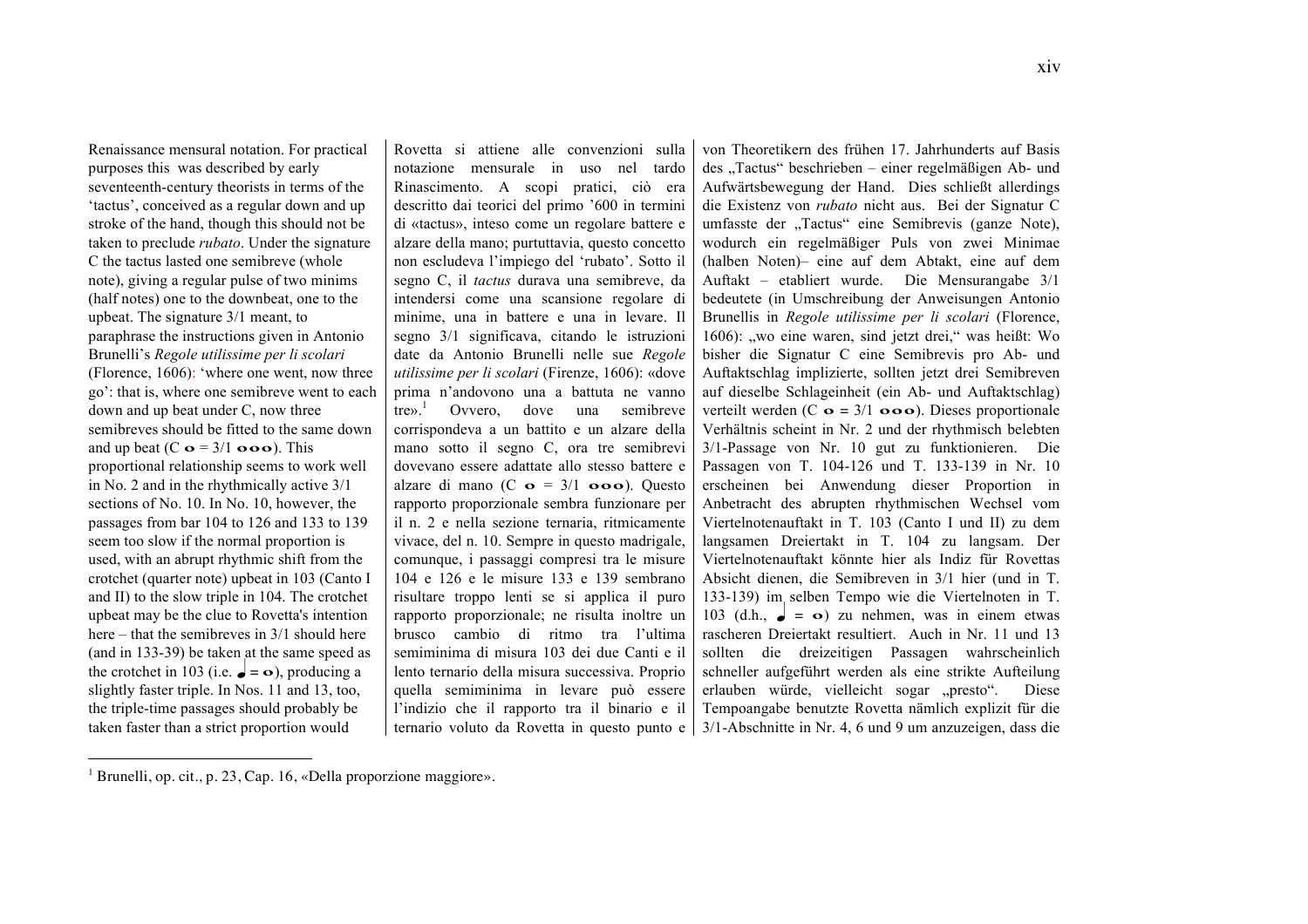suggest, perhaps even 'presto', the marking that Rovetta uses explicitly for the 3/1 sections of Nos. 4, 6 and 9 to indicate that the normal proportion should be ignored; how much faster than the norm the triple should be taken is a matter for the performers' judgment.

The madrigal 'Che cosa è amor?' (No. 9) is an interesting case, since it includes triple time notated both as 3/1 and as 6/2 for the instrumental ritornelli, with the 3/1 passages marked 'presto'. The tempo of the 3/1 passages is a matter of judgment, but the fast tempo that Rovetta had in mind for the optional ritornelli in 6/2 can be deduced by relating the proportion to the *integer valor* C: thus, to paraphrase Brunelli again: 'where two minims went (under C), now six will go (under 6/2) (C  $dd = 6/2$  dodded). Since a 3/1 section marked 'presto' intervenes between the C and the 6/2 sections, however, a precise proportional progression may be impossible, but the ritornelli should at least be taken at a fast tempo.

'Venga dal ciel migliore' (No. 11) is marked 'adagio' at the outset – that is, slower than the tempo that might normally have been chosen for style of the music, the sense of the text and the resonance of the room – and no tempo changes are indicated thereafter. However, the section beginning 'Né mai tromba guerriera' (Bars 47ff.) might be taken at a faster tempo, and the 3/1 section beginning at bar 72 either related proportionally to this, or taken 'presto'. A more radical solution would also

nel successivo passaggio (miss. 133-39) sia q  $= \infty$ , che dunque dà luogo a un ritmo ternario un poco più rapido. Anche nei nn. 11 e 13 i passaggi ternari dovrebbero essere staccati più rapidamente di quanto la rigorosa proporzione imporrebbe, forse addirittura 'presto', ovvero l'indicazione agogica indicata esplicitamente da Rovetta per le sezioni in 3/1 dei nn. 4, 6 e 9: questa indicazione implica che la corretta proporzione aritmetica deve essere qui ignorata. Quanto più veloce della normale proporzione debba essere staccato il 'presto', sarà deciso in ultima istanza dagli esecutori.

Il madrigale «Che cosa è amor?» (n. 9) è un caso interessante, dal momento che contiene episodi ternari notati sia in 3/1 sia in 6/2, e con i passaggi in 3/1 indicati come «presto». L'agogica dei passaggi in 3/1 può essere decisa soggettivamente, ma il fatto che Rovetta pensasse a un ben preciso stacco di tempo rapido per i ritornelli strumentali *ad libitum* in 6/2 può essere dedotto comparando la proporzione con l'*integer valor* C: per cui, «dove prima n'andovono due minime a battuta (sotto il C), ora ne vanno sei (sotto il 6/2)» (C  $h_{\alpha} = 6/2$  dddddd). Dal momento che un episodio notato in 3/1 con l'indicazione «presto» occorre tra gli episodi segnati in C e in 6/2, non è forse possibile fissare una proporzione precisa, ma i ritornelli strumentali dovrebbero essere eseguiti con un tempo rapido.

«Venga dal ciel migliore» (n. 11) è indicato

Standardproportion hier ignoriert werden soll. Wieviel schneller als die Norm der Dreiertakt hier sein sollte, bleibt dem Urteil der Aufführenden überlassen.

Das Madrigal "Che cosa è amor" (Nr. 9) ist ein interessanter Fall, da im dortigen Instrumentalritornell dreizeitige Einheiten sowohl als 3/1 als auch als 6/2 notiert sind, wobei der dreizeitige Abschnitt mit "presto" bezeichnet ist. Das Tempo für die 3/1-Passage ist eine Frage der Einschätzung. Das schnelle Tempo, das Rovetta für die optionalen Ritornells in 6/2 vorschwebte, kann jedoch abgeleitet werden, indem man sie ins Verhältnis zu dem *integer valor* C setzt. Dies bedeutet – um Brunelli ein weiteres Mal zu zitieren: "wo zwei Minimae waren (in C), gibt es jetzt 6 (unter 6/2) (C  $\sigma$  $= 6/2$  ddddd. Da allerdings eine 3/1-Passage mit der Angabe "presto" die den Passagen in C und 6/2 unterbricht, ist eine präzise proportionale Aufteilung hier wohl unmöglich. In jedem Fall sollten die Ritornelle allerdings ein rasches Tempo aufweisen.

"Venga dal ciel migliore" (Nr. 11) ist am Anfang mit "Adagio" bezeichnet, d.h. langsamer als das Tempo, das man normalerweise unter Berücksichtigung des musikalischen Stils, der Textbedeutung und den akustischen Bedingungen wählen würde. Im Weiteren finden sich keine Tempoänderungen. "Né mai tromba guerriera" (T. 47ff.) könnte in einem schnelleren Tempo aufgeführt werden, und die 3/1-Passage ab T. 72 könnte entweder proportional dazu in Bezug gesetzt oder "presto" aufgeführt werden. Bei einer radikaleren Lösung könnte man ab dem Anfang der Passage "La gioa" (T. 24) schneller werden und ab T. 115 bis 117 zum "Adagio" zurückkehren, wie die Sounddatei für dieses Madrigal zeigt.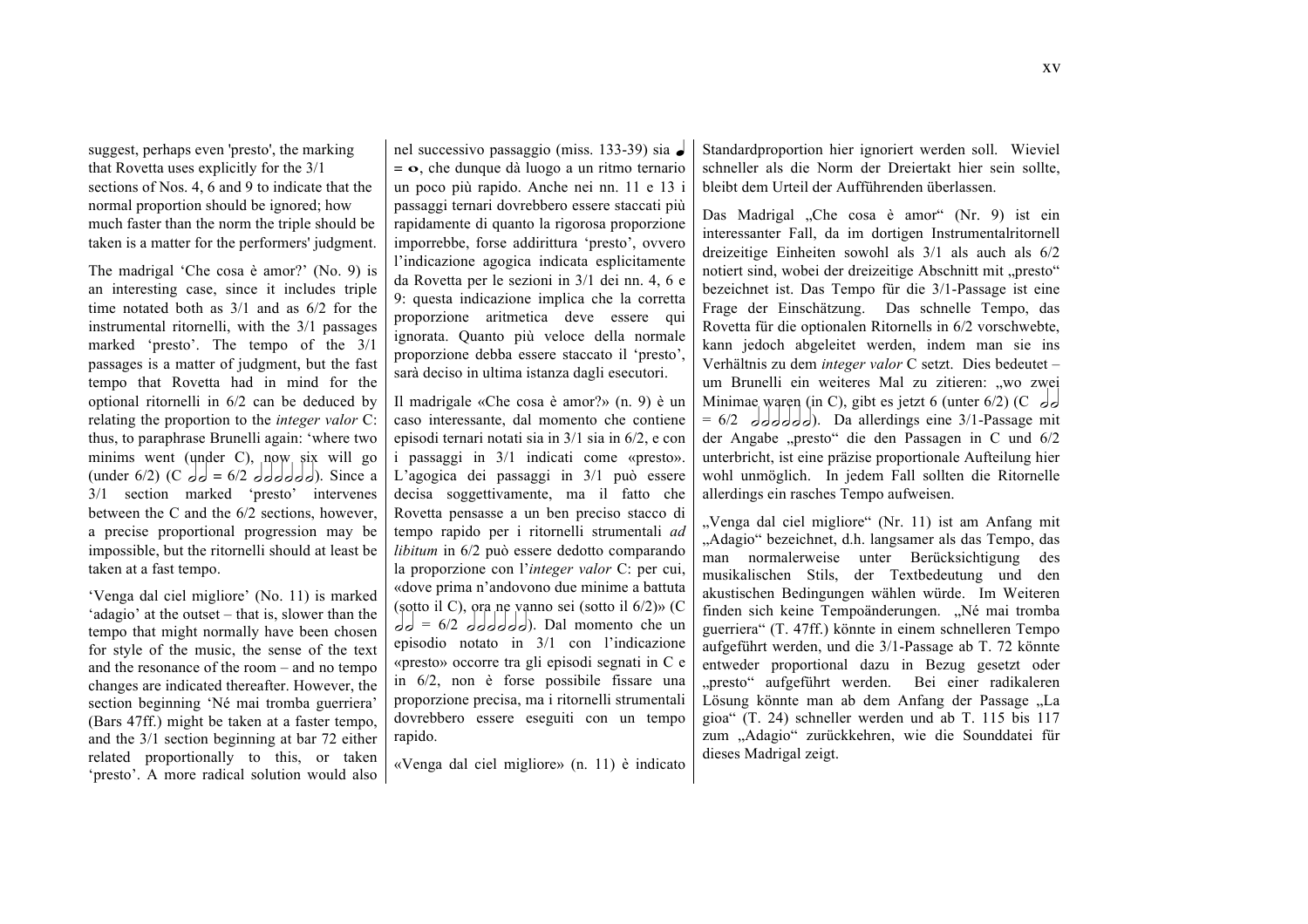include speeding up the section beginning 'La gioia' (bar 24) and slowing back to 'adagio' from bar 115 to the beginning of 117, as demonstrated on the sound file for this madrigal.

In No. 14, the cantata 'Spieghi i contenti suoi', Rovetta uses the proportion 3/2. This is easier to understand, since the basic unit in both duple and triple time is the minim (two minims to the tactus under C, three minims to the tactus under 3/2). Since, in practice, this produces the same proportion as  $C\rightarrow 3/1$ , we might ask why Rovetta did not use one form consistently. One possible answer is that in the madrigals he followed Monteverdi's preference for  $C\rightarrow 3/1$ , while in the more upto-date form of the cantata he followed the seeming preference of younger song-writers for  $C \rightarrow 3/2$ . Another possibility is that he intended music written in 3/2 to be taken rather faster than under the proportion  $C\rightarrow 3/1$ . This idea was expressed by Rovetta's Venetian contemporary Martino Pesenti in a rubric to the madrigal 'Più non t'amerò io' in his *Terzo libro de madrigali* (Venice, 1628) which reads 'Si canti la proportione maggiore adagio, et la minore presta' (one should sing the major proportion [i.e. 3/1] slowly and the minor proportion [3/2] fast). At all events, trying to follow a strict proportional relationship between duple and triple time in 'Spieghi i contenti suoi' produces either too fast a duple tempo or too slow a triple.

The ornament sign 't.' found in bars 105-7 of the Canto secondo part of 'Tutto lieto cantai'

fin dall'inizio come «adagio», ovvero da eseguire più lentamente del tempo che si sarebbe scelto secondo lo stile della musica, il significato del testo e l'acustica del luogo: si consideri inoltre che non sono presenti altri segni agogici nel corso del brano. Purtuttavia, l'episodio che inizia con «Né mai tromba guerriera» (miss. 47 segg.) potrebbe essere staccato più rapidamente, e l'episodio in 3/1 alla mis. 72 potrebbe essere staccato proporzionalmente al precedente, o addirittura eseguito «presto». Un'opzione più radicale potrebbe essere cantare più rapidamente la sezione che inizia con «La gioia» (mis. 24) per poi rallentare di nuovo ad 'adagio' da mis. 115 fino all'inizio della 117, come si può ascoltare dal file MIDI di questo madrigale.

Nel brano n. 14, la cantata «Spieghi i contenti suoi», Rovetta impiega la proporzione 3/2. Questa è di facile comprensione, dal momento che in entrambi i segni mensurali (C e 3/2) il denominatore rappresenta la minima (due minime per *tactus* sotto il C, tre minime per *tactus* sotto il 3/2). Dal momento che in pratica questo produce lo stesso rapporto mensurale di C verso 3/1, ci potremmo chiedere perché mai Rovetta non impieghi più coerentemente un solo tipo di rapporto binario-ternario. Una possibile risposta potrebbe essere collegata alla preferenza accordata da Monteverdi nei suoi madrigali alla proporzione C→3/1, e che Rovetta decise di seguire, mentre nel più alla moda stile della cantata seguì la possibile preferenza dei più giovani compositori di canzoni per C→3/2.

In Nr. 14, der Kantate "Spieghi i contenti suoi" benutzt Rovetta die Proportion 3/2. Dies ist leichter zu verstehen, da die Minima als Grundlage für die zweiund dreizeitige Mensureinheit dient (zwei Minimae pro Tactus in C, drei Minimae pro Tactus in 3/2). Da dies in der Praxis in derselben Proportion wie C→3/1 resultiert, muss gefragt werden, weshalb Rovetta keine dieser Formen durchgehend benutzte. Eine mögliche Antwort hierzu ist, dass er in den Madrigalen der Präferenz Monteverdis für C→3/1 folgte, während er sich in der moderneren Form der Kantate anscheinend an die Konvention jüngerer Liedkomponisten  $(C\rightarrow 3/2)$ anlehnte. Eine andere Erklärungsmöglichkeit ist, dass er die Musik in 3/2 schneller interpretiert haben wollte als die unter C→3/1. Diese Idee findet sich bei Rovettas venezianischem Zeitgenossen Martino Pesenti in einer Rubrik zum Madrigal "Più non t'amerò" in seinem *Terzo libro de madrigali* (Venedig, 1628), wo Folgendes zu lesen ist: "Si canti la proportione maggiore adagio, et la minore presta" (Man sollte die *proportione maggiore* [d.h., 3/1] langsam und die *proportione minore* [3/2] schnell singen). In jedem Fall resultiert ein strengproportionales Verhältnis zwischen Zwei- und Dreizeitigkeit in "Spieghi in contenti suoi" entweder in einem zu schnelles Tempo im Zweier- oder einem zu langsamen im Dreiertakt.

Die Verzierung "t.", die in T. 105-107 des Canto secondo-Teiles von "Tutto lieto cantai" (Nr. 10) und an verschiedenen Stellen in der Kantate "Spieghi i contenti suoi" (Nr. 14) auftaucht, bezeichnet einen Triller auf einer Tonhöhe, wie ihn Giulio Caccini im Vorwort zu *Le nuove musiche* (Florenz, 1602) beschreibt.

Das Madrigal "Io torni, amati lumi" (Nr. 13 für zwei vierstimmige "Chöre", Violinen und Continuo) scheint durch seinen dialogartigen Austausch eine räumliche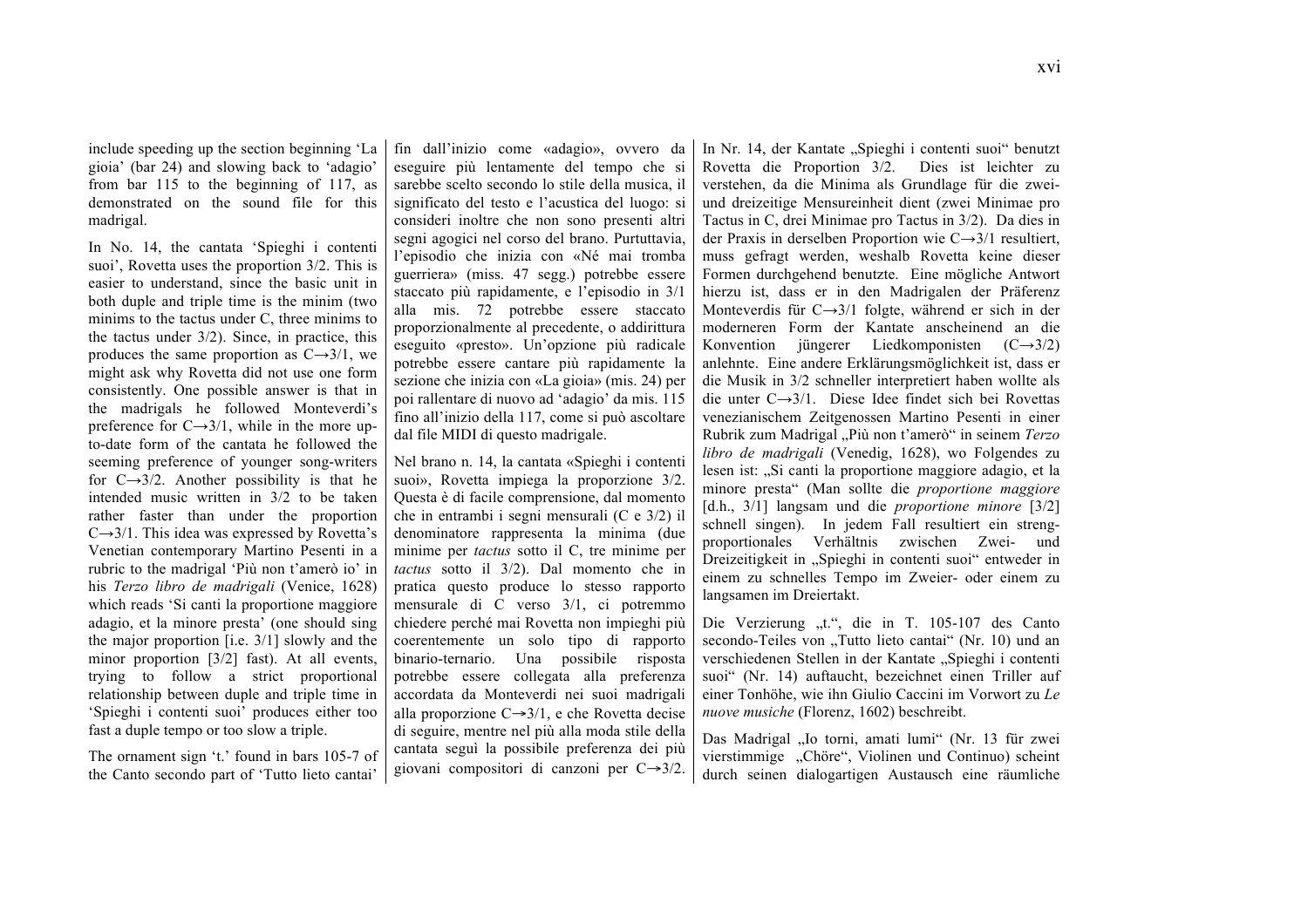(No. 10), and at various points in the cantata 'Spieghi i contenti suoi' (No. 14) indicates the trill on a single pitch discussed by Giulio Caccini in the preface to *Le nuove musiche* (Florence, 1602).

The madrigal 'Io torni, amati lumi' (No. 13, for two four-part 'choirs', violins and continuo) seems, by virtue of its dialogue-like exchanges, to imply spatial separation of the two choirs. This would, however, have been impossible in a performance from the original part-books since voices from different choirs appear in the same part-book (A I and T II in the Alto part-book; A II and B I in the Basso part-book; and T I and B II in theTenore partbook.

Un'altra possibilità è che lui intendesse la proporzione 3/2 come più rapida da eseguire di 3/1. Questo concetto è descritto dal contemporaneo veneziano Martino Pesenti in una didascalia posta in testa al madrigale «Più non t'amerò io» dal suo *Terzo libro de madrigali* (Venezia, 1628), che afferma «Si canti la proportione maggiore adagio, et la minore presta»; per proporzione maggiore si intende il 3/1, mentre la minore è 3/2. Comunque stiano le cose, se si prova a rispettare fedelmente il rapporto proporzionale tra il tempo binario e quello ternario in «Spieghi i contenti suoi» si avrà o un tempo binario troppo rapido o uno ternario troppo lento.

Il segno di abbellimento «t.» che si trova alle misure 105-7 del Canto secondo del n. 10 «Tutto lieto cantai» e in vari punti della cantata n. 14 «Spieghi i contenti suoi» indica il trillo ribattuto sulla stessa nota descritto da Giulio Caccini nella prefazione alle *Nuove musiche* (Firenze, 1602).

Il madrigale n. 13 «Io torni, amati lumi», per due cori a quattro, violini e continuo, sembra – considerata la struttura in frasi a botta e risposta – implicare la necessità di separare spazialmente i due gruppi di cantanti durante l'esecuzione. Questo però non sarebbe possibile impiegando i libri parte originali, dal momento che voci di cori differenti sono notate sullo stesso libretto (A I e T II nel libro dell'Alto; A II e B I nel libro del Basso; T I e B II nel libro del Tenore).

Trennung der zwei Chöre zu implizieren. Dies wäre jedoch bei einer Aufführung aus dem originalen Stimmbuch unmöglich gewesen, da die Stimmen der beiden Chöre im selben Stimmbuch erscheinen (A I und T II im Alt-Stimmbuch; A II und B I im Bass-Stimmbuch sowie T I und B II im Tenor-Stimmbuch.

Tr. Monika Hennemann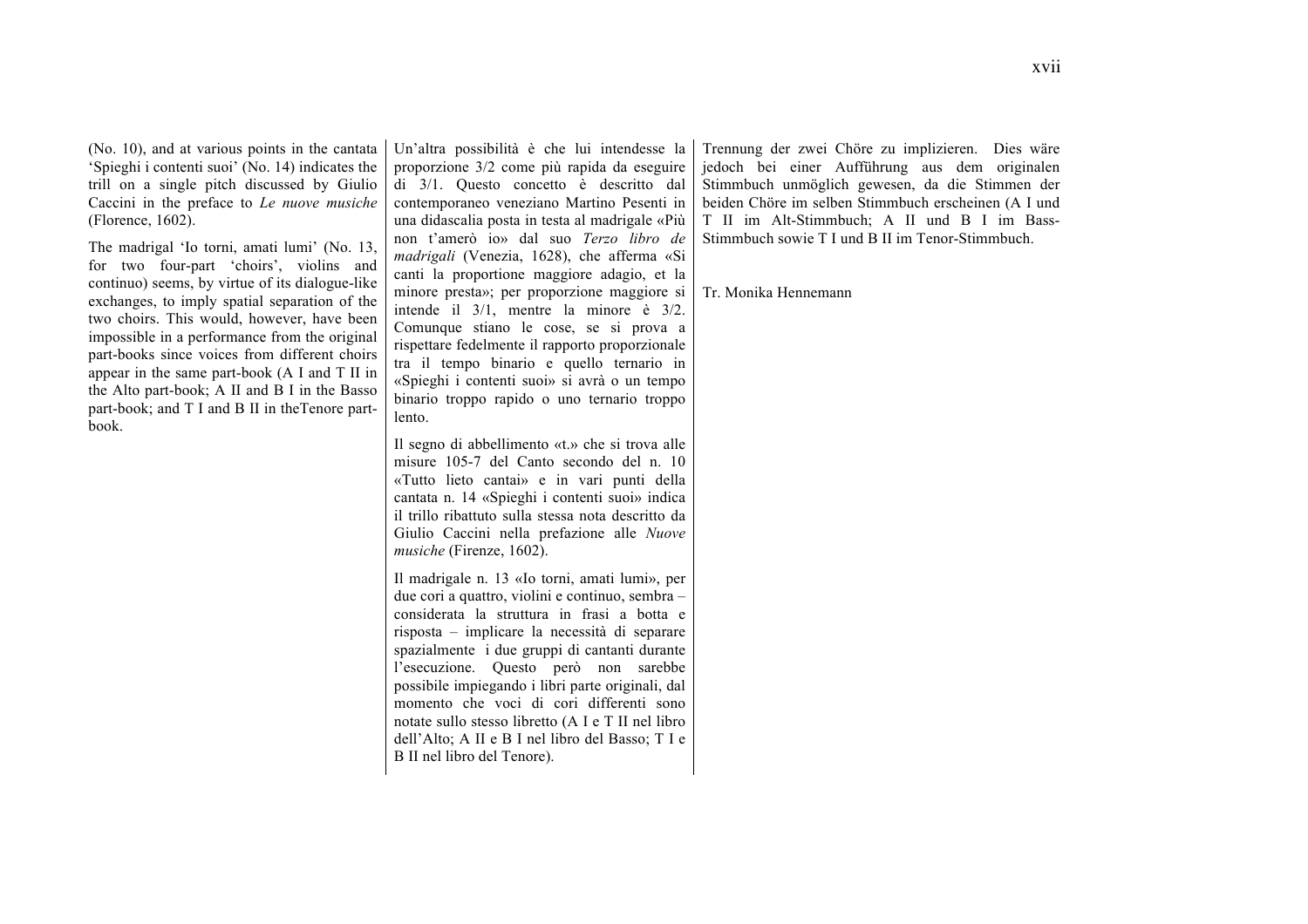# **BIBLIOGRAPHY**

- Bowers, Roger, 'Proportioned Notation in Banchieri's Theory and Monteverdi's Music', in *Performing Practice in Monteverdi's Music,* ed. Raffaello Monterosso (Cremona, 1995), 39-73.
- ——, 'Some Reflection upon Notation and Proportions in Monteverdi's Mass and Vespers of 1610', *Music & Letters*, 73 (1992), 347-98; see also the exchanges between Bowers and Kurtzman following this article.
- Brunelli, Antonio, *Regole utilissime per li scolari* (Florence, 1606), partly translated in Putnam Aldrich, *Rhythm in Seventeenth-Century Italian Monody* (London, 1966).

Caccini, Giulio, *Le nuove musiche*, ed. H. Wiley Hitchcock, 'Recent Researches in the Music of the Baroque Era', 9 (Madison, Wisconsin, 1970).

Kurtzman, Jeffrey, *The Monteverdi Vespers of 1610: Music, Context, Performance* (Oxford, 1999).

Lüdtke, Karsten, *Con la sudetta sprezzatura: Tempomodifikation in der italienischen Musik der ersten Hälfte des 17. Jahrhunderts* (Kassel, 2006).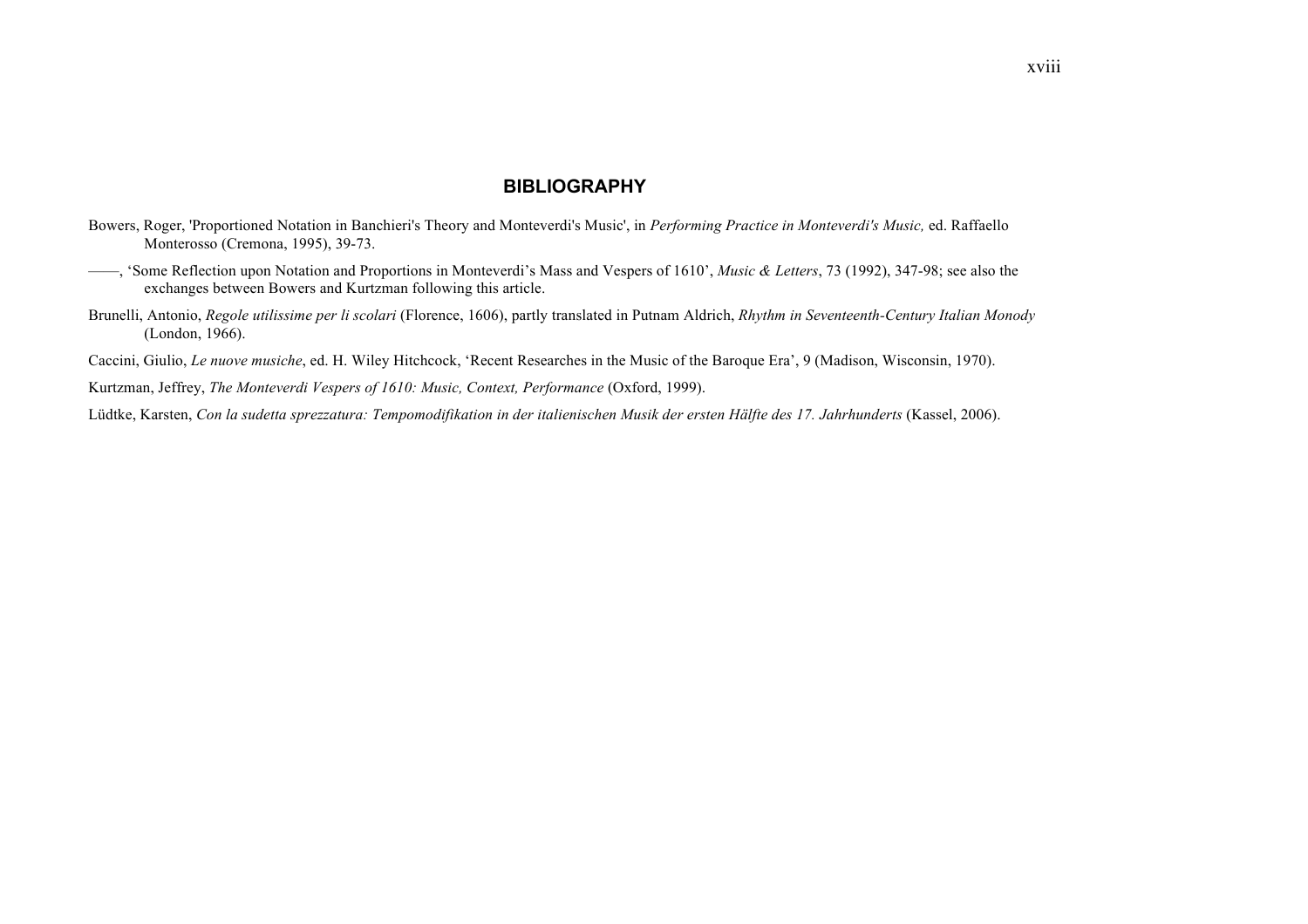Are you leaving, cruel one, ah! are you leaving, you who are my desire, my comfort, my heart? Alas, then, will you suffer that at your leaving I should remain without you, without my life? O what a harsh reward for tender love! Remember, though, that if you betray me and turn your foot elsewhere I am left without a heart, but you are left without trust.

English translation ©2007 John Whenham

O how many times, how many, still drawn to you, I wept and suffered (O too unwary lover). Nor could I ever find a woman of pure heart, of true fidelity: unhappy he who trusts in them. Love, do not adore, take pleasure if you can. Her promises are fragile glass: her true love accursed self-interest or empty whim.

English translation ©2007 John Whenham

### **1. Voi partite crudele, ah voi partite?** Madrigale.

Voi partite crudele, ah voi partite, Voi che siete il desio, Il conforto, il cor mio? Lasso, dunque, soffrite Che a la vostra partita Io resti senza voi, senza la vita? O di tenero amor dura mercede! Ricordatevi almen che mi tradite, E che s'altrove rivolgete il piede Io resto senza cor, voi senza fede.

#### **2. O quante volte, o quante** Madrigale

O quante volte, o quante, Invaghito pur io piansi e penai, O troppo incauto amante. Né potei trovar mai Donna di puro cor, di vera fede: Misero chi le crede. Ama, non adorar, godi se puoi. Li giuramenti suoi Son fragil vetro: il lor vero amore Maledetto interesse o vano umore.

# **TEXTS AND TRANSLATIONS I TESTI E LA LORO TRADUZIONE TEXTVORLAGEN UND ÜBERSETZUNGEN**

Ihr scheidet, Grausame, ach, ihr scheidet, Ihr, die Ihr mein Verlangen seid, mein Trost und mein Herz? Weh mir, so ertragt ihr es denn, daß ich bei Eurem Scheiden ganz ohne Euch, ganz ohne Leben bleibe? Oh hartes Erbarmen für zärtliche Liebe! Erinnert Euch zumindest, daß Ihr mich verratet, und daß, wenn Ihr anderswohin den Fuß wendet ich ohne Herz, Ihr ohne Treue bleibet.

German translation ©2007 Joachim Steinheuer

Oh wie viele, wie viele Male habe ich bezaubert doch gelitten und geweint, oh allzu unvorsichtiger Liebhaber! Konnt' ich doch niemals finden eine Frau reinen Herzens und wahren Glaubens: Bedauernswert, wer ihnen glaubt! Liebe, doch bete nicht an, genieße, wenn Du kannst! All ihre Schwüre sind brüchig wie Glas – ihre wahre Liebe fluchvolles Interesse oder eitle Laune.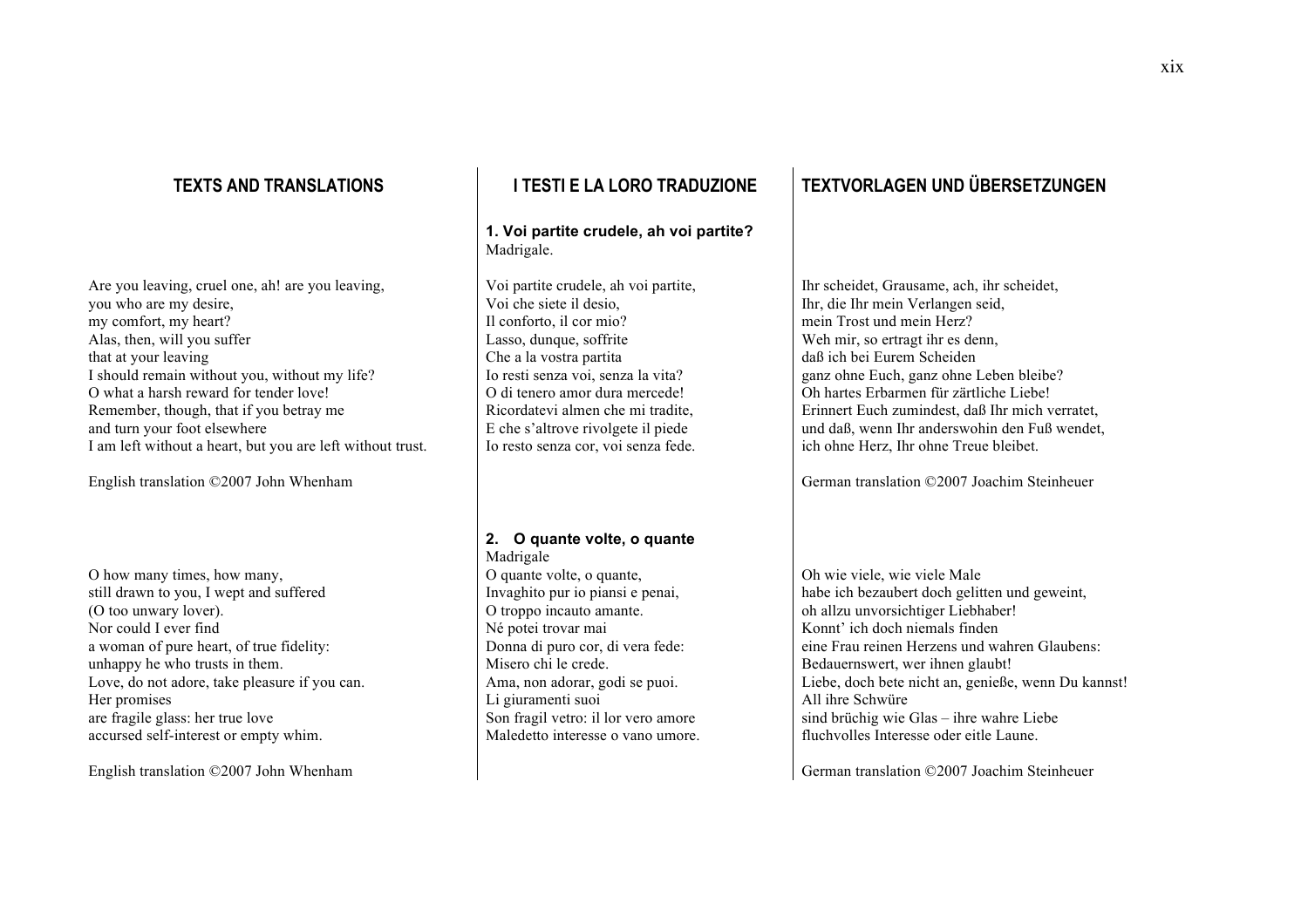On her starry chariot in the heavens rose Night, more silent and darker than ever, but the silvery moon with its pure face shook off the clouds and shadows. I wandered through the dark valley, with Love and Fortune as chosen companions, and to the shadows with a musical instrument I revealed my torment through song.

I cried many times in my melodious sorrow: "Stop your whispering, beloved trees, and you, be silent and cease your flight O breezes pregnant with my sighs. Control, O streams, your murmuring, which alone disturbs the subdued friendly voices of others; so that the quills<sup>2</sup> of my lyre might carry my prayers to her in flight."

When I saw Phyllis with her beloved handmaids emerge into the air of the nocturnal veil, she with her eyes living torches warmed and dispelled the horror and the ice because her stars were laughing with my joy. She compared her beauty to Heaven's and seemed to say to herself: "Come whoever wishes to see the Sun outshone in the darkness."

English translation ©2007 John Whenham

 $\overline{a}$ 

# **3. Sovra il carro stellato in ciel sorgea** Ottave rime.

Sovra il carro stellato in ciel sorgea La Notte più che mai tacita e bruna, Ma le nubi e le tenebre scotea Col puro volto suo l'argentea Luna. Io per l'orror vagando il piè movea, Scelto Amor per compagno e la Fortuna, Ed a l'ombre con musico stromento Publicava cantando il mio tormento.

Gridai più volte al mio canoro duolo: «Fermate il sibilar, piante dilette, E voi tacete e sospendete il volo, Aure de' miei sospir forse concette. Frenate, o rivi, il mormorio che solo Turba l'amiche voci altrui soggette; Tanto ch'a volo portino a colei Le penne de la cetra i prieghi miei.»

Quando uscir Filli con l'amate ancelle A l'aria i' vidi del notturno velo, Ella con gl'occhi suoi vive facelle Riscaldò, dissipò l'orrore e 'l gelo Poiché del mio gioir ridean le stelle. Paragonò la sua beltà col Cielo E tra sé dir parea: «Vegna chi vuole Veder nell'ombre avvalorato il Sole.»

Über dem Sternenwagen am Himmel stieg auf die Nacht, schweigsamer und dunkler denn je; doch vertrieb die Wolken und die Finsternisse mit seinem reinen Antlitz der silberne Mond. Ich schritt irrenden Fußes durch diesen Schrecken; Amor und Fortuna hatte ich als Begleiter erwählt, und tat den Schatten – zu einem Musikinstrumente singend – meine Qualen kund.

Mehrfach rief ich aus in meinem beredten Schmerz: «Haltet mit Wispern ein, ihr lieben Pflanzen, schweigt und haltet inne in Eurem Flug, ihr vielleicht von meinen Seufzern hervorgebrachten Lüfte. Haltet, oh Flüsse, das Murmeln zurück, das allein noch die einer Anderen unterworfenen freundlichen Töne stört; so sehr, daß wie im Flug die Federkiele meiner Leier zu ihr nun meine Bitten tragen mögen.»

Als ich Filli mit den geliebten Mädchen heraus an die Luft treten sah unter nächtlichem Schleier da erwärmte mit ihren Augen, den lebenden Fackeln, da löste sie auf den Schrecken und das Eis, so daß die Sterne ob meiner Freude lächelten. Sie verglich ihre Schönheit mit dem Himmel und schien zu sich zu sagen: «Komme, wer wolle in den Schatten verstärkt zu sehen die Sonne.»

<sup>&</sup>lt;sup>2</sup> In this context 'penne' might also be translated as 'feathers', fitting with the image of flight, or as the 'plectrum' which the lyre is played.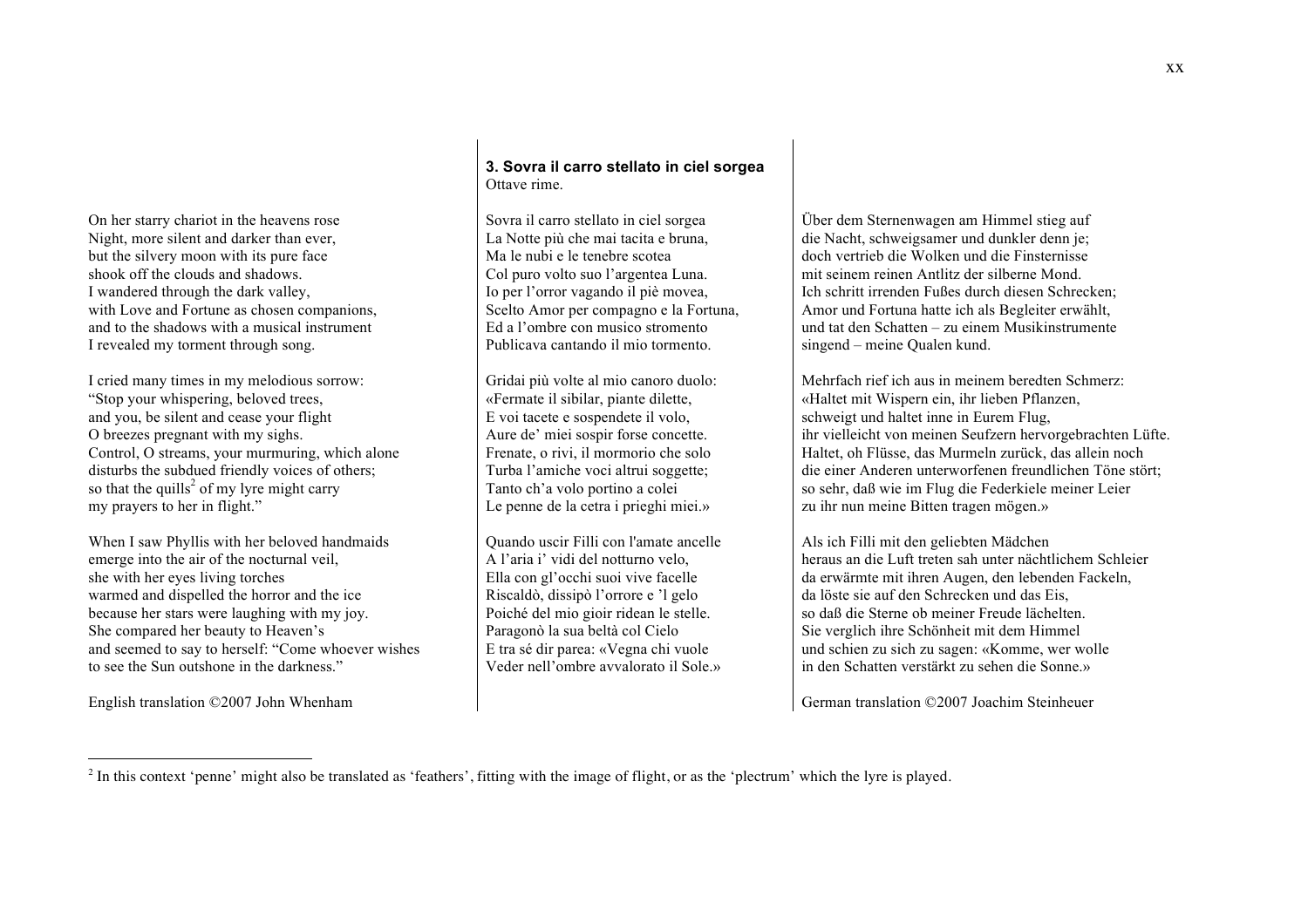Now happy I laugh and sing: now sad I live mid sighs and tears; now, my heart surrounded by sweet happy cares, I live in peace and quietness: Now exiled from all good, all rest, I go, almost madly, wandering; now it is dear to me to have my friends nearby: now I hate even myself. Some may ask, perhaps, the reason for so many strange changes of heart: I am in love.

English translation ©2007 John Whenham

Ah, my love, you die! O insidious Death, with what art you were concealed in a goddess! The world believes you but a woman now that it sees you die, but you were an angel among us in spirit and in countenance in thought, deeds, and desires. Your words, your sighs, each act, each look, your glance, your smile: all were the graceful attendants of heaven, nor was there anything mortal in you save death.

English translation ©2007 John Whenham

### **4. Or lieto rido e canto** Madrigale

Or lieto rido e canto, Or mesto vivo fra sospiri e pianto; Or, cinto il cor di dolci cure e liete, Vivo in pace e 'n quiete. Or d'ogni ben, d'ogni riposo in bando, Vo quasi pazzo errando; Or m'è caro d'aver gl'amici appresso, Or odio anco me stesso. Chiede alcun forse la cagion di tante Strane mie leggerezze: Io sono, io sono amante.

# **5. Ah, mio bene, tu mori!**

Madrigale (Battista Guarini)

Ah, mio bene, tu mori. O Morte insidiosa, Con ch'arte stavi in deitate ascosa. Donna il mondo ti crede Or che morir ti vede, Ma fosti angel tra noi d'alma e di viso E di pensieri e d'opre e di desiri. Le parole, i sospiri, Ogni atto, ogni sembiante, il guardo, il riso: Tutti erano del ciel leggiadre scorte, Né di mortal avesti altro che morte.

Bald lache ich fröhlich und singe, bald lebe ich traurig unter Seufzern und Weinen bald – das Herz umgürtet mit süßen und frohen Sorgen – lebe ich in Frieden und Ruhe. Bald von jedem Wohl, von jedem Ausruhen ausgeschlossen, irre ich fast wahnsinnig umher. bald ist es mir lieb, die Freunde um mich zu haben, bald hasse ich mich selbst. Es mag vielleicht jemand fragen nach der Ursache so vieler seltsamer Leichtfertigkeiten: Ich bin, ich bin ein Liebender.

German translation ©2007 Joachim Steinheuer

Ach, mein Lieb, du stirbst – oh heimtückischer Tod, der Du kunstvoll in einer Göttin verborgen warst! Die Welt hält Dich für eine Frau nur, jetzt, da sie Dich sterben sieht, doch warst Du ein Engel unter uns an Seele und Antlitz, an Gedanken, Werken und Wünschen. Die Worte, die Seufzer, jede Handlung, jede Miene, der Blick, das Lächeln: alle waren des Himmels anmutige Begleiter, an Sterblichem hattest Du nichts als den Tod.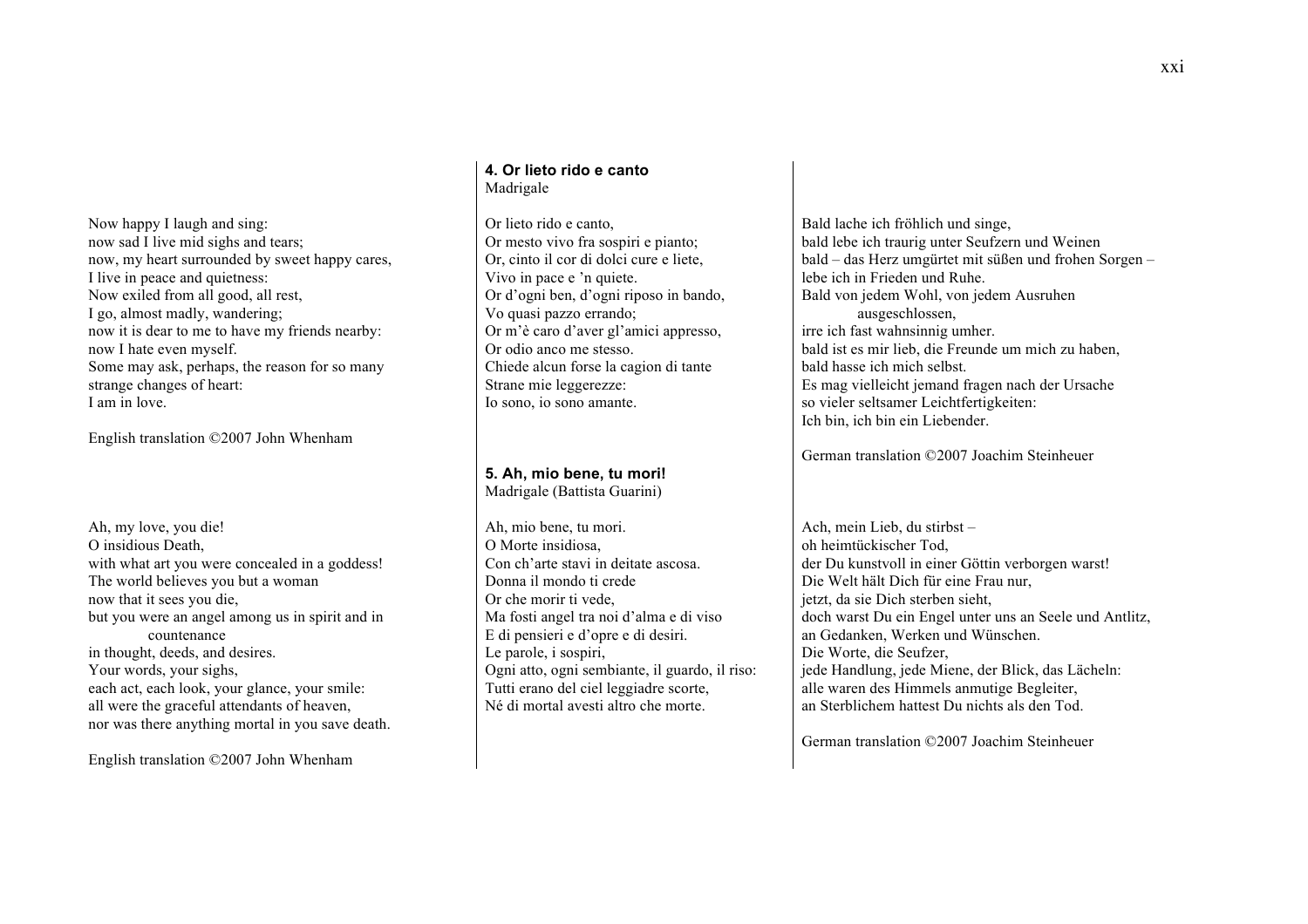Tearful beauty, for whom once night and day I sighed so much, What has brought you to this? Who was the barbarian? whose heart full of cruelty could harden itself against you? Unhappy one, well I know (nor can you deny it, in truth) that time and age can and will do so much. Your bosom has sagged. the gold of your beautiful hair has faded. See, ladies, the end; see how all mortal things come to an end. Art cannot contend with time: its impact affects everyone, and no-one can defend themselves against it; rain sometimes follows clear skies, and thunder follows lightning. Ah! for being cruel, The enemy of pity and forgiveness, is the pitiless severity of an infidel woman. So turn your breast and heart to pity and humility. Learn from such a spectacle to leave those haughty displays; soften your thoughts. Here beauty no longer shines, nor can one tell that it once existed here;

### **6. Lacrimosa beltà** Versi sciolti tronchi

Lacrimosa beltà, Per cui già notte e dì Cotanto sospirai. Come sei tu divenuta così? Il barbaro chi fu Qual cor pien d'empietà Potuto ha incrudelir contro di te? Misera, ben lo so, Né puoi negarlo, a fè: Il tempo fu, l'età Che tanto val e può. Inlanguidito ha il sen, Ha scolorito l'or del tuo bel crin. Mirate, donne, il fin; Mirate che vien men Ogni cosa mortal. Col tempo arte non val: Questo è colpo comun, Schermir no 'l puote alcun; La pioggia vien talor dopo il seren, E dopo il lampo il tuon. Ahi, che l'esser crudel, Nemica di pietade e di perdon, È di turca infedel Dispietato rigor. Tutto pietoso e umil Rendete il petto, il cor. A spettacol simil Imparate a lasciar quel fast'altier; Radolcite i pensier. Qui il bel non splende più Né si può dir qui fu;

Du tränenreiche Schönheit, für die einst Tag und Nacht ich so viel seufzte, wie bist Du so geworden? Wer war dieser Barbar – welches Herz voll grausamer Bosheit hat sich so gegen Dich verhärten können? Armselige, ich weiß es wohl, und Du kannst es wahrhaftig auch nicht leugnen: Es war der Lauf der Zeit, das Alter, das soviel gilt, soviel vermag. Erschlaffen ließ es den Busen, entfärbt hat es das Gold Deines schönen Haars. Betrachtet, Ihr Frauen, das Ende; betrachtet, wie geringer wird jedes sterblich Ding gegen die Zeit vermag nichts die Kunst: Dieser Schlag trifft jedermann, und ihr könnt niemanden davor schützen; bisweilen kommt der Regen nach heiterem Wetter, und nach dem Blitz der Donner. Ach, denn grausam zu sein, eine Feindin von Mitleid und Verzeihen ist einer ungläubigen Türkin verruchte Härte. Ganz mit Mitleid und Demut erfüllt deshalb Brust und Herz. Bei einem solchen Schauspiel lernt zu lassen dies hochmütige Gepränge: Erweicht Euren Sinn. Hier glänzt nicht länger die Schönheit, noch läßt sich sagen, sie sei hier gewesen: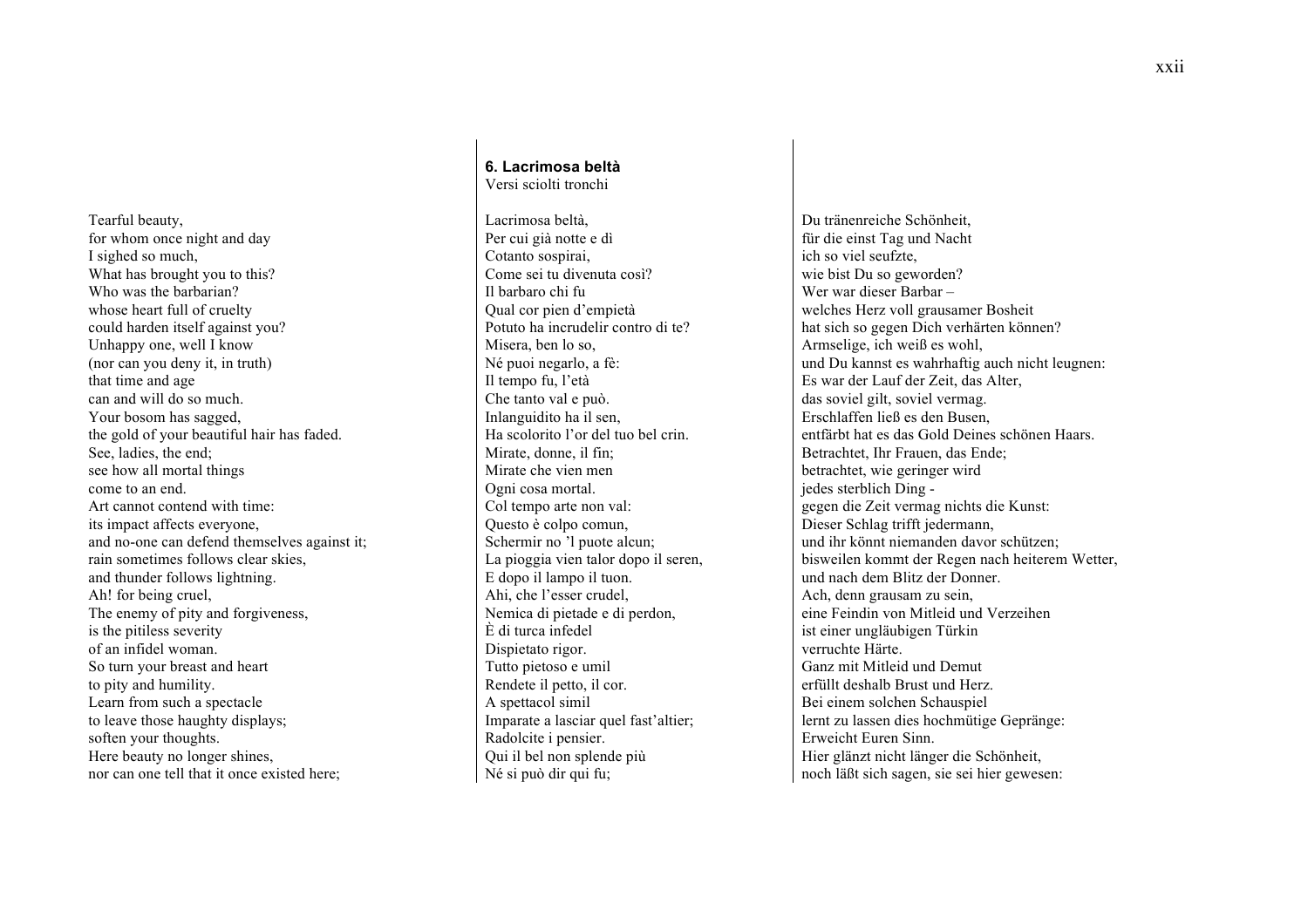so, then, she who would enjoy lasting beauty should exercise compassion.

English translation ©2007 John Whenham

Dunque, chi brama aver lunga beltà Usi, usi pietà.

**7. La giovane bellissima Adriana** Ottave rime

The singer described in the text is Adriana Basile, who was noted for accompanying herself on the harp. On her career, see Ademollo, *La bell'Adriana*. Rovetta may have heard Adriana sing when she visited Venice in 1623 in the retinue of the Duke of Mantua (see Whenham, 'The Gonzagas visit Venice', *Early Music,* 21 (1993), 525-42). The text contains musical terminology in stanza 2, not all of which will be immediately apparent from the translations: for example, 'trema' (line 5) may indicate vibrato; 'groppo' (line 8) refers to a type of trill.

The young, most beautiful, Adriana Follows with the sweet sound of her melodious voice the melody of the sovereign harp which she is able to strike rapidly with her quick hand. If she turns her eyes she both wounds and heals you nor do you know if it is her song or her beauty that wounds you most. Often she is the most deadly of all deadly sirens Who, silent or singing, leads to death.

La cantante descritta nel testo è Adriana Basile, famosa per accompagnarsi da sé con l'arpa. Riguardo alla sua carriera, vedi Ademollo, *La bell'Adriana*. Rovetta potrebbe aver sentito Adriana cantare quando lei si recò a Venezia nel 1623 a seguito del duca di Mantova (vedi Whenham, «The Gonzagas visit Venice», *Early Music*, 21 (1993), 525-42). Il testo riporta alcuni termini musicali nella seconda strofa, forse non immediatamente comprensibili: «trema» (verso V) indicherebbe il vibrato; «groppo» (verso VIII) si riferisce a un tipo di trillo.

La giovane bellissima Adriana Col dolce suon della canora voce Segue la melodia d'arpa sovrana Che sa pronta ferir con man veloce. Se gira gl'occhi e ti ferisce e sana, Né sai s'il canto o la beltà più nuoce. Spesso è peggior d'ogni peggior sirena, Che tacendo e cantando a morte mena.

darum wer dauerhafte Schönheit zu besitzen wünscht, soll früh schon Mitleid üben.

German translation ©2007 Joachim Steinheuer

Bei der im Text beschriebenen Sängerin handelt es sich um Adriana Basile, die dafür berühmt war, dass sie sich selbst auf der Harfe begleitete. Zu ihrer Karriere s. Ademollo, *La bell'Adriana*. Möglicherweise hörte Rovetta Adriana 1623 bei ihrem Besuch in Venedig im Gefolge des Herzogs von Mantua singen (s. Whenham, "The Gonzagas visit Venice," *Early Music,* 21 (1993), 525-42). Der Text von Strophe 2 enthält musikalische Fachbegriffe, deren Bedeutung nicht immer direkt aus ihrer Übersetzung hervorgeht: so kann beispielsweise "trema" (Zeile 5) eine Indikation für Vibrato sein; "groppo" (Zeile 8) bezeichnet eine Art Triller.

Die junge, wunderschöne Arianna folgt mit dem süßen Klang der wohllautenden Stimme der Melodie der herrscherlich-erhabnen Harfe, die sie mit flinker Hand sogleich zu schlagen weiß. Wenn sie die Augen wendet, Dich verletzt und heilt, so weißt Du nicht, ob mehr ihr Singen oder ihre Schönheit Dich gefährdet. Drum ist oft ärger sie als noch die ärgste Sirene,

da sie schweigend wie singend herbeiführt den Tod.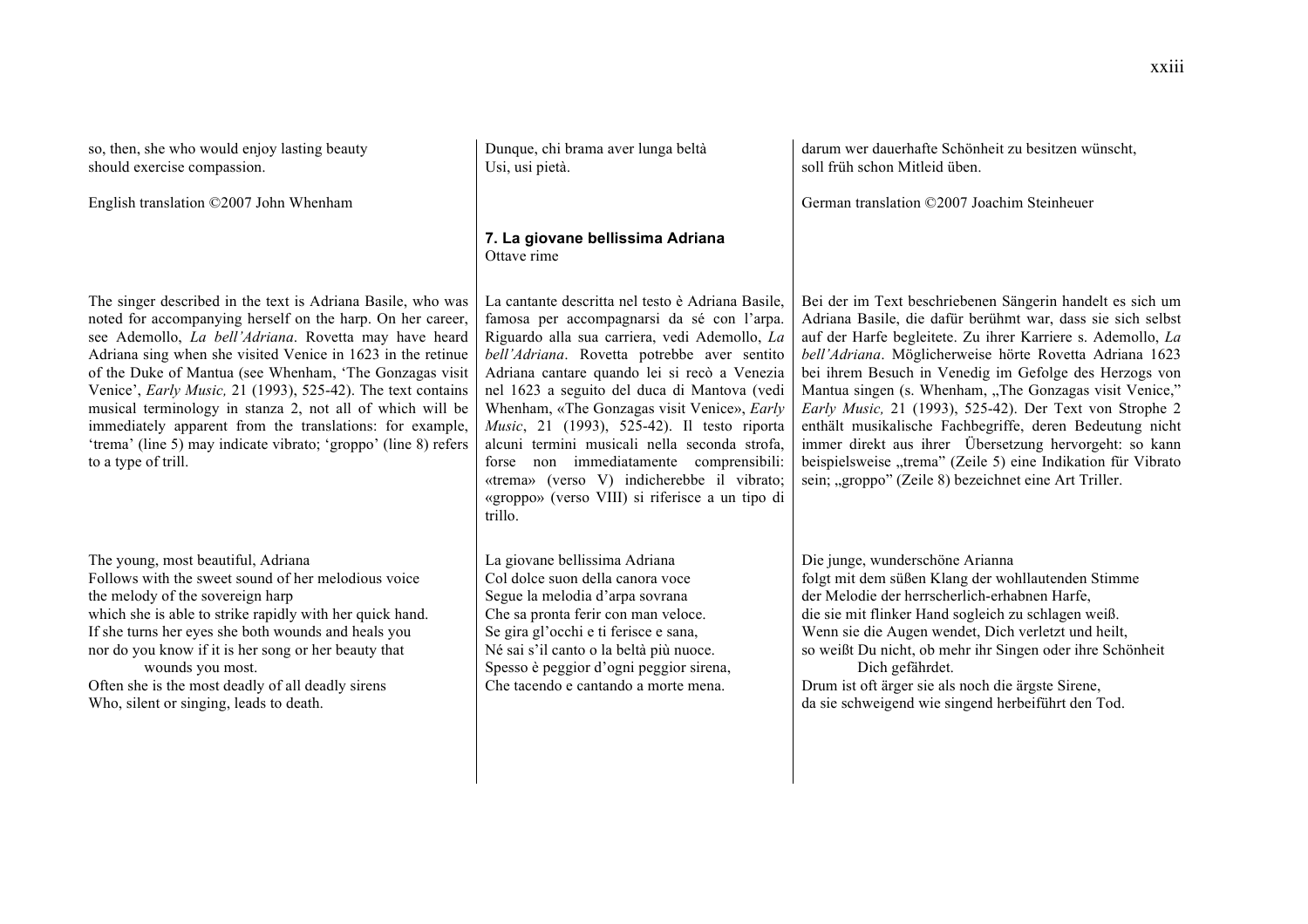After a brief silence her voice issues strongly from the hidden depths of her bosom, and advances and swells and is not slow to turn in a hundred turns to the chosen place. It then hurls itself down and shivers and watches its most secluded and narrow border; now it intertwines and sustains itself, and now limps; now it flies from its snares and looses its knot.

When with joy and happiness the song presents her with material of the tenderest kind, it cleas her brow and yet disturbs it, for she perceives it to summon sadness. Her voice laughs at laughter and weeps at weeping; now sorrowfully it sinks, now happy rises; now fearful, now angry, yet always sweet it ravishes our hearts and soothes and assuages them.

English translation ©2007 John Whenham

Dopo un breve silenzio esce gagliarda La voce for dal più riposto petto E s'avanza e si gonfia e non è tarda A gir in cento giri al luogo eletto. Si precipita allor e trema e guarda Il suo confin più ritirato e stretto; Or s'intreccia e sostiene e piede ha zoppo Or vola da' suoi lacci e scioglie il groppo.

Quando di gioia e d'allegrezza il canto Materia gentilissima le porge, Serena il ciglio e lo conturba intanto, Ch'a mestizia chiamar ella s'accorge. Ride al riso la voce e piange al pianto; Or dolente s'abbassa, or lieta sorge; Or timida, or cruciosa e sempre dolce Rapisce i cuori e gli tranquilla e molce. Nach kurzer Stille kommt ganz keck hervor die Stimme aus dem Tiefverborgensten der Brust, rückt langsam vor, schwillt an und zögert nicht in tausendfacher Drehung zum erwählten Ort zu eilen; bald stürzt sie vor, bald zittert sie und bald bewacht sie ihren engeren, zurückgezognen Grenzbereich, bald verschränkt sie sich, bald hält sie aus, bald hinkt sie nach,

bald entfliegt sie ihren Schlingen, bald löst sie den Knoten.

Wenn von Freude und Heiterkeit der Gesang ihr die würdigste Materie darbietet, wird heiter die Braue und doch zugleich verstört, so daß sie merkt, wie Traurigkeit sie heimsucht. Beim Lachen lacht die Stimme, weint beim Weinen, bald senkt sie sich schmerzlich, bald hebt sie sich froh, bald ängstlich, bald zornig, doch immer voll Süße raubt sie die Herzen, beruhigt und umschmeichelt sie zugleich.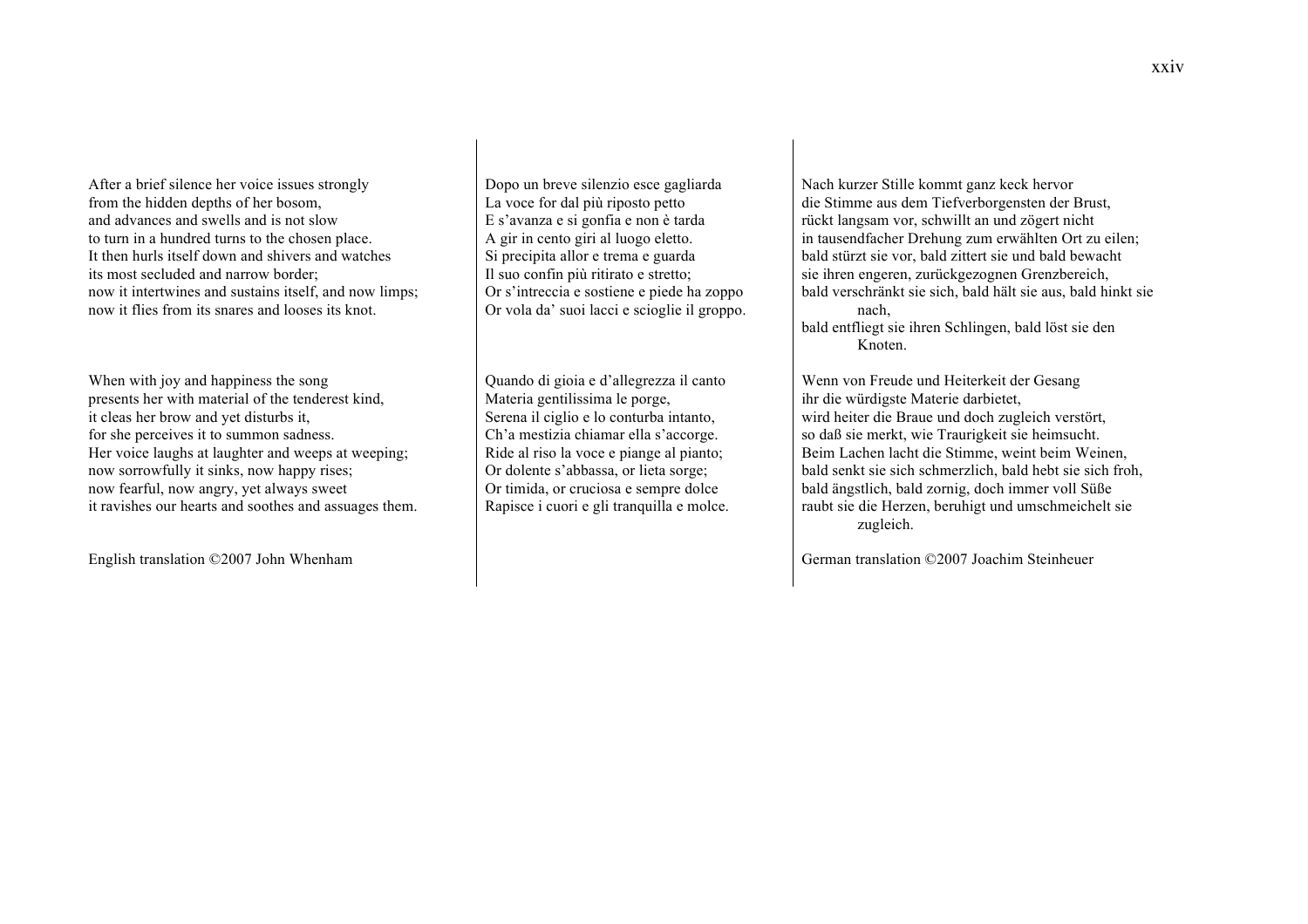|                                                                                                                                                                                                                                                                                        | 8. Rosa riso d'amor del ciel fattura<br>Ottave rime (Giambattista Marino)                                                                                                                                                                                                                                                        |                                                                                                                                                                                                                                                                                                        |
|----------------------------------------------------------------------------------------------------------------------------------------------------------------------------------------------------------------------------------------------------------------------------------------|----------------------------------------------------------------------------------------------------------------------------------------------------------------------------------------------------------------------------------------------------------------------------------------------------------------------------------|--------------------------------------------------------------------------------------------------------------------------------------------------------------------------------------------------------------------------------------------------------------------------------------------------------|
| Text from Giambattista Marino, L'Adone, first published in<br>Paris (Oliviero di Varano), 1623, Canto III, stanzas 156-161<br>(see L'Adone, ed. Marzio Pieri (2 vols, Rome: Laterza,<br>1975); L'Adone, ed. Giovanni Pozzi (2 vols, Milan:<br>Mondadori, 1976)). The speaker is Venus. | Testo da L'Adone di Giambattista Marino,<br>pubblicato per la prima volta a Parigi da<br>Oliviero di Varano nel 1623, Canto III, strofe<br>156-61: cfr. l'edizione a cura di Marzio Pieri, 2<br>voll. (Laterza, Roma, 1975) nonché quella a<br>cura di Giovanni Pozzi, 2 voll. (Mondadori,<br>Milano, 1976). Chi parla è Venere. | Giambattista<br>L'Adone,<br>Text<br>Marino.<br>aus<br>Erstveröffentlichung in Paris (Oliviero di Varano), 1623,<br>Canto III, Strophen 156-61; s. L'Adone, Hg. Marzio Pieri (2<br>Bde., Rom: Laterza: 1975); L'Adone, Hg. Giovanni Pozzo<br>(2Bde., Milan: Mondadori, 1976). Die Sprecherin ist Venus. |
| Rose, smile of Love, made in heaven,                                                                                                                                                                                                                                                   | Rosa, riso d'Amor, del ciel fattura,                                                                                                                                                                                                                                                                                             | Rose – Du Lachen der Liebe, Werk des Himmels,                                                                                                                                                                                                                                                          |
| rose, made vermilion by my blood,                                                                                                                                                                                                                                                      | Rosa del sangue mio fatta vermiglia,                                                                                                                                                                                                                                                                                             | rosig, von meinem Blut so rot gefärbt,                                                                                                                                                                                                                                                                 |
| prize of the world and nature's ornament,                                                                                                                                                                                                                                              | Pregio del mondo, e fregio di natura,                                                                                                                                                                                                                                                                                            | Du Preis der Welt und Zierde der Natur,                                                                                                                                                                                                                                                                |
| virgin daughter of the earth and sun,                                                                                                                                                                                                                                                  | Della Terra e del Sol vergine figlia,                                                                                                                                                                                                                                                                                            | der Erde und Sonne jungfräuliche Tochter,                                                                                                                                                                                                                                                              |
| of every nymph and shepherd the delight and care,                                                                                                                                                                                                                                      | D'ogni ninfa e pastor delizia e cura,                                                                                                                                                                                                                                                                                            | aller Nymphen und Schäfer Wonne und Sorge,                                                                                                                                                                                                                                                             |
| glory of the perfumed family,                                                                                                                                                                                                                                                          | Onor dell'odorifera famiglia,                                                                                                                                                                                                                                                                                                    | Ruhm der ganzen duftenden Familie                                                                                                                                                                                                                                                                      |
| you hold of all beauty the highest prize,                                                                                                                                                                                                                                              | Tu tien d'ogni beltà le palme prime,                                                                                                                                                                                                                                                                                             | Du hältst die höchsten Siegespalmen aller Schönheit,                                                                                                                                                                                                                                                   |
| above the common flowers a sublime lady.                                                                                                                                                                                                                                               | Sovra il vulgo de' fior donna sublime.                                                                                                                                                                                                                                                                                           | Du über die gemeinen Blumen erhabene Dame.                                                                                                                                                                                                                                                             |
| Like a proud empress on a fine throne                                                                                                                                                                                                                                                  | Quasi in bel trono imperatrice altera                                                                                                                                                                                                                                                                                            | Gleich einer hohen Herrscherin auf schönem Thron                                                                                                                                                                                                                                                       |
| you sit there on your native shore.                                                                                                                                                                                                                                                    | Siedi colà su la nativa sponda.                                                                                                                                                                                                                                                                                                  | sitzest Du dort auf Deinem angebornen Kelchesrand.                                                                                                                                                                                                                                                     |
| A host of charming and flattering breezes                                                                                                                                                                                                                                              | Turba d'aure vezzosa e lusinghiera                                                                                                                                                                                                                                                                                               | Eine schmeichelnd anmutige Vielzahl von Lüften                                                                                                                                                                                                                                                         |
| pays court on every side and favours you;                                                                                                                                                                                                                                              | Ti corteggia d'intorno, e ti seconda;                                                                                                                                                                                                                                                                                            | macht rings den Hof um Dich und steht Dir bei.                                                                                                                                                                                                                                                         |
| and an armed band of thorny sentries                                                                                                                                                                                                                                                   | E di guardie pungenti armata schiera                                                                                                                                                                                                                                                                                             | Eine bewaffnete Schar stechender Wächter                                                                                                                                                                                                                                                               |
| defends you all round and encircles you.                                                                                                                                                                                                                                               | Ti difende per tutto, e ti circonda.                                                                                                                                                                                                                                                                                             | verteidigt und umringt Dich gegen alles.                                                                                                                                                                                                                                                               |
| And you, gorgeous in your regal glory                                                                                                                                                                                                                                                  | E tu fastosa del tuo regio vanto                                                                                                                                                                                                                                                                                                 | Und Du, prunkend mit Deinem königlichen Ruhm,                                                                                                                                                                                                                                                          |
| bear the crown of gold and mantle of purple.                                                                                                                                                                                                                                           | Porti d'or la corona, e d'ostro il manto.                                                                                                                                                                                                                                                                                        | trägst die Krone von Gold, vom Südwind den Mantel.                                                                                                                                                                                                                                                     |
| Purple of gardens, splendour of fields,                                                                                                                                                                                                                                                | Porpora de' giardin, pompa de' prati,                                                                                                                                                                                                                                                                                            | Purpur der Gärten, Gepränge der Auen,                                                                                                                                                                                                                                                                  |
| jewel of Spring, eye of April,                                                                                                                                                                                                                                                         | Gemma di Primavera, occhio d'aprile,                                                                                                                                                                                                                                                                                             | Gemme des Frühlings und Augenweide des April-                                                                                                                                                                                                                                                          |
| of you the Graces and winged Cupidsmake a garland                                                                                                                                                                                                                                      | Di te le Grazie e gli Amoretti alati                                                                                                                                                                                                                                                                                             | aus Dir fertigen die Grazien und geflügelten Amoretten                                                                                                                                                                                                                                                 |
| for their hair and a necklace for their bosom.                                                                                                                                                                                                                                         | Fan ghirlanda alla chioma, al sen monile.                                                                                                                                                                                                                                                                                        | Ghirlanden fürs Haar und Brustgeschmeide.                                                                                                                                                                                                                                                              |
| You, when to their accustomed food                                                                                                                                                                                                                                                     | Tu qualor torna agli alimenti usati                                                                                                                                                                                                                                                                                              | Du, wenn zu der gewohnten Nahrung hin sich wendet                                                                                                                                                                                                                                                      |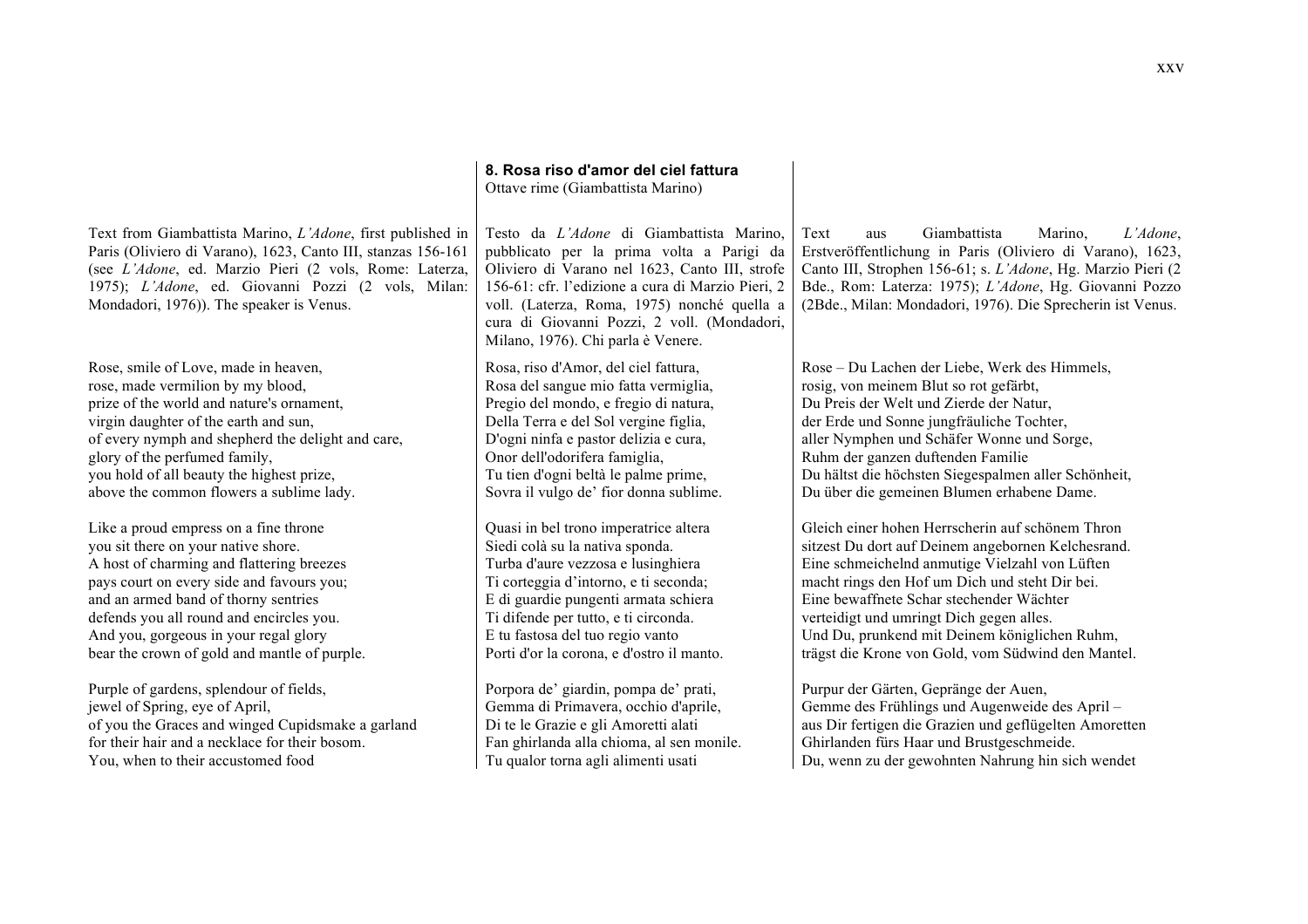return the pretty bee or kindly breeze, give them to drink from cups of ruby dewy, crystal-clear liquors.

Let not the ambitious sun grow proud from triumphing amid the lesser stars, for you still, among the privets and the violets, disclose your splendours, proud and beautiful. You are with your unique and singular beauty the glory of these regions, he of those. He in his sphere, you on your stem, you the sun on earth and he the rose in heaven.

And there will be between you reciprocal desires, the sun will be your lover and you his. He will clothe himself with your banners, and the dawn in its rising with your plumes. You will unfold in your blooms and leaves his golden, fiery livery; and in order to lure him and to imitate him fully you will for ever bear a tiny sun in your breast.

And because a reward is expected from me for the service that you have rendered, you alone among Flora's flowers shall be my favourite, my delight. And that woman whom the world honours as most beautiful I declare should be called beautiful only when she adorns with your living colour both her cheeks and her lips. — And here she fell silent.

English translation ©2007 John Whenham

 $\overline{a}$ 

Ape leggiadra o zeffiro gentile, Dai lor da bere in tazza di rubini Ruggiadosi licori e cristallini.

Non superbisca ambizioso il Sole Di trionfar fra le minori stelle, Ch'ancor te fra i ligustri e le viole Scopri le pompe tue superbe e belle. Tu sei con tue bellezze uniche e sole Splendor di queste piaggie, egli di quelle. Egli nel cerchio suo, tu nel tuo stelo, Tu Sole in terra, ed egli rosa in cielo.

E ben saran tra voi conformi voglie, Di te fia 'l Sole, e tu del Sole amante. Ei dell'insegne tue, delle tue spoglie L'aurora vestirà nel suo levante. Tu spiegherai ne' crini e nelle foglie La sua livrea dorata e fiammeggiante; E per tirarlo ed imitarlo a pieno Porterai sempre un picciol sole in seno.

E perché a me d'un tal serviggio ancora Qualche grata mercé render s'aspetta, Tu sarai sol tra quanti fiori ha Flora La favorita mia, la mia diletta. E qual donna più bella il mondo onora Io vo' che tanto sol bella fia detta Quant'ornerà del tuo color vivace E le gote e le labra. — E qui si tace.

die anmutige Biene oder der freundliche Zephir, gibst ihnen zu trinken in Bechern von Rubinen betaute und kristallene Flüssigkeiten.

Nicht soll die Sonne sich voll Ehrgeiz brüsten zu triumphieren über all die kleinern Sterne, da Du noch unter dem Liguster, unter Veilchen all Deine stolze, schöne Pracht entfaltest. Du bist mit Deiner einzig-sonnenraren Schönheit der Glanz dieser Gestaden, wie sie in jenen; Sie auf Ihrem Kreise, Du auf Deinem Blütenstiele, Du Sonne auf Erden, und sie Rose im Himmel.

Und Eure Wünsche selbst neigen sich zueinander, die Sonn' nimmt Dich, und du die Sonne zum Geliebten.<sup>3</sup> Sie wird mit Deinen Insignien, Deinem Gewande im Aufgehen die Morgenröte kleiden; Du wirst im Haar und in den Blättern ihre goldflammende Livree entfalten, und um sie vollends anzulocken, ihr zu gleichen, wirst Du im Busen immer eine kleine Sonne tragen.

Und da von mir für einen solchen Dienst nun noch ein Dankesgunstbeweis erwartet wird, wirst einzig Du sein unter allen Blumen Floras meine Bevorzugte und meine Auserwählte. Und welche Frau die Welt als Schönste auch mag ehren, sie soll einzig so schön genannt sein, so mein Wille, wie sie von Deiner lebensfrohen Farb wird schmücken die Wangen und die Lippen. — Hier schwieg sie stille.

<sup>&</sup>lt;sup>3</sup> Die intendierte erotische Dimension der Passage ist nur ungenau wiederzugeben, da anders als im Italienischen Sonne und Rose im Deutschen grammatisch das gleiche Geschlecht haben.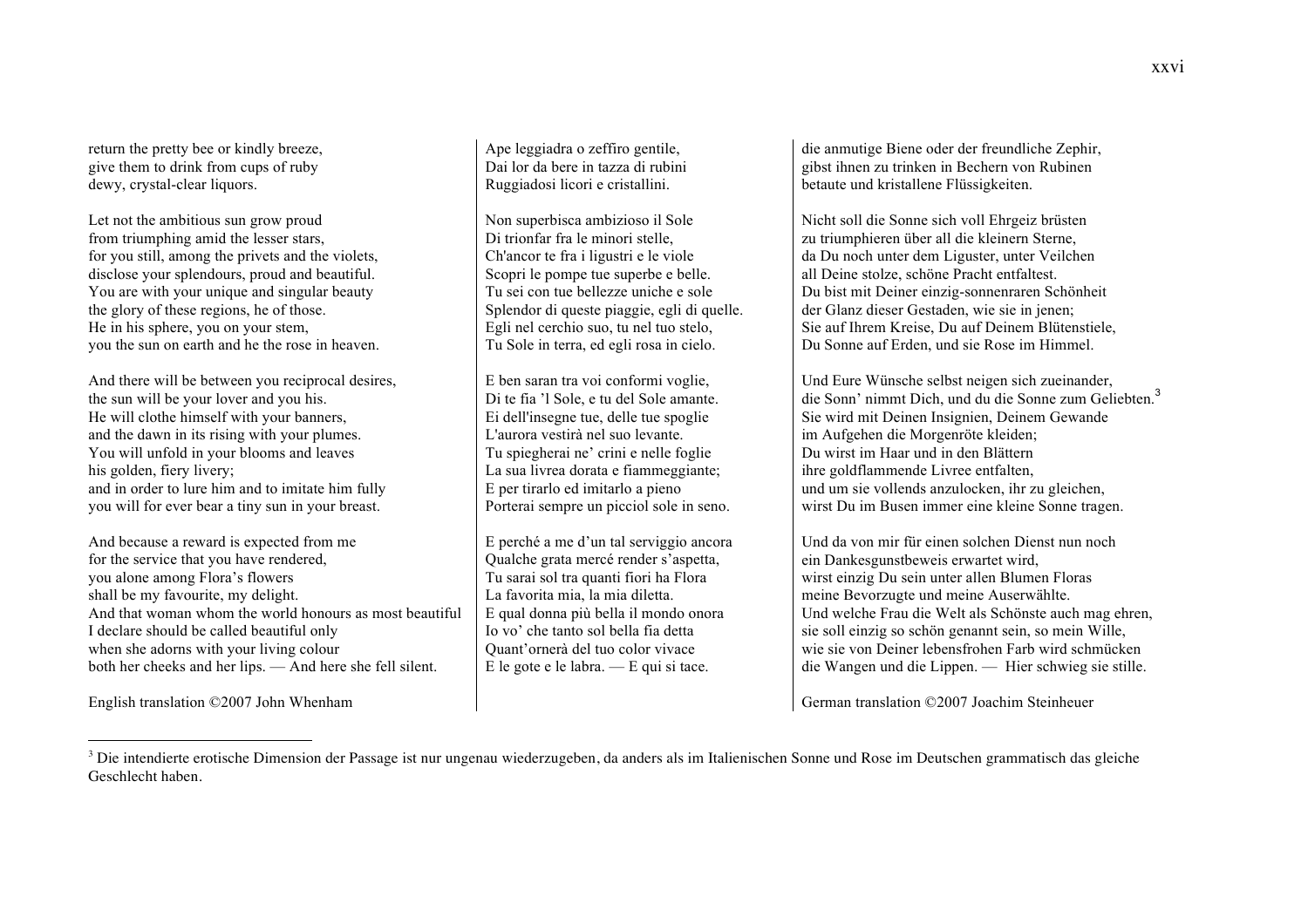What is love? Who knows? It is an allurement of the senses, it is an immense desire, it is feigned compassion; it is the destiny that entices and then mocks us; it is a mere trifle that torments and kills us. It opens a heaven which then vanishes; it offers a treacherous treasure. What, then, is love? It is a treacherous god; let him do what he will, I shall flee from him: I shall take pleasure in love, but I shall not love.

Who knows what beauty is? It is a rare flower, a divine moment, a volatile goddess; a morning ray vanished by evening, Its birth and its sudden death are a miracle. Let him seize it who desires it let him carry it off who loves it, for beauty flees and compassion comes too late. If beauty attracts me, I shall steal it away: I shall take pleasure in love, but I shall not love.

Who knows what fidelity is? It is a deception of the heart, the undoing of most lovers, a begging for mercy. It is a poverty of spirit and understanding, The inability to strike save in anger.

### **9. Che cosa è Amor? Ch'il sa?** Canzonetta

Che cosa è amor? Ch'il sa? È lusinga del senso, Egl'è un desir immenso, È un fingersi pietà, Egl'è 'l destin ch'alletta e ne deride, È un niente che tormenta e che n'uccide. Apre un ciel che sparisce, Offre un ben che tradisce. Che cosa dunque è amor? Egli è un dio traditor; Faccia pur quanto sa, lo fuggirò: Io goderò in amor, non amerò.

Chi sa cosa è beltà? Ella è un fior peregrino, Un instante divino, Volante deità; Un raggio d'un mattin sparito a sera, Un miracol che nasca e tosto pera. Lo colga chi lo brama, Lo rapisca chi l'ama, Perché vola beltà Ed è tarda pietà. Un bello che m'alletta il rapirò: Io goderò in amor, non amerò.

Chi sa dir cosa è fé? È un inganno de cori, Perdita de più amori, Mendicata mercé. È povertà di spirito e d'ingegno, Il non saper colpir fuorch'in un sdegno.

Was ist die Liebe? Wer weiß es? Sie verlockt die Sinne, ist ein Verlangen ohne Maß, ein Vorheucheln von Mitleid. Sie ist das Schicksal, das erfreut und drüber lacht, ein Nichts, das quält und dadurch tötet. Sie öffnet einen Himmel, der verschwindet, sie bietet ein trügerisches Gut. Was also ist die Liebe? Sie ist ein verräterischer Gott. Er mag tun, was er auch will, ich werde vor ihm fliehen: ich will Genuß aus der Liebe ziehen, aber nicht lieben.

Wer weiß, was Schönheit ist? Sie ist eine seltene Blume, ein göttlicher Augenblick, eine flüchtige Göttin. Ein Strahl des Morgens, am Abend erloschen, ein Wunder, das geboren wird und bald schon stirbt. Dies mag ergreifen, wer es begehrt, dies mag entreißen, wer es liebt, denn die Schönheit entflieht und zu spät kommt das Mitleid. Wenn ein Schönes mich erfreut, so soll es mein Raub sein: ich will Genuß aus der Liebe ziehen, aber nicht lieben.

Wer weiß zu sagen, was Treue ist? Sie ist eine Täuschung der Herzen, das Ende der meisten Liebschaften, eine erbettelte Gnade. Sie ist eine Armut des Geistes und Verstandes, eine Unfähigkeit nur, mit Verachtung zu strafen.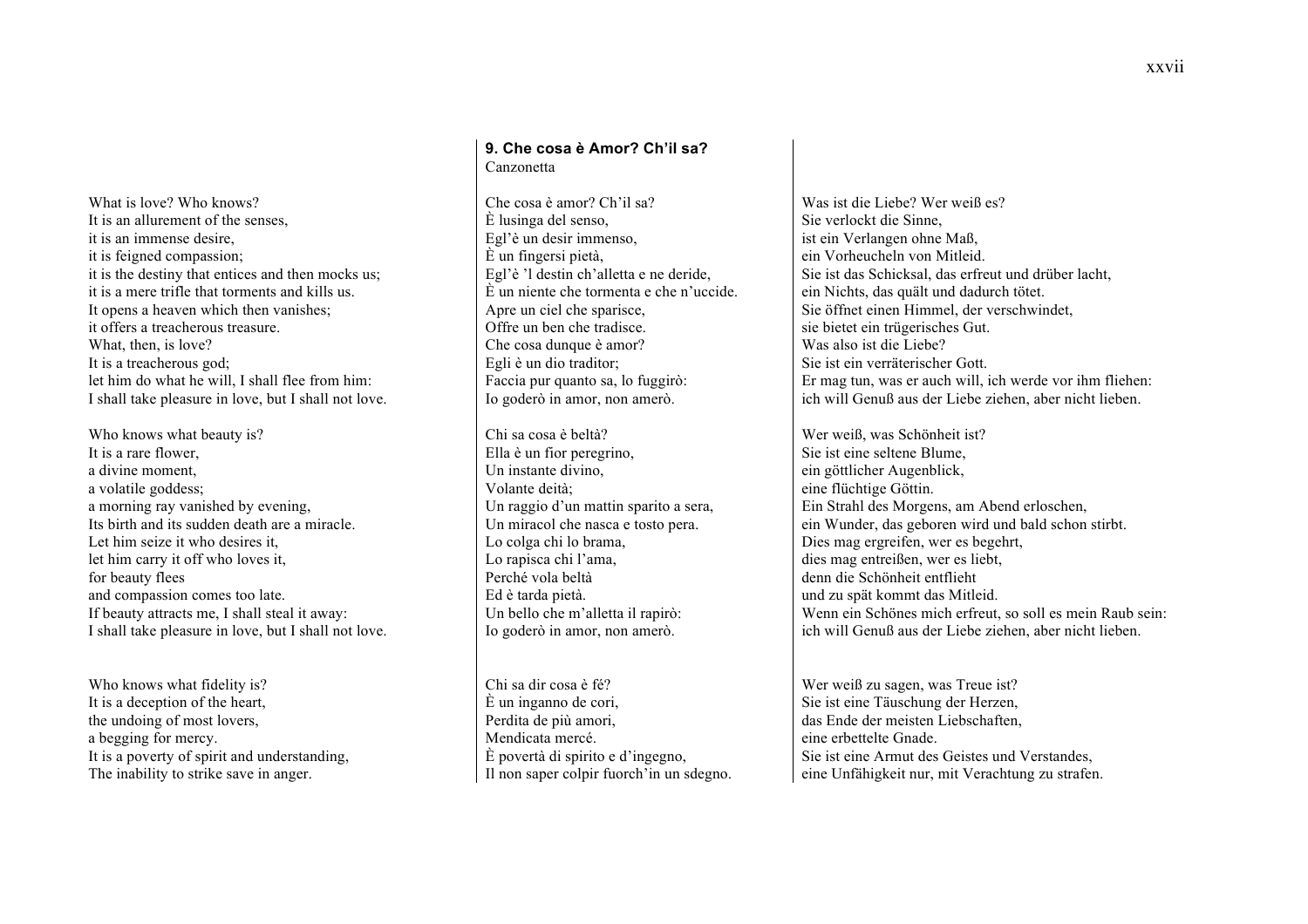If I find a beautiful face I become a lover. Let constancy and fidelity be far from me: I shall enjoy both Amaryllis, and Phyllis too for I do not wish to love, but to enjoy love fully.

English translation ©2007 John Whenham

Full of happiness I sang, O benign Love, while I enjoyed the rays of my beautiful sun: then, when it was eclipsed, I wept and sighed, while he in heaven laughed at my sorrow.

Scarcely had I seen the morning light before I watched it disappearing in the west: and though the sun now shines more beautiful than ever, night remained for me, full of dread.

Now that the bright light of a new sun in the darkness makes me see how similar the dawning day is to the one that is gone,

my lyre, now turned to weeping, I must take up again, for a new Apollo invites me to a new song.

English translation ©2007 John Whenham

S'incontro un bel sembiante Mi ne divengo amante. Lunge da me fia pur costanza e fé: D'Amarilli godrò, di Filli ancor, Ch'amar non vo', ma ben goder d'Amor.

# **10. Tutto lieto cantai, benigno Amore** Sonetto

Tutto lieto cantai, benigno Amore, Mentre godei del mio bel sol i rai: Ch'eclissato poi piansi e sospirai Ed egli in ciel ridea del mio dolore.

Appena vidi il mattutino albore Ch'in occaso sparito io lo mirai: E benché splenda ora più bel che mai, Notte per me restò, piena d'orrore.

Quando di nuovo sol raggio lucente Nel buio ancor mi fa discerner quanto S'assomiglia all'estinto il dì nascente,

La cetra mia che s'è rivolta in pianto M'è forza a ritoccar, già che sovente M'invita un nuovo Apollo a nuovo canto.

Wenn einem schönen Antlitz ich begegne, werd ich mich drein verlieben, doch seien fern von mir Beständigkeit und Treue: mit Amarilli will ich genießen, und auch mit Filli, denn lieben will ich nicht, doch Genuß aus der Liebe ziehen.

German translation ©2007 Joachim Steinheuer

Ganz glücklich sang ich, wohltätiger Amor, solange ich die Strahlen meiner schönen Sonne genoß: die ich untergegangen dann beweinte und beseufzte, dieweil sie im Himmel lachte über meinen Schmerz.

Kaum erblickte ich den morgendlichen Schimmer, sah ich im Westen untergegangen ihn auch schon und obwohl er jetzt schöner denn je erstrahlt, blieb die Nacht für mich voller Schrecken,

wenn einer neuen Sonne glänzender Strahl mich noch im Dunkeln unterscheiden läßt, wie sehr sich dem erstorbenen der erwachende Tag angleicht.

Meine Leier, die sich dem Weinen zugewendet, muß ich nun wieder spielen, da häufig ein neuer Apoll mich einlädt zu neuem Gesang.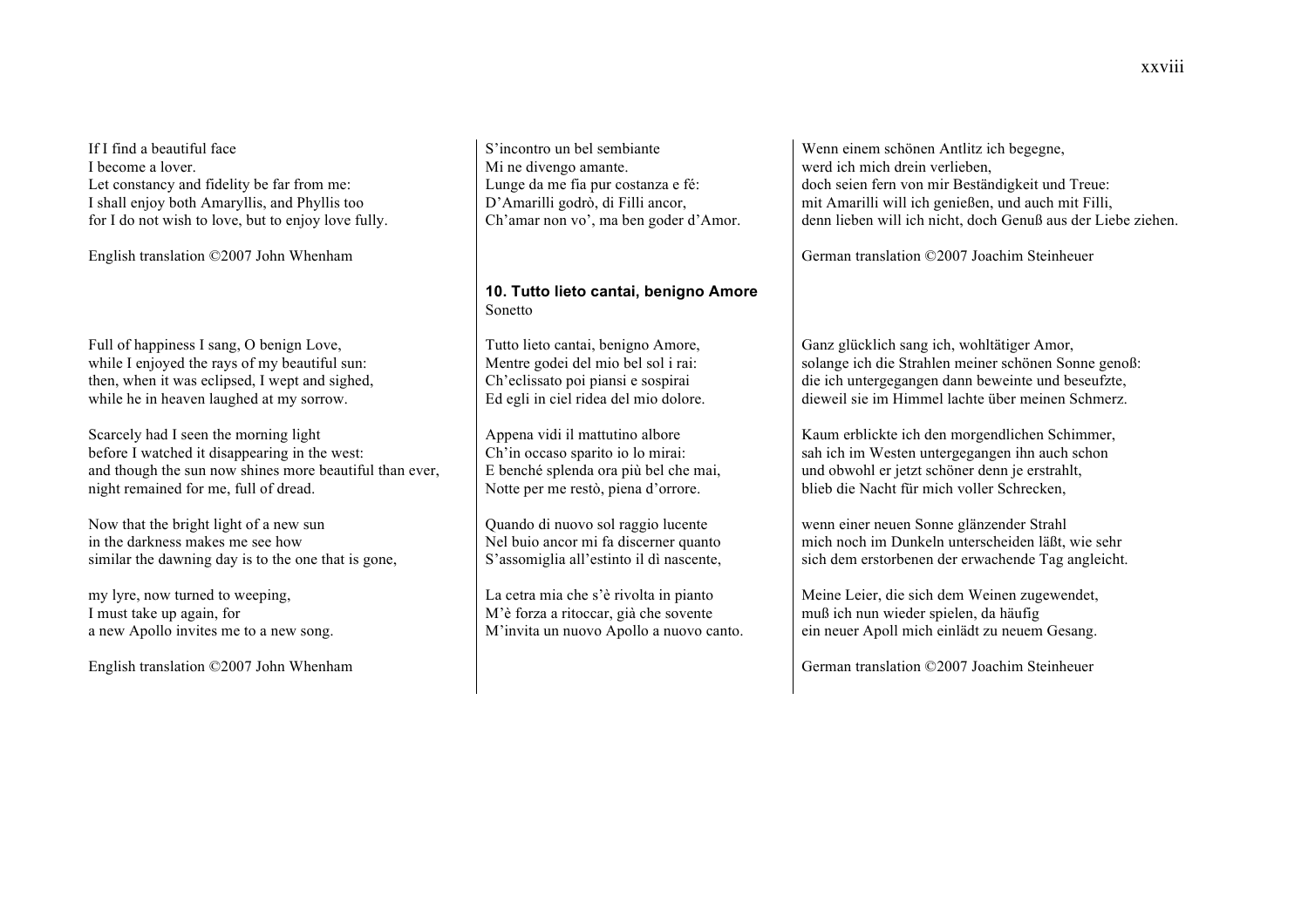Let the highest Virtues come from heaven to adorn our pure minds: Let modest Love come and fill our chaste songs with joy. You Graces, where are you dwelling that you do not return here? Let joy, mirth and laughter descend from paradise that no more may the warlike trumpet nor the tumult of Mars resound in this harmonious place. May each day be festive, each evening happy: may our songs be agreeable to both the happiest and the most sorrowful lovers.

English translation ©2007 John Whenham

### **11. Venga dal ciel migliore** Madrigale

Venga dal ciel migliore Virtù ch'adorni le pudiche menti: Venga modesto Amore Ed empia d'allegrezza i casti accenti. Voi Grazie ove restate, Che qui non ritornate? La gioia, il gaudio e 'l riso Scenda dal Paradiso, Né mai tromba guerriera Né strepito di Marte Rimbombi in questa armoniosa parte. Sia festoso ogni dì, lieta ogni sera: Sian grati i nostri canti E a più felici e a più funesti amanti.

Vom Himmel komme die höchste Tugend, die schmückt die züchtigen Geister; es komme die sittsame Liebe und erfülle mit Freude die keuschen Klänge. Ihr Grazien, wo bleibt Ihr, daß Ihr hierher nicht zurückkehrt. Die Wonne, der Frohsinn, das Lachen steige herab aus dem Paradies, nie sollen die kriegerische Trompete noch der Lärm des Mars in diesen harmonischen Gefilden erschallen. Festlich sei jeder Tag, heiter ein jeder Abend, und unsere Gesänge sollen genehm sein den glücklichsten wie den unseligsten Liebenden.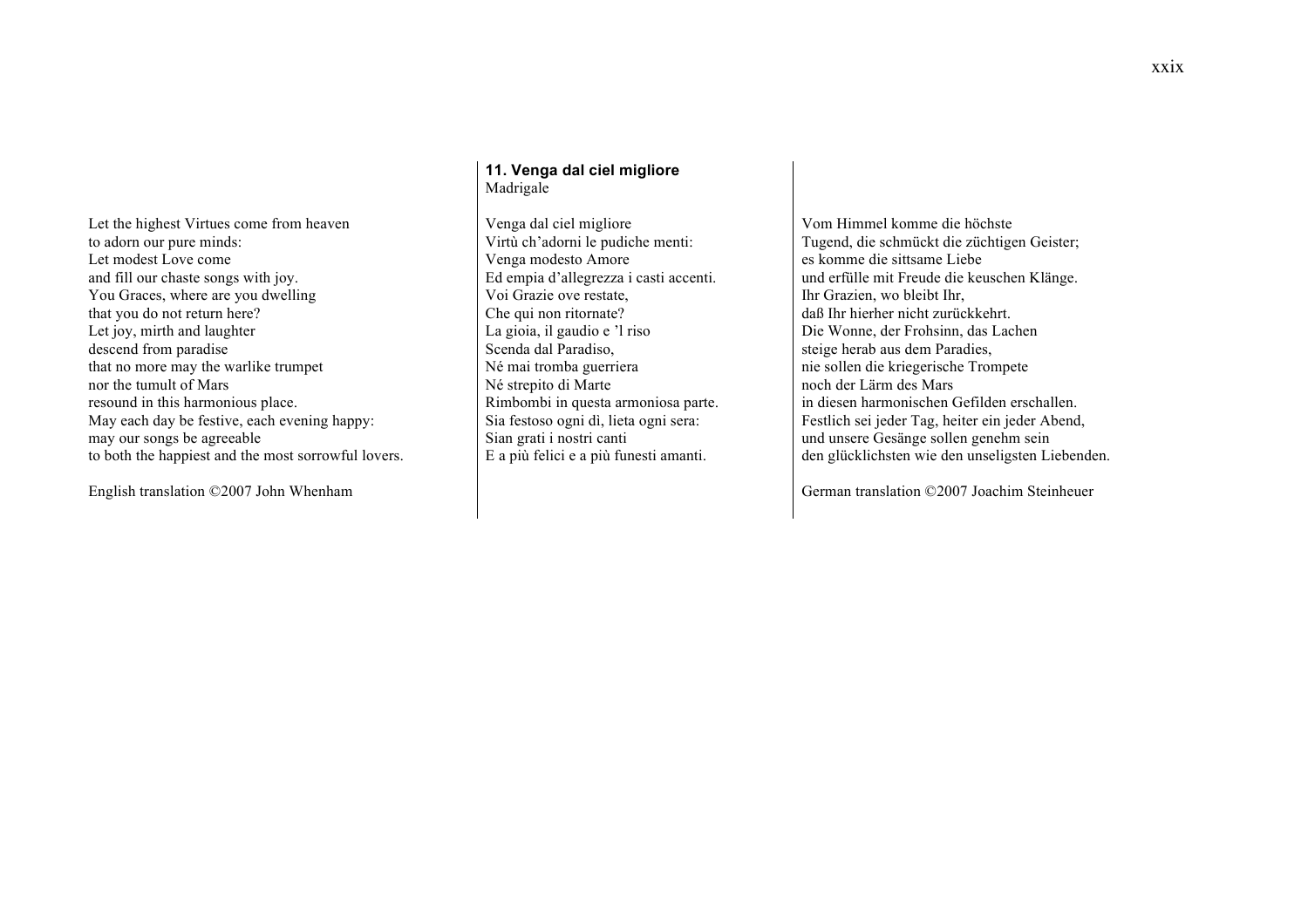Why long for, why fire your arrows at targets impossible to hit, and in false strikes? Why consume and ruin yourself in foolish desire so that you delay your happiness? Today, though you blaze and burn, Tomorrow you will hate and despise what you longed for you. That which pleases is a deception that kills us with allurements and charms;

and the restless heart seeks out its own harm. Everything fades and falls: what Fortune gives she takes away. time flies and eradicates both life and longing. The world dies and is reborn and life feeds and nourishes itself on death.

English translation ©2007 John Whenham

### **12. A che bramar, a che avventar i dardi?** Madrigale

A che bramar, a che aventar i dardi In segni oscuri ed al colpir fallaci? In che ti struggi e sfaci Stolto voler ch'ogni tuo ben ritardi? Oggi se avampi ed ardi, Diman quanto bramavi odi e disprezzi. Quel che piace è un inganno Che ci addormenta con lusinghe e vezzi; E l'inquieto cor cerca il suo danno. Tutto languisce e cade: Quanto Fortuna dà, fura e ritoglie. Il tempo vola e rade E la vita e le voglie. More il mondo e rinasce E 'l viver del morir si nutre e pasce.

Wozu verlangen, wozu die Pfeile schleudern nach dunklen Zeichen, trügerisch beim Treffen? Woran vergehst Du und verzehrst Dich, törichtes Verlangen, das all Dein Wohlsein aufschiebt? Wenn heute Du auch loderst und brennst, so wirst Du morgen hassen und verachten, ganz wie Du begehrtest: Das, was gefällt ist eine Täuschung, die uns mit Lockungen und Reizen schläfrig macht, und sein Verderben sucht das unruhige Herz. Alles schmachtet und stürzt hinab, und wenn Fortuna etwas gibt, so zürnt sie und entzieht es wieder; die Zeit entflieht und tilgt das Leben und die Wünsche. Die Welt stirbt und wird neugeboren, das Leben nährt und weidet sich vom Sterben.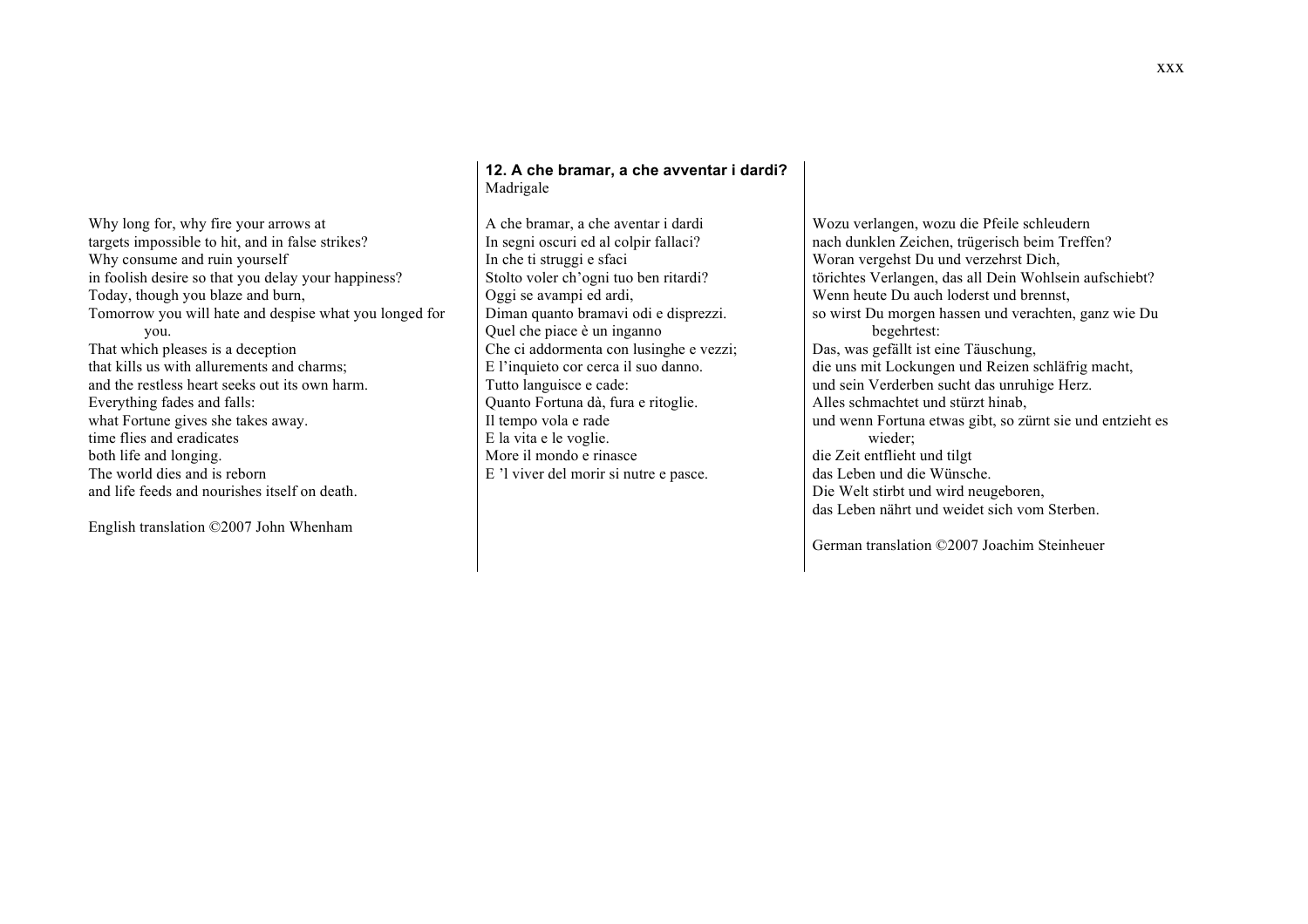I return, beloved eyes, to the object of my desire; I return to your heaven, pitiless eyes, proud eyes, cruel eyes, angry eyes, eyes who take delight in my suffering.

Though you change the object of your affection, beloved eyes, I wish so much to kiss you, blessed eyes, I wish so much to beg you, beloved eyes, that, perhaps I might draw a glance from your heart.

If your heart sends you a ray of compassion, ah, let it emerge as it is sent: do not make yourselves eyes of hate, O eyes of love.

Where there is such beauty let there be no harshness: and though you take pleasure in your inborn severity, let a pious spirit reign in your cruel breast.

English translation ©2007 John Whenham

## **13. Io torno, amati lumi, al caro oggetto** Sonetto

Io torno, amati lumi, al caro oggetto; Io torno al vostro cielo, occhi spietati, Occhi fieri, occhi crudi, occhi adirati, Occhi ch'avete del mio mal diletto.

Se cangiate, occhi belli, il primo affetto, Voglio tanto baciarvi, occhi beati, Voglio tanto pregarvi, occhi adorati, Ch'un guardo forse io vi trarrò dal petto.

S'un raggio di pietà vi manda il core, Deh lasciatelo uscir com'ei l'invia: Non vi fate occhi d'odio, occhi d'amore,

Dov'è tanta beltà rigor non sia: E se godete del natio rigore, Regni in petto crudele anima pia. Ich kehre, geliebte Augen, zurück zum teuren Gegenstande, ich kehre zu Eurem Himmel zurück, unerbittliche Augen, stolze Augen, grausame Augen, erzürnte Augen, Augen, die Ihr Euch an meinem Unglück freut.

Wenn Ihr, schöne Augen, die erste Empfindung ändert, will ich Euch so sehr küssen, glückselige Augen, will ich Euch so sehr bitten, angebetete Augen, daß ich vielleicht Euch aus dem Busen einen Blick entlocke.

Wenn Euch das Herz entsendet einen Mitleidsstrahl, ach, so laßt ihn entweichen, so wie es ihn schickt: Macht Euch nicht zu Augen des Hasses, ihr Augen der Liebe.

Wo soviel Schönheit ist, soll keine Strenge walten: Und wenn Ihr Euch auch an der angeborenen Strenge erfreut, soll doch in der grausamen Brust eine milde Seele herrschen.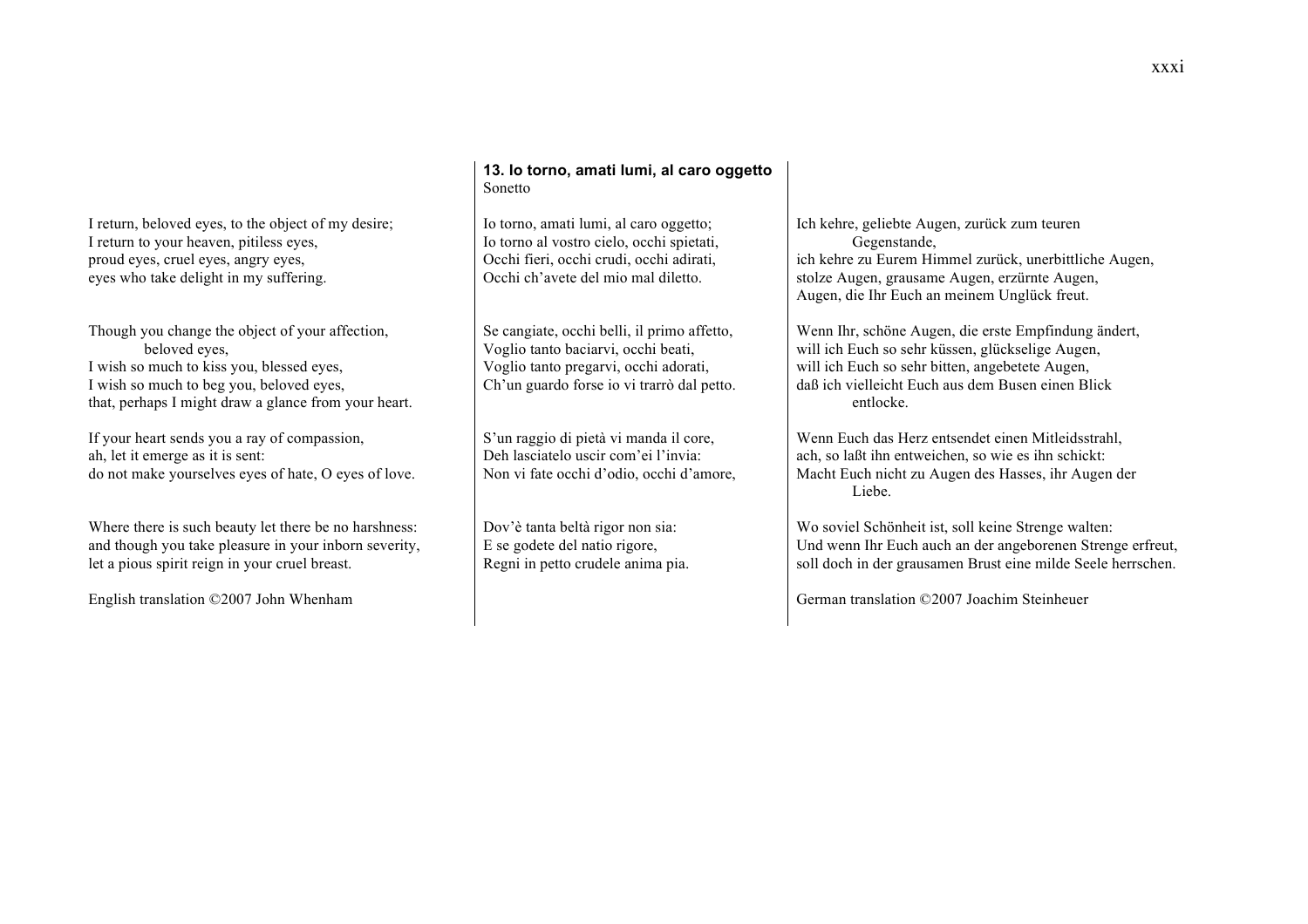Let him explain his pleasures who lives loving, and let him disclose his torments who sighs suffering. And he who was never a follower of Love, let him tell of his peace and calm.

Love, fire your arrow at me, for it delights me, that unavoidable shot fired by your bow which caused an agreeable wound in my heart.

O my footsteps, scattered to the air, the wind: O fierce torment whence I burn and burned. Vain hope, false desire, because of you I never have peace.

Let others. dear to Love, enjoy his delights and never know what torment might be. Let others, giving rein to their affections, sing and sigh with painful sorrow. I, disdaining his proud sceptre, value this contentment and true pleasure.

Let him see me happy, Then let him cede to me that my blessed ardour should think itself happy in loving:

### **14. Spieghi i contenti suoi chi vive amando** Canzonetta

Spieghi i contenti suoi chi vive amando, E scopra i suoi tormenti Chi sospira penando. E chi giamai d'Amor non fu seguace, Narri la sua quiete e la sua pace.

Amor, saettami, Ché dilettami Quel colpo inevitabile Che l'arco tuo vibrò E nel mio cor stampò ferita amabile.

O passi miei sparsi A l'aria, al vento: O fiero tormento Ond'ardo ed arsi. Vana speme, desio fallace, Io per voi non ho mai pace.

Altri, caro ad Amor, goda i diletti E non conosca mai che sia martiri. Altri, il freno sciogliendo ai propri affetti, Con penoso dolor canti e sospiri. Io, sprezzando di lui lo scetro altero, Stimo questo il contento e 'l piacer vero.

Felice vedami, Poscia cedami Che lieto amando stimasi Il mio beato ardor:

Erklären mag seine Freuden, wer liebend lebt, und seine Qualen mag entdecken, wer leidend seufzt. und wer noch nie Amors Gefolgsmann war, erzähle von seiner Ruhe, seinem Frieden.

Amor durchbohre mich, denn es erfreut mich der unvermeidliche Schlag, den Dein Bogen herausschleudert, und mir ins Herzen eingräbt eine liebliche Wunde.

Oh meine Schritte, verstreut in Luft und Wind! Oh stolze Pein, durch die ich brenne und brannte! Vergebliche Hoffnung, trügerisches Verlangen, Euretwegen find nimmermehr ich Frieden.

Mag auch ein Anderer, der Liebe hold, Freuden genießen, und niemals kennenlernen, was Marter seien, mag auch ein Anderer, die eigenen Gefühle lösend, voll leidvollen Schmerzes singen und seufzen, ich aber, von jenem das hohe Zepter verachtend, halte dies für Zufriedenheit und wahres Vergnügen:

Glücklich soll er mich sehen, hierauf soll er mir zugestehen, daß freudig liebend sich schätze meine glückselige Glut;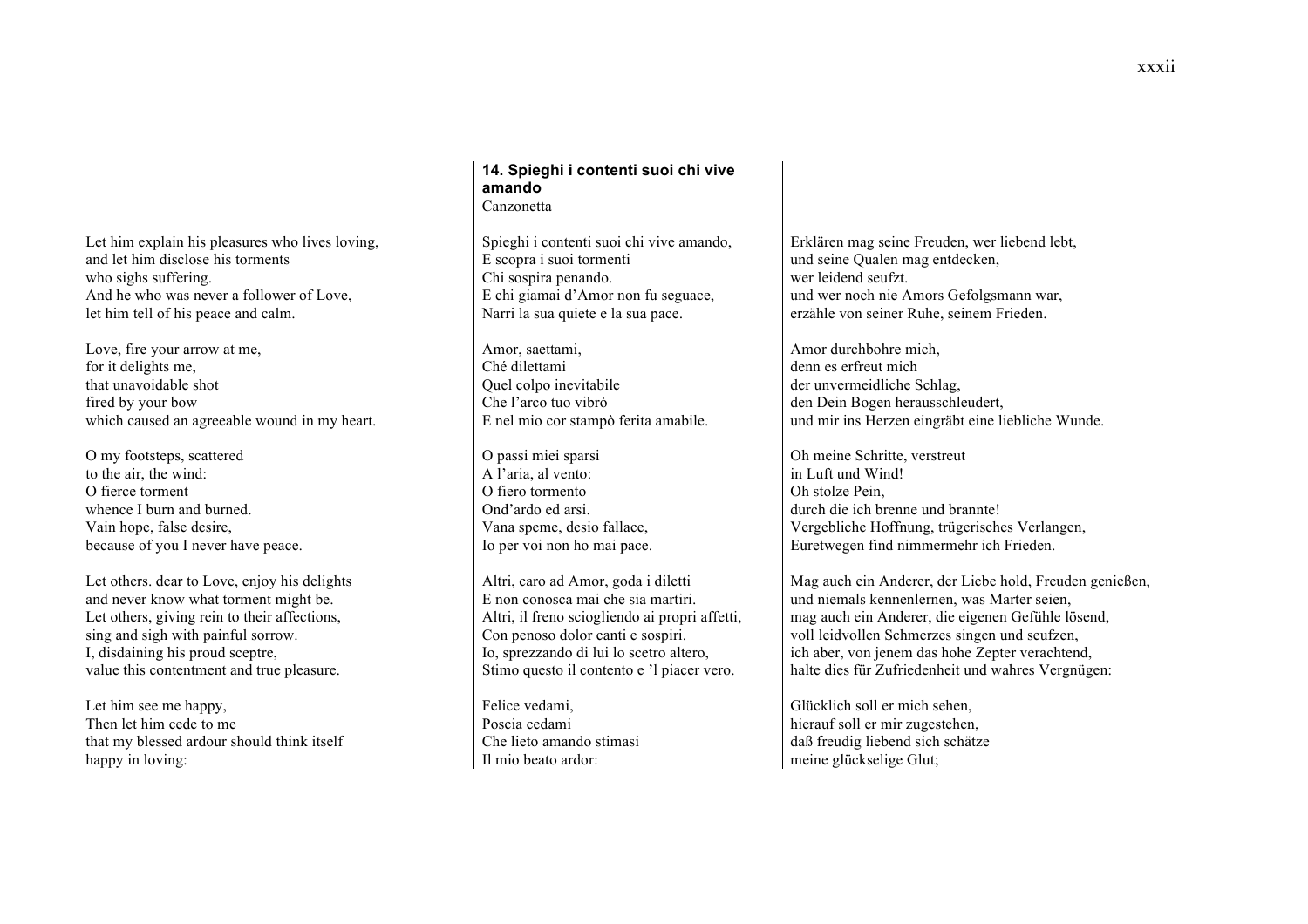happy, it flies and raises itself to Love's heaven. I, the more I follow that which I should flee, the more I fade away with desire, since the pitiless one, with evil eyes stops my prayers.

Go far from me, delights and joys, For thus you render a lover blessed; go far from me, torments and weariness, for, if a heart lives, you will kill it. I, completely deprived of amorous desires, will live freely since I live without Love.

How much they disagree among themselves the thoughts of others, the wishes of others, for they agree only in disagreement: one laughs, one cries, one wishes for freedom.

English translation ©2007 John Whenham

Contento al ciel d'Amor vola e sublimasi. Io quanto più seguo Quel che fuggire Devrei, con desire, Più mi dileguo, Poiché l'empia con gl'occhi rei Atterisce i prieghi miei.

Ite lungi da me diletti e gioie, Ché sì beato un amator rendete; Ite lungi da me tormenti e noie, Ché perché viva un cor voi l'uccidete. Io, di voglie amorose in tutto privo, Per viver senz'amor libero vivo.

Quanto tra lor discordano Gli altrui pensieri, Gli altrui voleri Ché s'accordano sol con la varietà: Chi ride, chi piange, chi vol libertà. zufrieden soll zum Himmel der Liebe sie auffliegen und sich erheben. Je mehr ich verfolge, das was ich fliehen müßte, mit Verlangen, desto mehr schwinde ich dahin, denn die Frevlerin schreckt mit schuldigen Augen meine Gebete zurück.

Weicht fort von mir, Vergnügungen, Freuden, die ihr einen Liebhaber so glücklich macht; weicht fort von mir, Qualen und Unannehmlichkeiten, denn, damit ein Herz lebe, tötet ihr es. Ich, gänzlich bar jedes Liebesverlangens, lebe frei, da ich ohne Liebe lebe.

Wie sehr sind doch untereinander verstimmt die Gedanken der Anderen, die Wünsche der anderen, da sie übereinstimmen nur in der Verschiedenartigkeit – einer lacht, einer weint, und einer will Freiheit.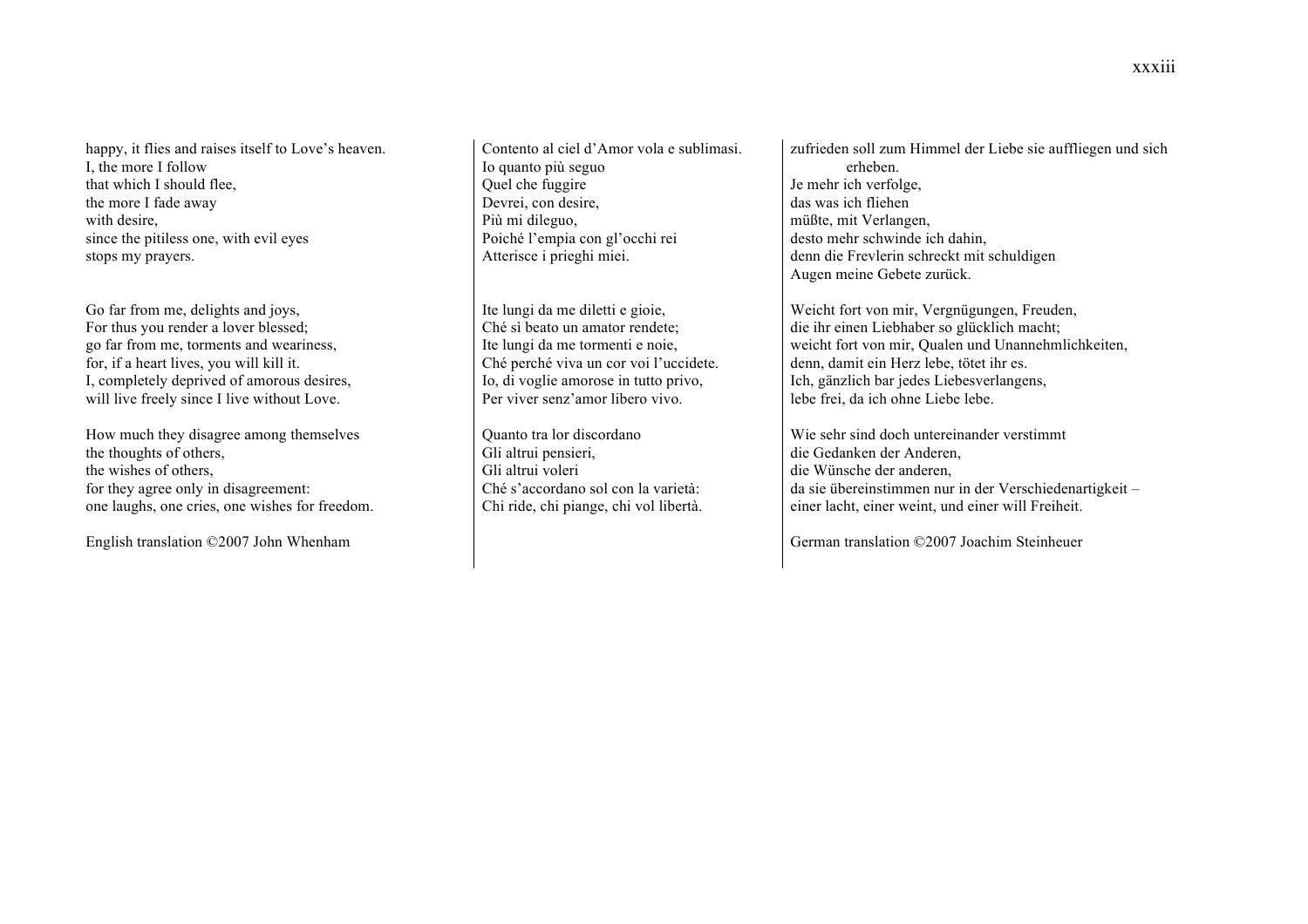The order of the works in the source has been preserved, and multiple parts of a composition treated as a single work. The numbering and titles of works (the latter derived from their text incipit) are editorial.

#### TEXTS TESTI TEXTE

Texts have been normalized according to the following criteria.

Seventeenth-century graphic conventions have been adapted to modern usage: the distinction between 'u'and 'v' has been normalized; the 'h' in words like 'honor' has been suppressed; the conjunction 'et' and the ampersand become 'e' or 'ed' according to context; 'ti' followed by a vowel becomes 'zi' (for example, 'gratie' becomes 'grazie'); accents are modernized and abbreviations are filled out.

In those cases where the adoption of a modern spelling would alter the sound of the word, the spelling of the source is followed. If the source contains variant spellings of a single word, perhaps caused by the preferences of two or more typesetters, the more familiar spelling has been tacitly adopted. Where two equally valid forms of a word are used simultaneously in two or more parts, a consistent spelling has been adopted and the variant is signalled

## CONTENTS CONTENUTO INHALT

Nella trascrizione, l'ordine originale dei brani è stato mantenuto; inoltre le singole sezioni di una stessa composizione sono state considerate come un unico brano. La numerazione dei brani e i loro titoli – questi ultimi desunti dagli incipit testuali – sono del curatore.

I testi sono stati normalizzati secondo i seguenti criteri.

In primo luogo si sono adattati all'uso moderno le convenzioni grafiche dell'epoca: si è normalizzata la distinzione tra «u» e «v»; si è eliminata l'acca in parole come «honor»; la congiunzione «et» e la nota tironiana (&) sono diventate, a seconda delle esigenze metriche, «e» o «ed»; il gruppo «ti» seguito da vocale è stato normalizzato in «zi», come per es. «gratie» che diventa «grazie». Il lavoro di modernizzazione ha poi riguardato la correzione degli accenti e lo scioglimento delle abbreviazioni.

Nei casi in cui l'adozione di una grafia moderna avrebbe alterato il suono della parola, si è deciso di mantenere la grafia originale. Se la fonte riporta diverse varianti grafiche della stessa parola – forse a causa dell'intervento concomitante di due o più tipografi – è stata scelta la grafia più usuale. Quando due versioni altrettanto valide della stessa parola sono

# **EDITORIAL METHOD CRITERI EDITORIALI EDITORISCHE VORGEHENSWEISE**

Die Reihenfolge der Werke in der Quelle wurde beibehalten, und die verschiedenen Teile einer Komposition wurden als ein Werk behandelt. Die Nummerierungen und Titel der Werke (letztere von den Textanfängen abgeleitet) sind Hinzufügungen der Herausgeber.

Die Texte wurden nach den folgenden Kriterien standardisiert:

Konventionen des 17. Jahrhunderts wurden dem modernen Gebrach angepasst. Die Unterscheidung zwischen " $u^{\prime\prime}$  und " $v^{\prime\prime}$  wurden normalisiert; das "h" in Wörtern wie "honor" wurde unterdrückt; die Konjunktion "et" und das  $&$ -Zeichen wurden je nach Kontext zu "e" oder "ed"; "ti" gefolgt von einem Vokal wurde zu "zi" (zum Beispiel wurde "gratie" zu "grazie"); Akzente wurden modernisiert und Abkürzungen ausgeschrieben.

Dort, wo die Anwendung der modernen Rechtschreiberegeln den Klang eines Wortes verändern würde, bleibt die Schreibweise der Quelle bestehen. Bei variierenden Schreibweisen desselben Wortes in der Quelle –verursacht beispielsweise durch persönliche Referenzen von zwei oder mehr Schriftsetzern – wurde die gebräuchlichere Version adaptiert. Wenn zwei gleichwertige Schreibweisen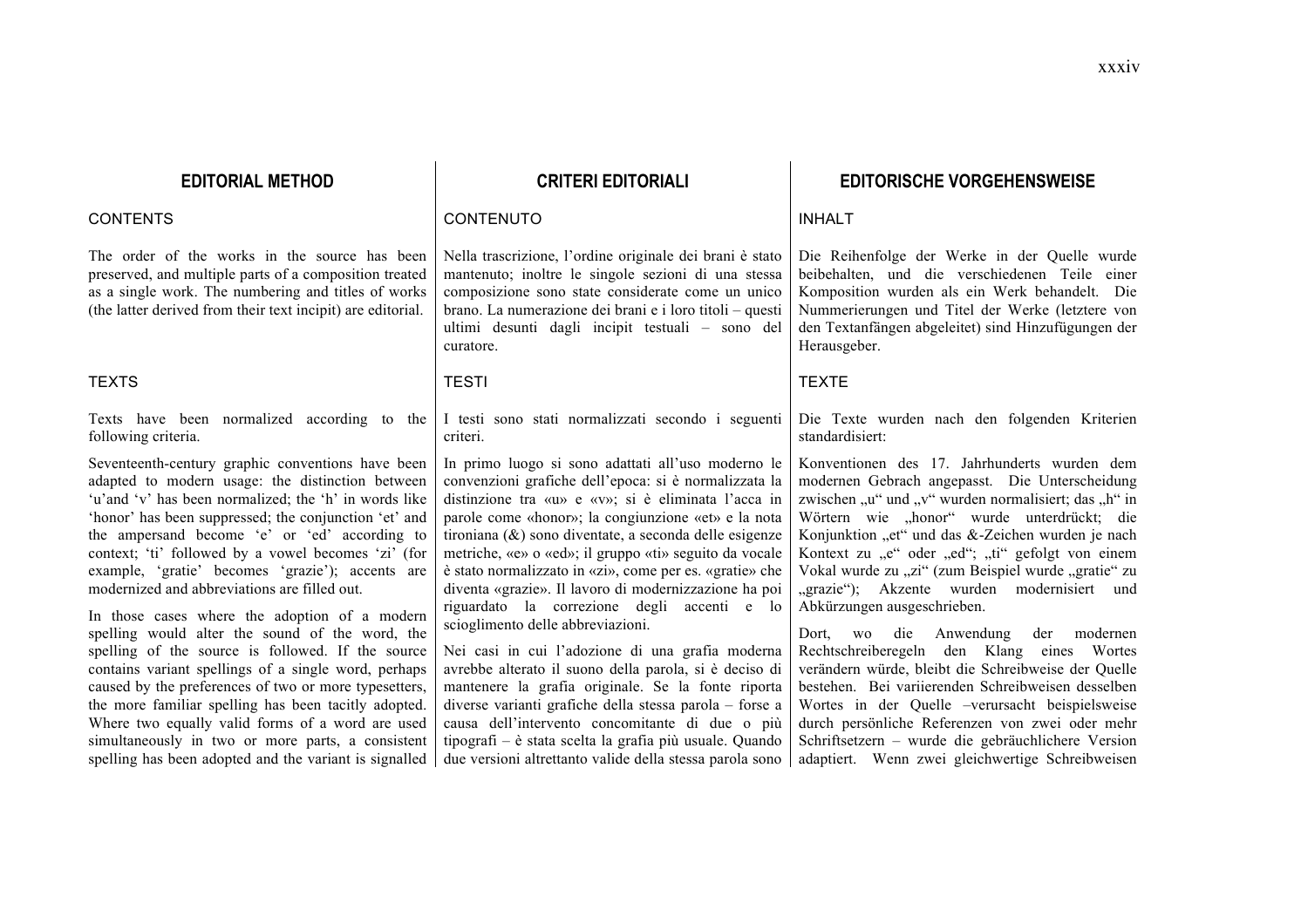| in the Critical Commentary.<br>On the rationale for this policy see Giuseppina La<br>Face Bianconi, 'Filologia dei testi poetici nella<br>musica vocale italiana', Acta musicologica, 66<br>$(1994), 1-21, 139.$                                                                                                                                                                                                                                                                                                                                                                                                                                                                                                                                                                                                                   | impiegate in due o più parti della stessa<br>composizione, è stata scelta un'unica grafia e le<br>varianti sono riportate nell'apparato critico.<br>Sulle ragioni delle scelte anzidette, si veda l'articolo<br>di Giuseppina La Face Bianconi, «Filologia dei testi<br>poetici nella musica vocale italiana»,<br>Acta<br>musicologica, 66 (1994), pp. 1-21, 139.                                                                                                                                                                                                                                                                                                                                                                                                                                                                        | eines Wortes simultan in zwei oder mehr Stimmen<br>auftreten, wurde eine einheitliche Schreibweise<br>eingeführt; die Varianten sind im Kritischen<br>Kommentar angegeben.                                                                                                                                                                                                                                                                                                                                                                                                                                                                                                                                                                                                                                                                         |
|------------------------------------------------------------------------------------------------------------------------------------------------------------------------------------------------------------------------------------------------------------------------------------------------------------------------------------------------------------------------------------------------------------------------------------------------------------------------------------------------------------------------------------------------------------------------------------------------------------------------------------------------------------------------------------------------------------------------------------------------------------------------------------------------------------------------------------|------------------------------------------------------------------------------------------------------------------------------------------------------------------------------------------------------------------------------------------------------------------------------------------------------------------------------------------------------------------------------------------------------------------------------------------------------------------------------------------------------------------------------------------------------------------------------------------------------------------------------------------------------------------------------------------------------------------------------------------------------------------------------------------------------------------------------------------|----------------------------------------------------------------------------------------------------------------------------------------------------------------------------------------------------------------------------------------------------------------------------------------------------------------------------------------------------------------------------------------------------------------------------------------------------------------------------------------------------------------------------------------------------------------------------------------------------------------------------------------------------------------------------------------------------------------------------------------------------------------------------------------------------------------------------------------------------|
|                                                                                                                                                                                                                                                                                                                                                                                                                                                                                                                                                                                                                                                                                                                                                                                                                                    |                                                                                                                                                                                                                                                                                                                                                                                                                                                                                                                                                                                                                                                                                                                                                                                                                                          | Für eine Begründung dieser Vorgehensweise s.<br>Giuseppina La Face Bianconi, "Filologia die testi<br>poetici nella musica vocale italiana", Acta<br>musicologica 66 (1994), S. 1-21; 139.                                                                                                                                                                                                                                                                                                                                                                                                                                                                                                                                                                                                                                                          |
| In presenting the texts as literary entities, the<br>reconstruction and classification of the poetic form is<br>editorial in those cases in which no literary source is<br>known.                                                                                                                                                                                                                                                                                                                                                                                                                                                                                                                                                                                                                                                  | Nella presentazione dei testi come entità letterarie<br>autonome, la ricostruzione e la classificazione delle<br>forme poetiche è del curatore, a meno che non sia<br>nota una valida fonte letteraria del brano in oggetto.                                                                                                                                                                                                                                                                                                                                                                                                                                                                                                                                                                                                             | Wo keine literarische Quelle bekannt ist, handelt es<br>sich bei der Rekonstruktion und Klassifizierung der<br>poetischen Form zum Zwecke der Präsentation der<br>Texte als literarische Einheiten um einen Eingriff des<br>Herausgebers.                                                                                                                                                                                                                                                                                                                                                                                                                                                                                                                                                                                                          |
| None of the texts set by Rovetta is attributed to a poet<br>in the musical source, and are without punctuation<br>except for a final full stop. All other punctuation is,<br>therefore, editorial, as are the classifications of the<br>texts and their attributions to individual poets. The<br>use of capital letters at the beginning of each line is,<br>generally, editorial, though it reflects common<br>sixteenth- and seventeenth-century literary usage. In<br>the musical settings, the beginnings of poetic lines are<br>signalled in the edition of the musical settings by the<br>use of capital letters. For the identification of poets<br>and poetic sources see REPIM. Repertorio della<br>Poesia Italiana in Musica, 1500-1700 a cura di<br>Pompilio<br>http://repim.muspe.unibo.it/<br>Angelo<br>default.aspx. | La fonte non attribuisce mai i testi impiegati. Inoltre, i<br>essi sono privi di punteggiatura, con l'eccezione del<br>punto conclusivo. Pertanto, tutta la punteggiatura è<br>del curatore, il quale si è inoltre occupato di<br>classificare metricamente i testi e di attribuirli -<br>quando possibile – a un autore. L'impiego delle<br>lettere maiuscole a capoverso è dovuto nella maggior<br>parte dei casi al curatore, sebbene quest'uso rifletta<br>quello usualmente impiegato nella poetica dei secoli<br>XVI e XVII. Nella trascrizione delle musiche, l'inizio<br>dei versi è sempre in maiuscolo. Riguardo<br>all'identificazione dei poeti e delle fonti letterarie, si<br>veda REPIM. Repertorio della Poesia Italiana in<br>Musica, 1500-1700 a cura di Angelo Pompilio:<br>http://repim.muspe.unibo.it/default.aspx. | In der musikalischen Quelle ist keiner der von<br>Dichter<br>Rovetta<br>vertonten<br>Texte<br>einem<br>zugeschrieben. Die Texte haben mit Ausnahme eines<br>Punktes am Ende keine Satzzeichen. Alle weiteren<br>Satzzeichen sowie die Großbuchstaben<br>am<br>Zeilenbeginn (die den Gebrauch in der Literatur des<br>16. und 17. Jahrhunderts reflektieren) sind demnach-<br>ebenso wie ihre Klassifizierung sowie die Zuordnung<br>zu individuellen Dichter - Zusätze des Herausgebers.<br>Im Notentext wird der Anfang der einzelnen Verse<br>Gedichte durch die Verwendung<br>der<br>von<br>Großbuchstaben signalisiert. Zur Identifikation von<br>Dichtern und dichterischen Quellen s. REPIM.<br>Repertorio della Poesia Italiana in Musica, 1500-1700<br>di<br>Angelo<br>Pompilio<br>cura<br>a<br>http://repim.muspe.unibo.it/ default.aspx. |
|                                                                                                                                                                                                                                                                                                                                                                                                                                                                                                                                                                                                                                                                                                                                                                                                                                    | In the musical settings, text repetition indicated in the $\vert$ Le parti di testo indicate nell'originale dalle sigle «ij»                                                                                                                                                                                                                                                                                                                                                                                                                                                                                                                                                                                                                                                                                                             | Im Notensatz werden Textwiederholungen, die in der                                                                                                                                                                                                                                                                                                                                                                                                                                                                                                                                                                                                                                                                                                                                                                                                 |

Im Notensatz werden Textwiederholungen, die in der Quelle durch ein Wiederholungszeichen (ii or ij) markiert sind, in Kursivbuchstaben gedruckt.

o «ii» (*idem*) sono state trascritte in corsivo. Il testo

source by an idem sign (ii or ij) is shown in italics.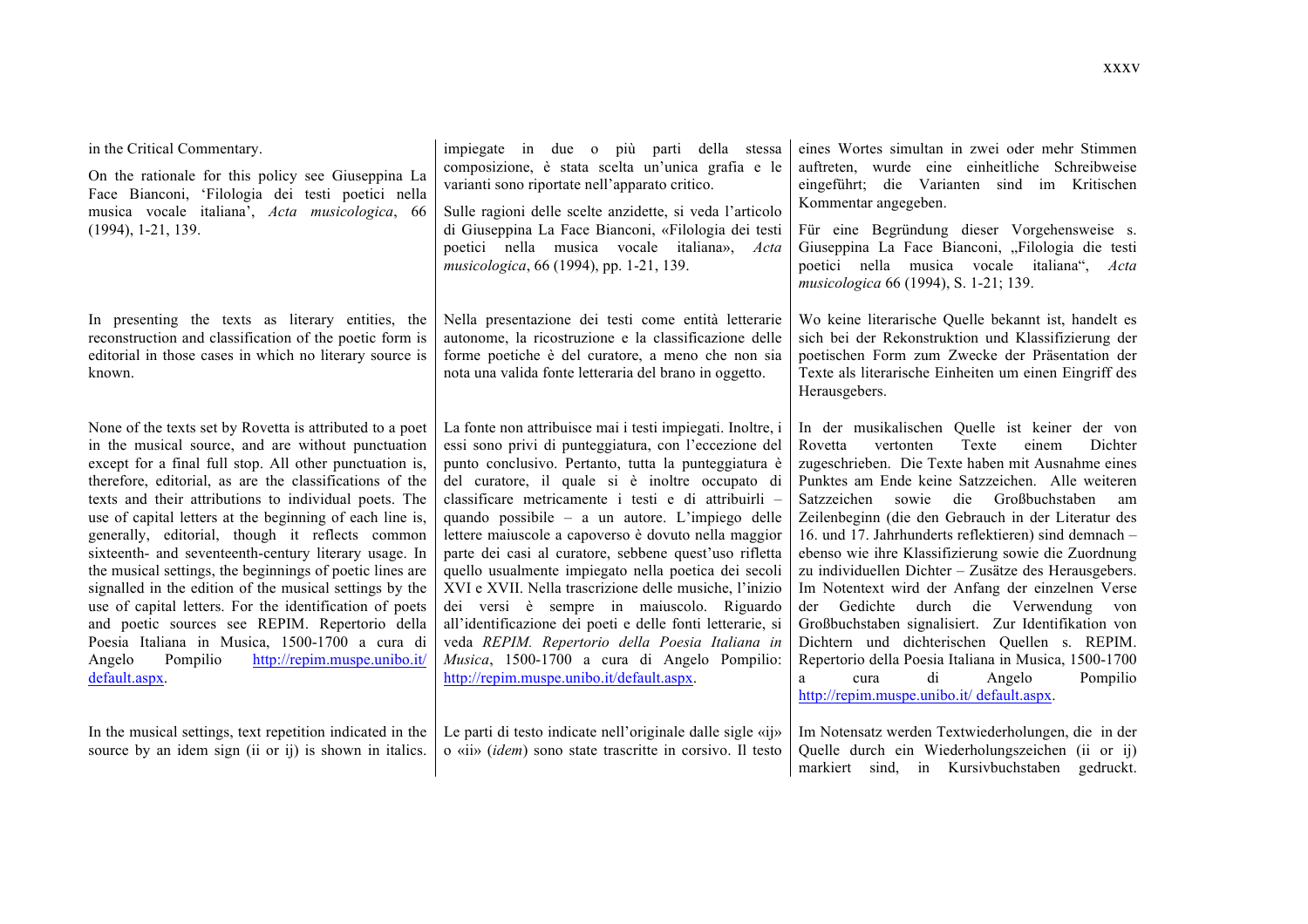| Text added by the editor is enclosed in brackets. | aggiunto dal curatore è invece tra parentesi quadre.                                                                                                                                                                                                                                                                                         | erscheinen in<br>Herausgebers<br>des<br>Textzusätze<br>Klammern. |
|---------------------------------------------------|----------------------------------------------------------------------------------------------------------------------------------------------------------------------------------------------------------------------------------------------------------------------------------------------------------------------------------------------|------------------------------------------------------------------|
| relevant syllables.                               | In the musical settings, elisions between syllables are   Nella trascrizione delle musiche, la sinalefe è   Im Notentext wurden Auslassungen zwischen Silben<br>shown editorially by an elision character joining the   segnalata da una legatura che unisce le sillabe   durch Auslassungszeichen zwischen den betreffenden<br>interessate. | Silben vom Herausgeber kenntlich gemacht.                        |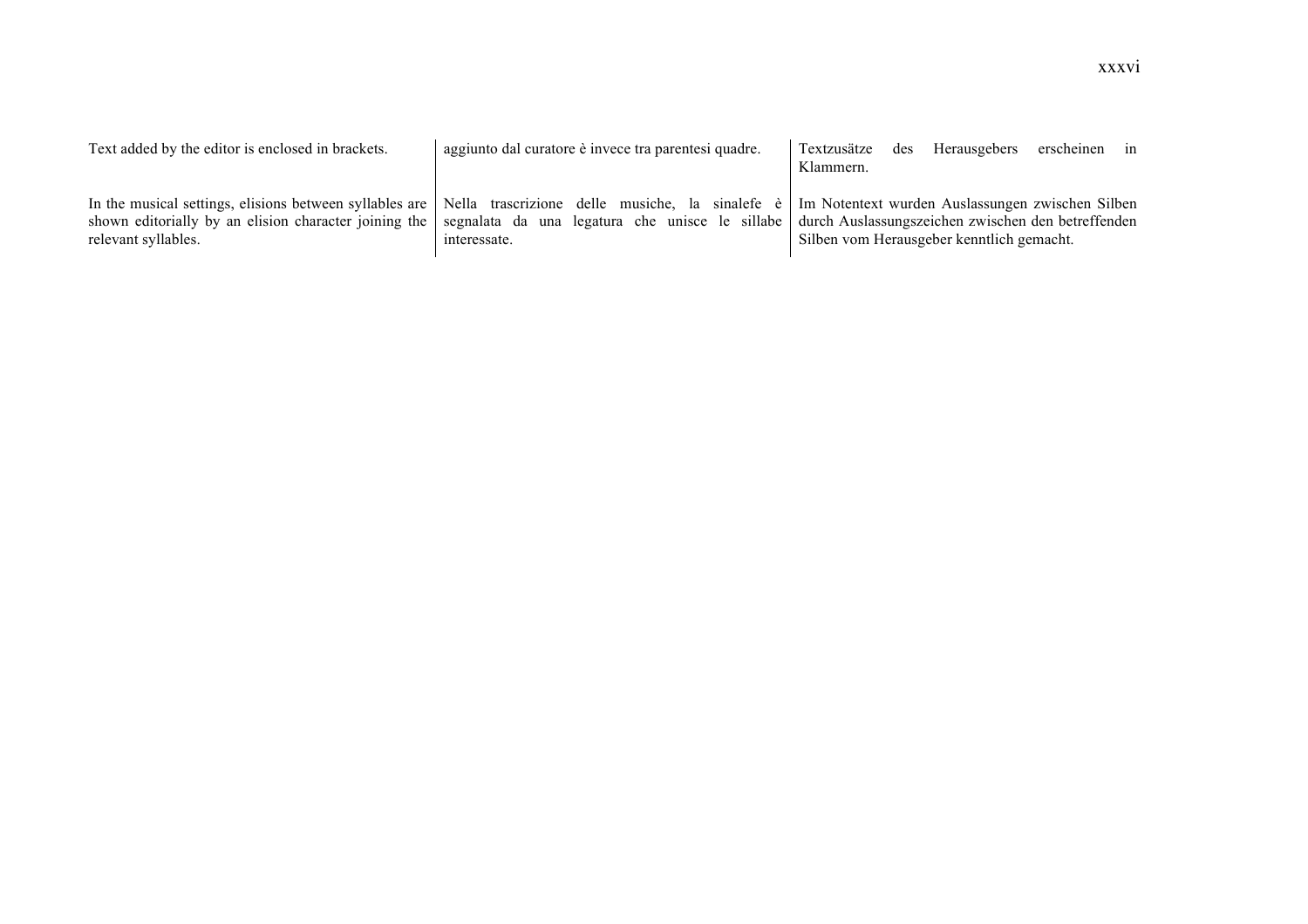| <b>MUSIC</b>                                                                                                                                                                                                                                                                                                                                                                                                                                                                                                                              | LE MUSICHE                                                                                                                                                                                                                                                                                                                                                                                                                                                                                                                                                        | <b>MUSIK</b>                                                                                                                                                                                                                                                                                                                                                                                                                                                                                                           |
|-------------------------------------------------------------------------------------------------------------------------------------------------------------------------------------------------------------------------------------------------------------------------------------------------------------------------------------------------------------------------------------------------------------------------------------------------------------------------------------------------------------------------------------------|-------------------------------------------------------------------------------------------------------------------------------------------------------------------------------------------------------------------------------------------------------------------------------------------------------------------------------------------------------------------------------------------------------------------------------------------------------------------------------------------------------------------------------------------------------------------|------------------------------------------------------------------------------------------------------------------------------------------------------------------------------------------------------------------------------------------------------------------------------------------------------------------------------------------------------------------------------------------------------------------------------------------------------------------------------------------------------------------------|
| Part names are derived from those given on the<br>contents pages of the part-books or at the head of each<br>work Any divergences are noted in the Critical<br>Commentary.                                                                                                                                                                                                                                                                                                                                                                | I nomi delle parti sono stati desunti dagli indici dei<br>libri parte e dalla didascalia di ogni brano.                                                                                                                                                                                                                                                                                                                                                                                                                                                           | Stimmbezeichnungen wurden<br>Alle<br>von<br>den<br>Bezeichnungen in den Inhaltsverzeichnissen der<br>Stimmbücher zu Beginn jedes Werkes abgeleitet.<br>Alle Abweichungen sind im Kritischen Kommentar<br>beschrieben.                                                                                                                                                                                                                                                                                                  |
| The original clef, stave signature, mensuration sign<br>and initial note in each part is shown in an incipit and<br>any classification of the piece in the source $-$ e.g.<br>'Aria' – is shown above the incipit.                                                                                                                                                                                                                                                                                                                        | L'incipit – posto all'inizio di ogni voce nella<br>trascrizione - riporta la chiave originale, l'armatura di<br>chiave, il segno mensurale, la prima nota della musica<br>e l'indicazione relativa al brano che si trova nella<br>fonte – per es. «Aria».                                                                                                                                                                                                                                                                                                         | originalen<br>Schlüssel,<br>Notensysteme,<br>Die<br>Mensuralzeichen und Anfangsnoten jeder Stimme<br>werden in einem<br>Incipit gezeigt, und jede<br>Klassifizierung des<br>Werkes in<br>der<br>Ouelle,<br>beispielsweise "Aria", ist darüber wiedergegeben.                                                                                                                                                                                                                                                           |
| There are few barlines in the source, most of them<br>indicating only a structural division in the music, or a<br>cue to the continuo player. Such barlines (single or<br>double) are indicated in the edition by a short single<br>or double stroke, respectively, above the<br>corresponding barline (except No. 14: see Critical<br>Commentary). The end of each piece in the source is<br>marked by a double barline.<br>In the edition, the music has been barred regularly and<br>bar numbers added at the beginning of each system | Nella fonte sono stampate poche linee di battuta, la<br>maggior parte delle quali mostrano una suddivisione<br>strutturale del brano o servono come guida per<br>l'esecutore del continuo. Queste linee di battuta<br>originali sono state rese nella trascrizione da brevi<br>segni verticali – singoli o doppi – sopra la linea di<br>battuta corrispondente (a eccezione di No. 14: vedi<br>«Critical Comentary»). La fine del brano è sempre<br>indicato da una doppia linea di battuta. Nei cambi di<br>tempo, le doppie linee di battuta sono del curatore. | Es gibt in der Quelle nur wenig Mensurstriche, von<br>denen die meisten einer strukturellen Abtrennung der<br>Musik dienen oder einen Hinweis für den Continuo-<br>Spieler darstellen. Derartige Striche (einfach oder<br>doppelt) werden in der Edition entsprechend durch<br>einen kurzen einfachen oder doppelten Strich über<br>dem korrespondierenden Taktstrich (mit Ausnahme<br>von Nr. 14; s. Kritischer Kommentar) angegeben.<br>Der Schluss jedes Stückes wird durch einen doppelten<br>Taktstrich markiert. |
| after the first.<br>Specifically, music notated under the mensuration<br>sign C has been barred in units of two minims; music<br>notated under the proportional signs 3/1 and 6/2 have<br>been barred in units of three semibreves and six<br>(On<br>the<br>respectively<br>proportional<br>minims<br>relationships between these signs, see above under<br>'Performance Issues'. Editorial double barlines are<br>used at changes of mensuration sign. Editorial                                                                         | Nella trascrizione, la musica è stata coerentemente<br>suddivisa in battute progressivamente numerate: i<br>numeri di battuta sono riportati all'inizio di ogni<br>sistema a eccezione del primo.<br>La musica originalmente notata in C è stata suddivisa<br>in misure formate da due minime; la musica notata<br>nei segni di proporzione 3/1 e 6/2 è stata suddivisa in<br>misure contenenti rispettivamente tre semibrevi e sei<br>minime (riguardo al rapporto metrico tra questi segni,                                                                     | In der Edition ist die Musik durchgehend mit<br>Taktstrichen und Taktnummer zu Beginn jedes<br>Notensystems (nach dem ersten) angegeben. Im<br>Besonderen wurde Musik mit dem Mensurszeichen C<br>in Zweivierteltakte aufgeteilt; Musik unter den<br>Proportionszeichen 3/1 und 6/2 wurden in Einheiten<br>von drei halben Noten bzw. sechs Viertelnoten<br>aufgeteilt.<br>(Zu den proportionalen Verhältnissen<br>zwischen<br>Zeichen<br>diesen<br>S.<br>$\mathbf{O}$ .<br>unter                                      |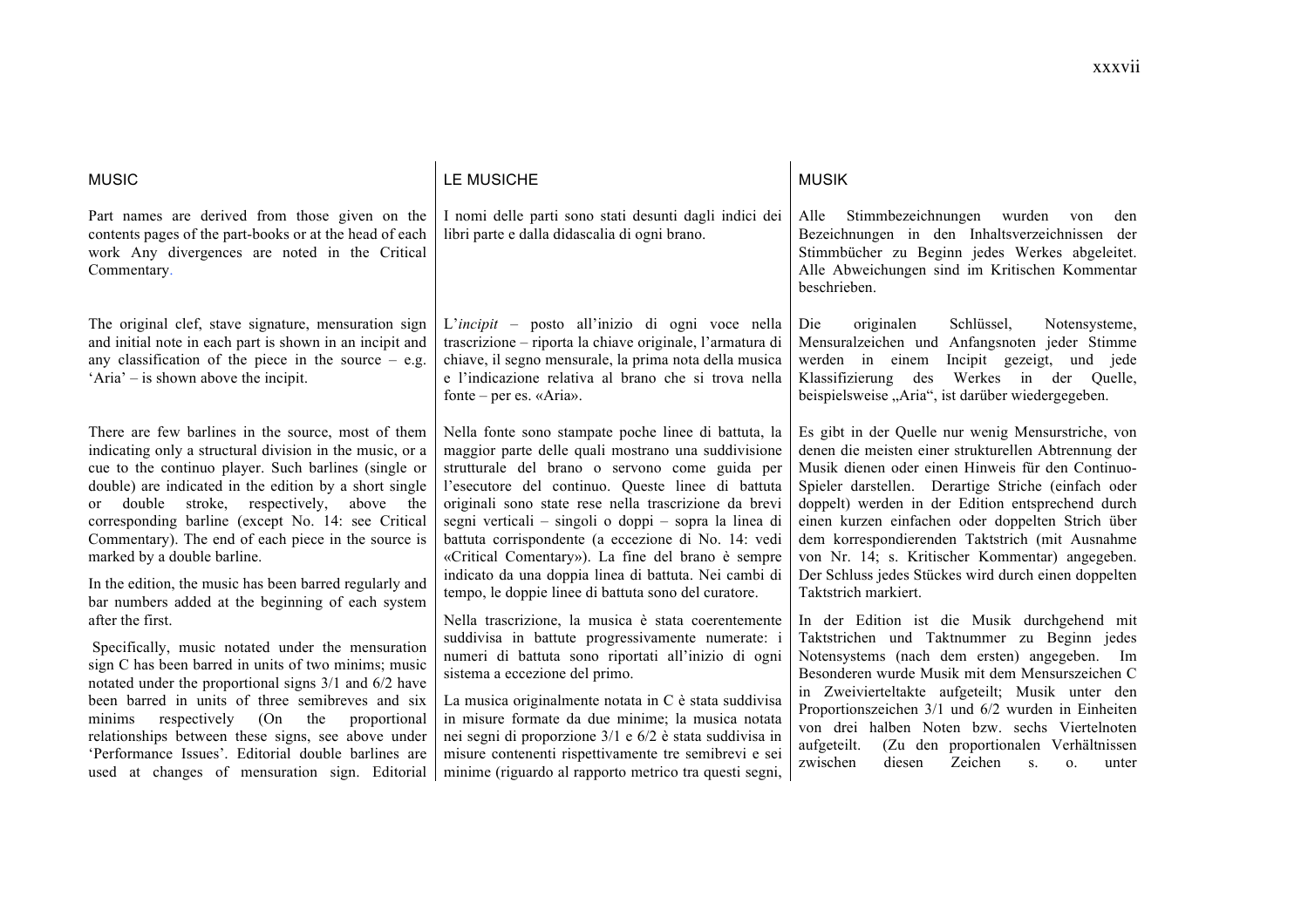| barlines do not imply regular metrical stress.                                                                                                                                                                                                                                                                                                                                                                                             | si veda più sopra in «Esecuzione»). Le linee di battuta<br>aggiunte dal revisore non implicano<br>alcuna<br>accentuazione ritmica.                                                                                                                                                                                                                                                                        | "Aufführungspraktische Überlegungen."<br>Vom<br>Herausgeber hinzugefügte doppelte Taktstriche<br>wurden bei Wechseln des Mensurzeichens eingefügt.<br>Taktstriche des Herausgebers implizieren keine<br>regulär-metrischen Betonungen.                                                                                                                                                                                                                                                                                                                                 |
|--------------------------------------------------------------------------------------------------------------------------------------------------------------------------------------------------------------------------------------------------------------------------------------------------------------------------------------------------------------------------------------------------------------------------------------------|-----------------------------------------------------------------------------------------------------------------------------------------------------------------------------------------------------------------------------------------------------------------------------------------------------------------------------------------------------------------------------------------------------------|------------------------------------------------------------------------------------------------------------------------------------------------------------------------------------------------------------------------------------------------------------------------------------------------------------------------------------------------------------------------------------------------------------------------------------------------------------------------------------------------------------------------------------------------------------------------|
| The original note-values of the source have been<br>retained in the edition since they carry significance<br>for the performer. Note-values that would run over<br>the barline in the transcription are divided into<br>appropriate values and connected with a tie. The final<br>note of each work, usually a longa in the source, is<br>tacitly transcribed as a breve with a fermata: that is, it<br>is a note of indeterminate length. | Tutti i valori originali sono stati mantenuti nella<br>trascrizione, dal momento che essi sono significanti. I<br>valori musicali sovrabbondanti rispetto alla battuta<br>sono stati divisi e legati a cavallo di misura. La<br><i>finalis</i> , originalmente quasi in ogni caso una longa, è<br>stata tacitamente trascritta come una breve con<br>corona, ovvero un valore di lunghezza indeterminata. | Weil sie für die Aufführenden von wesentlicher<br>Bedeutung sind, wurden die originalen Notenwerte<br>der Quelle in der Edition beibehalten. Notenwerte,<br>die in der Transkription über den Taktstrich<br>hinausgehen würden, wurden in entsprechende<br>Notenwerte aufgeteilt und mit einem Bindebogen<br>Die letzte Note jedes Werks –<br>verbunden.<br>normalerweise eine Longa in der Quelle – wurde ohne<br>weitere Anmerkungen als Brevis mit Fermate<br>transkribiert. Dies bedeutet, dass es sich hier um einen<br>Notenwert von unbestimmter Länge handelt. |
| All beaming is editorial.<br>Slurs and ties shown as dotted lines are editorial.                                                                                                                                                                                                                                                                                                                                                           | Tutte le travature sono del curatore, così come le<br>legature di valore e di portamento tratteggiate.                                                                                                                                                                                                                                                                                                    | Alle<br>Notenhälse<br>Hinzufügungen<br>sind<br>des<br>Herausgebers.                                                                                                                                                                                                                                                                                                                                                                                                                                                                                                    |
|                                                                                                                                                                                                                                                                                                                                                                                                                                            |                                                                                                                                                                                                                                                                                                                                                                                                           | Gestrichelte<br>Binde-<br>Haltebögen<br>und<br>sind<br>Hinzufügungen des Herausgebers.                                                                                                                                                                                                                                                                                                                                                                                                                                                                                 |
| All accidentals in the source are reproduced in the<br>edition, even when they may seem redundant under<br>modern conventions. Editorial accidentals<br>are<br>enclosed in parentheses. In both cases, accidentals<br>remain in force throughout the bar unless specifically<br>cancelled.                                                                                                                                                 | Tutti gli accidenti originali sono stati trascritti,<br>compresi quelli che modernamente sono considerati<br>ridondanti. Gli accidenti aggiunti dal curatore sono tra<br>parentesi tonde. In entrambi i casi, gli accidenti<br>valgono per tutta la misura, se non specificamente<br>annullati.                                                                                                           | Alle Vorzeichen der Quelle sind in der Ausgabe<br>reproduziert, selbst dort, wo sie unter modernen<br>erscheinen<br>Konventionen<br>redundant<br>mögen.<br>Herausgebers<br>Vorzeichen<br>erscheinen<br>des<br>umklammert. In beiden Fällen gelten die Vorzeichen<br>für den gesamten Takt, soweit sie nicht speziell<br>aufgelöst werden.                                                                                                                                                                                                                              |
| Sharp signs in the source have been tacitly transcribed<br>as sharps or naturals and flat signs as flats or naturals,<br>depending upon context.                                                                                                                                                                                                                                                                                           | I diesis e i bemolle impiegati originalmente nel senso<br>di bequadro sono stati tacitamente trascritti come tali.<br>L'impiego del segno di <i>b</i> quadratum nella fonte è                                                                                                                                                                                                                             | Je nach Kontext wurden Kreuze in der Quelle<br>schweigend als Kreuze oder Auflösungszeichen und<br>Bs als Bs oder Auflösungszeichen transkribiert.                                                                                                                                                                                                                                                                                                                                                                                                                     |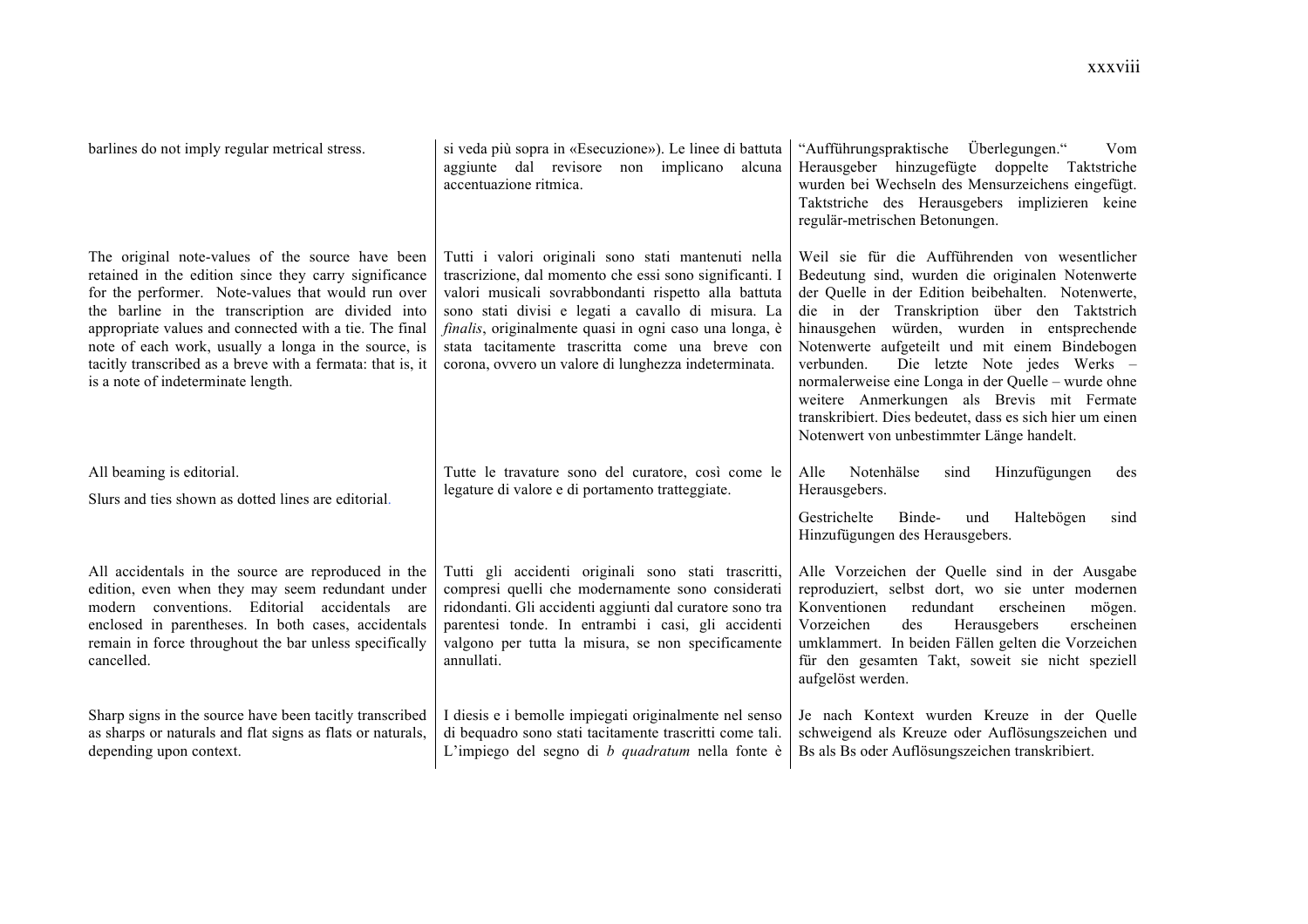| Use of the b quadratum sign in the source is noted in<br>the Critical Commentary.                                                                                                                                                                                                                    | segnalato nell'apparato critico.                                                                                                                                                                                                                                                                                                                 | Die Verwendung des "b quadratum, Zeichens in der<br>Quelle ist im Kritischen Kommentar angemerkt.                                                                                                                                                                                                                                                                  |
|------------------------------------------------------------------------------------------------------------------------------------------------------------------------------------------------------------------------------------------------------------------------------------------------------|--------------------------------------------------------------------------------------------------------------------------------------------------------------------------------------------------------------------------------------------------------------------------------------------------------------------------------------------------|--------------------------------------------------------------------------------------------------------------------------------------------------------------------------------------------------------------------------------------------------------------------------------------------------------------------------------------------------------------------|
| Continuo figures in the source are bunched together<br>and printed above, or, in the case of some sharps and<br>flats, on the stave. In the edition they are printed<br>below the stave and spaced to correspond with the<br>harmonic changes that they imply. Figures in brackets<br>are editorial. | Nella fonte, le cifre del continuo sono raggruppate<br>insieme e stampate sopra il pentagramma o, nel caso<br>di alcune alterazioni, su di esso. Nella trascrizione, le<br>cifre sono stampate sotto il pentagramma e<br>correttamente allineate orizzontalmente alle note<br>interessate. Le cifre tra parentesi sono aggiunte del<br>curatore. | Continuobezifferungen in der Quelle wurden<br>gesammelt und über den Noten (bzw. im Falle einiger<br>Vorzeichen direkt im Notensystem) abgedruckt. In<br>der Edition erscheinen sie unter dem Notensystem<br>und sind so angeordnet, dass sie den implizierten<br>harmonischen Veränderungen entsprechen. Ziffern in<br>Klammern sind vom Herausgeber hinzugefügt. |
| Continuo figures shown on the stave in the source<br>(i.e. sharps and flats) usually remain in force for<br>repeated notes immediately following. When these<br>cross the modern barline the figure is repeated in the<br>edition.                                                                   | Le cifre del continuo originalmente stampate sul<br>pentagramma (ovvero diesis e bemolle) sono valide<br>anche<br>ribattute<br>per le note<br>che<br>seguono<br>immediatamente quella interessata. Se le suddette<br>note ribattute sono oltre la moderna linea di battuta, la<br>cifra è ripetuta nella trascrizione.                           | Continuobezifferungen, die in der Quelle im<br>Notensystem erscheinen (d.h. Vorzeichen) gelten<br>üblicherweise ebenfalls für direkt folgende Noten.<br>Falls diese die modernen Taktstriche überschreiten,<br>wurde die Angabe in der Edition wiederholt.                                                                                                         |
| The dynamic markings 'piano' and 'forte' are<br>represented in the edition by their modern equivalent.                                                                                                                                                                                               | I segni dinamici originali «piano» e «forte» sono<br>sostituiti nella trascrizione dai loro equivalenti<br>moderni.                                                                                                                                                                                                                              | Die dynamischen Anweisungen "piano" und "forte"<br>werden in der Edition durch ihr modernes Äquivalent<br>repräsentiert.                                                                                                                                                                                                                                           |
| Ligatures are indicated by full horizontal brackets.                                                                                                                                                                                                                                                 | Nella trascrizione, le <i>ligaturae</i> originali sono indicate                                                                                                                                                                                                                                                                                  | Ligaturen werden durch geschlossene horizontale                                                                                                                                                                                                                                                                                                                    |
| Coloration is indicated by open horizontal brackets.                                                                                                                                                                                                                                                 | da parentesi quadre orizzontali, mentre il color è<br>indicato da semiparentesi quadre.                                                                                                                                                                                                                                                          | Klammern, Kolorierung durch offene horizontale<br>Klammer angezeigt.                                                                                                                                                                                                                                                                                               |
| Ornamentation signs are shown as they appear in the<br>source.                                                                                                                                                                                                                                       | Gli abbellimenti originali sono<br>stati trascritti<br>fedelmente.                                                                                                                                                                                                                                                                               | Verzierungszeichen<br>werden<br>nach<br>der<br>Ouelle<br>wiedergegeben.                                                                                                                                                                                                                                                                                            |
| All other matter in brackets is editorial.                                                                                                                                                                                                                                                           | Tutto ciò che è tra parentesi nella trascrizione è stato<br>aggiunto dal curatore.                                                                                                                                                                                                                                                               | Angaben in<br>Klammern<br>Alle weiteren<br>sind<br>Hinzufügungen des Herausgebers.                                                                                                                                                                                                                                                                                 |
|                                                                                                                                                                                                                                                                                                      |                                                                                                                                                                                                                                                                                                                                                  | (Tr. Monika Hennemann)                                                                                                                                                                                                                                                                                                                                             |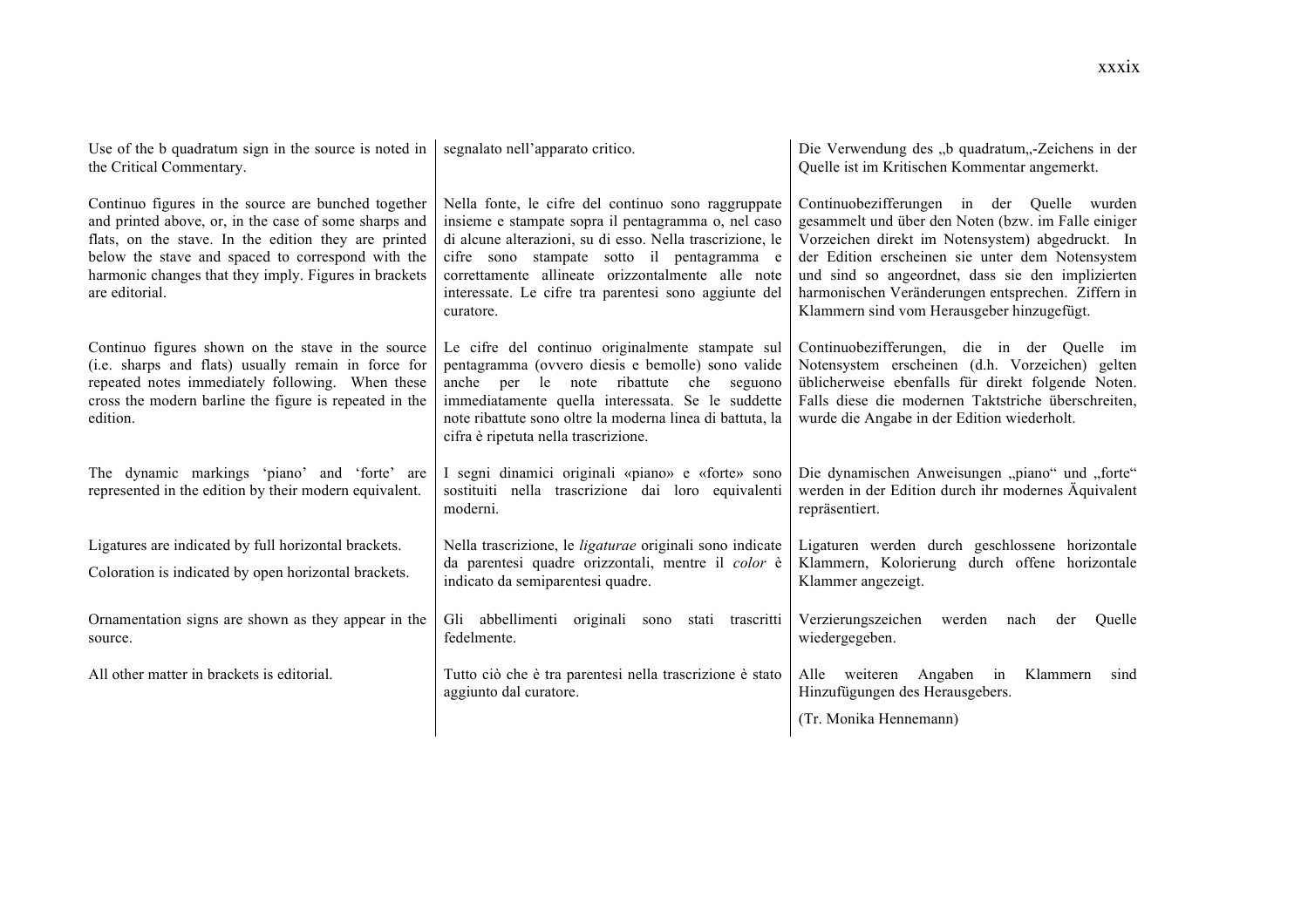# **CRITICAL COMMENTARY**

#### **Abbreviations**

- A Alto
- B Basso
- Bc Basso continuo
- C Canto
- *p a punctus additionis*
- *p d punctus divisionis*
- S Soprano
- T Tenore
- Vno Violino

References to pitch employ the Helmholtz system.

### **1. Voi partite, crudele**

- S I: Canto primo part-book. Headed 'A 2. Soprani. 'Tavola' also has 'A 2. Soprani'.
- S II: Canto secondo part-book. Headed 'A 2. Soprani'. 'Tavola' also has 'A 2. Soprani'.
- Bc: Basso continuo part-book. Headed 'A 2. Soprani'. 'Tavola' also has 'A 2. Soprani'.

5: S II: notes 1 and 2 slurred together 5: Bc: note 2: originally minim tied to crotchet 18: Bc: original figuring 343

## **2. O quante volte, o quante**

- S I: Canto primo part-book. Headed 'A 2. Soprani. 'Tavola' also has 'A 2. Soprani'.
- S II: Canto secondo part-book. Headed 'A 2. Soprani'. 'Tavola' also has 'A 2. Soprani'.
- Bc: Basso continuo part-book. Headed 'A 2. Soprani'. 'Tavola' also has 'A 2. Soprani'.

4: Bc: original figuring 343

9: Bc: original figuring 343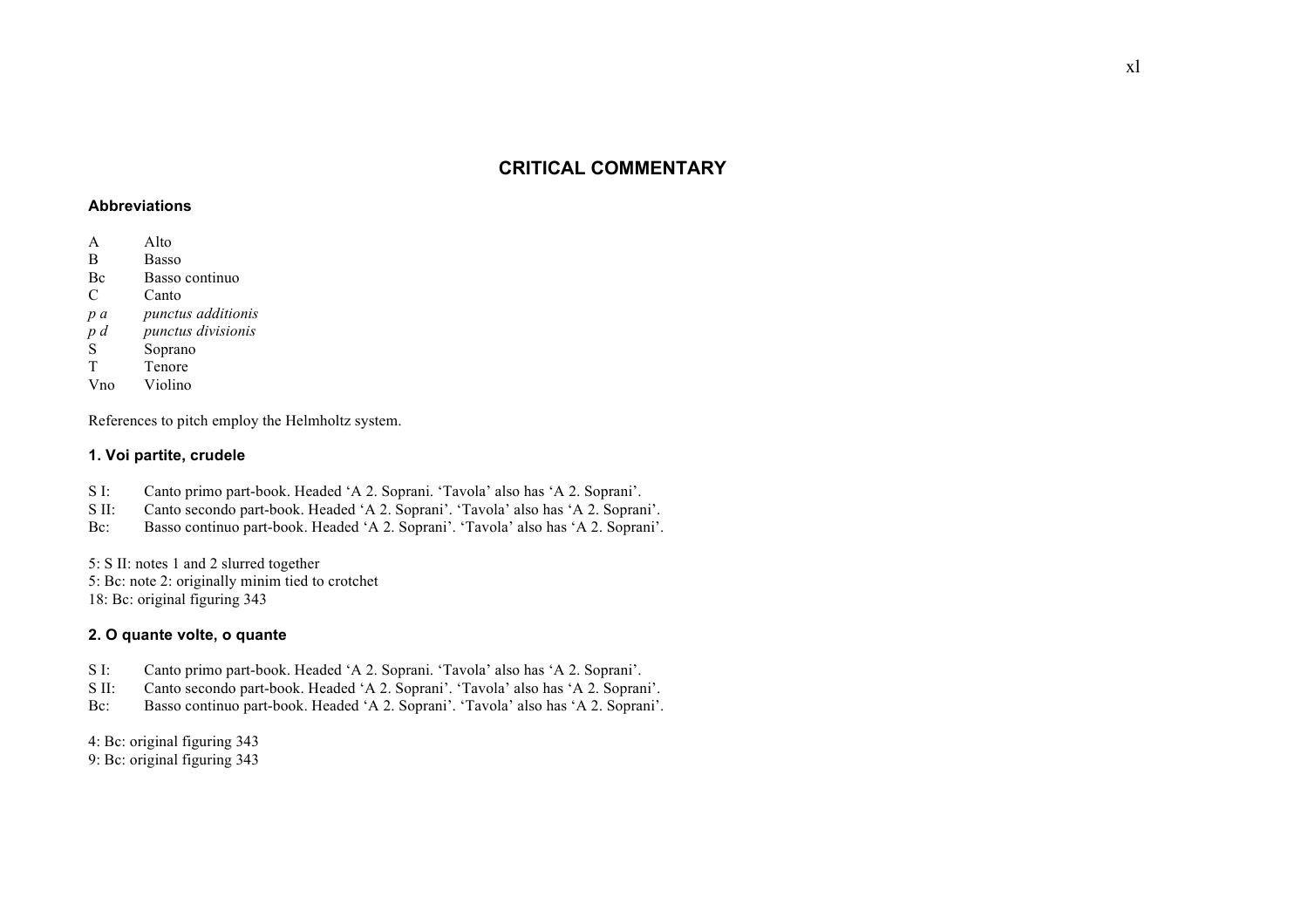16: Bc: note 2 preceded by quadratum 75: Bc: note 4 originally F

## **3. Sovra il carro stellato in ciel sorgea**

- T I: Canto primo part-book. Headed 'A 2. Tenori. 'Tavola' also has 'A 2. Tenori.
- T II: Canto secondo part-book. Headed 'A 2. Tenori. 'Tavola' also has 'A 2. Tenori.
- Bc: Basso continuo part-book. Headed 'A 2. Tenori ottave. 'Tavola' has 'A 2. Tenori.

Prima parte

7: Bc: note 2: originally minim tied to crotchet 24: Bc: note 2: originally crotchet tied to minim 37: Bc: note 2: figured sharp 41: Bc: note 1 preceded by quadratum

Seconda parte

50: Bc: note 1: originally minim tied to crotchet 61: Bc: note 1: originally minim tied to crotchet 63: Bc: note 4 preceded by quadratum 65: Bc: originally crotchet tied to minim tied to crotchet 38, T II, Bc: longa

Terza parte

97: Bc: note 2: originally crotchet tied to minim

99-100: at this point Rovetta seems to treat the continuo line as a *basso seguente*, doubling the lowest line and effectively reducing the texture to two parts. This sort of doubling often happens when the lowest voice is a Bass, less often when, as in this case, it is a Tenor, though there are parallel instances in 'Lacrimosa beltà', bars 22-24 and 97-98.

110: Bc: note 4 preceded by quadratum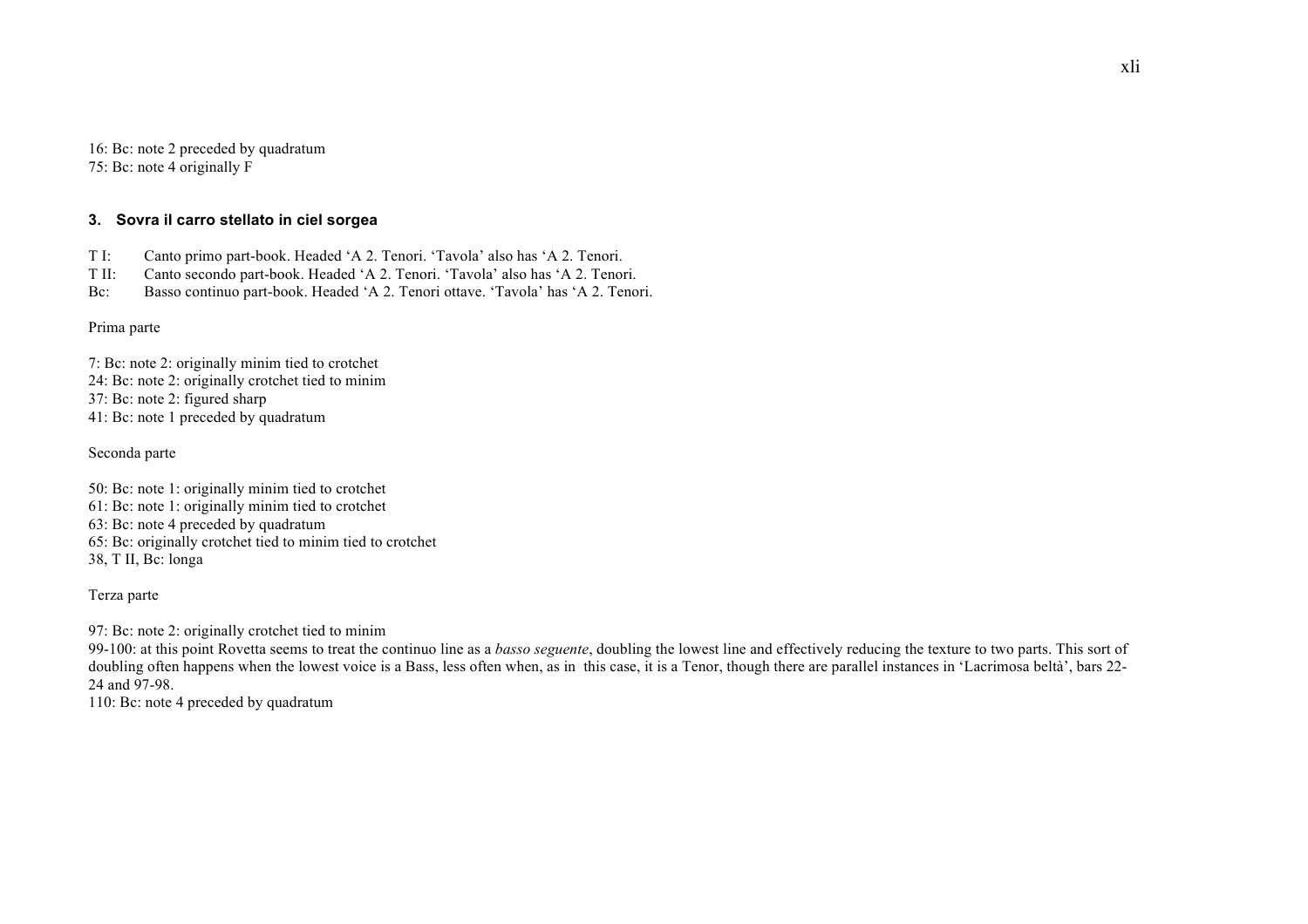#### 4. **Or lieto rido e canto**

- T: Tenore part-book, headed 'A 2. Tenore & Basso'. Tavola has 'A 2. Basso, e Tenore'.
- B: Basso part-book, headed 'A 2. Basso, e Tenore. Tavola also has 'A 2. Basso, e Tenore'.
- Bc: Basso continuo part-book, headed 'A 2. Tenor, & Basso'. Tavola has 'A 2. Basso, e Tenore'.

1: the consecutive octaves at the end of this bar and the consecutive unisons at the end of bar 56 seem to be intentional.

15: Bc: note 2: B

29: tempo marking in Bc only 29: T: handwritten signature 3/2 32: T: note 1 preceded by handwritten sharp 33-34: T: text: 'mie strane leggierezze' 38: T: no *p d* 43: T: no *p d* 49: T: no *p d* 55: T and Bc: no *p a* 62: Bc.: original figuring 343 83: tempo marking in Bc only 107: T: no *p d* 107: Bc: original figuring 43 110: B: no *p d*

#### **5. Ah, mio bene, tu mori**

- T: Tenore part-book, headed ' 2. Basso & Tenor'. Tavola has 'A 2. Basso, e Tenore'.
- B: Basso part-book, headed 'A 2. Basso, & Tenor'. Tavola has 'A 2. Basso, e Tenore'.
- Bc: Basso continuo part-book, headed 'A 2. Tenor & Basso'. Tavola has 'A 2. Basso, e Tenore'.

2: Bc: note one originally minim tied to crotchet

7: Bc: fermata

24-25, note 1: Bc: originally minim tied to dotted minim

47: Bc: note 2: originally minim tied to crotchet

49: Bc: note 1: originally minim tied to crotchet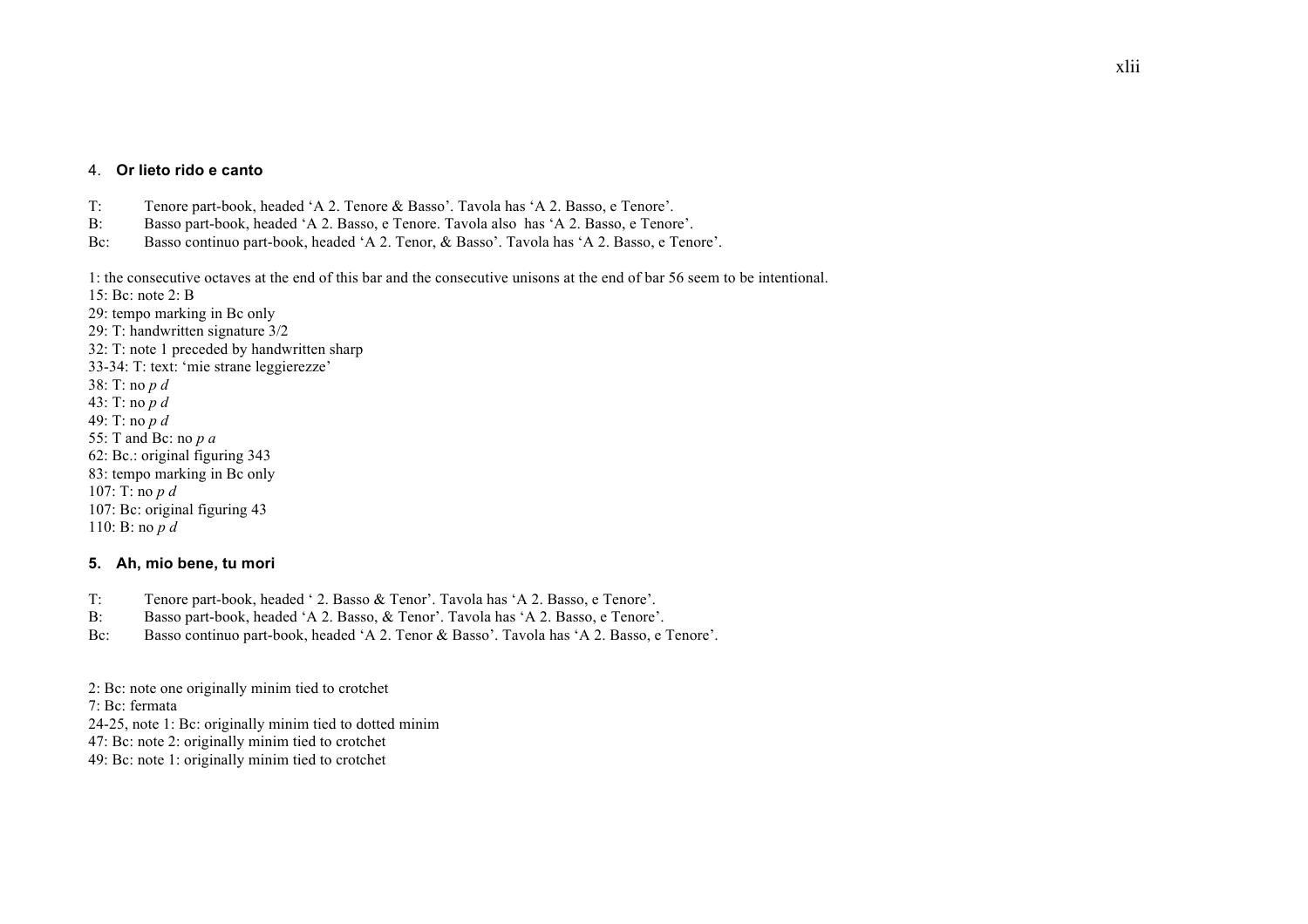49: B: note 1: originally crotchet tied to minim 51: Bc: note 3: original figuring 43 57: B: note 1: originally crotchet tied to minim 60: Bc note 2: sharp misprinted as figure 65: Bc: note 1: orginally crotchet tied to minim 69: Bc: note 1: originally crotchet tied to minim 71: Bc: note two originally figured 6; note 3 originally figured 76 78: Bc: original figuring 343 80: Bc: notes 3-4: flags missing

## **6. Lacrimosa beltà**

- A: Alto part-book, headed 'A 3. Alto, Tenor, & Basso. Tavola has 'A 3. Basso, Tenor, e Alto'.
- T: Tenore part-book, headed 'A 3. Alto, Tenor, & Basso'. Tavola has 'A 3. Basso, Tenor, e Alto'.
- B: Basso part-book, headed 'A 3. Alto, Teuor [sic], & Basso'. Tavola has 'A 3. Basso, Tenor, e Alto'.
- Bc: Basso continuo part-book, headed 'A 3. Alto, Tenor, & Basso. Tavola has 'A 3. Basso, Tenor, e Alto'.
- 22-24 and 97-98: see commentary to 'Sovra il carro stellato', bars 99-100
- 24: Bc: originally minim tied to minim
- 44: A: note 4 originally a'
- 76: tempo marking in Bc only
- 199 Bc: figure 6 misplaced over note 1

## **7. La giovane bellissima Adriana**

- C: Canto primo part-book, headed 'A 3. Canto, Tenor, & Basso'. Tavola has 'A 3. Canto, Tenor, e Basso'.
- T: Tenore part-book, headed 'A 3 Canto, Tenor & Basso'. Tavola has 'A 3. Canto, Tenor, e Basso'.
- B: Basso part-book, headed 'A 3. Canto, Tenor, & Basso'. Tavola has 'A 3. Canto, Tenor, e Basso'.
- Bc: Basso continuo part-book, headed 'A 3. Canto, Tenor, & Basso'. Tavola has 'A 3. Canto, Tenor, e Basso'.

2-3: T: text 'Hadriana'

- 6, Bc: handwritten sharp preceding note 2
- 16: Bc: sharps shown over notes 1 and 2, rather than 2 and 3
- 23: Bc: handwritten sharp preceding note 2
- 27: Bc: note 1 originally crotchet tied to two quavers
- 45: C, T, B: fermata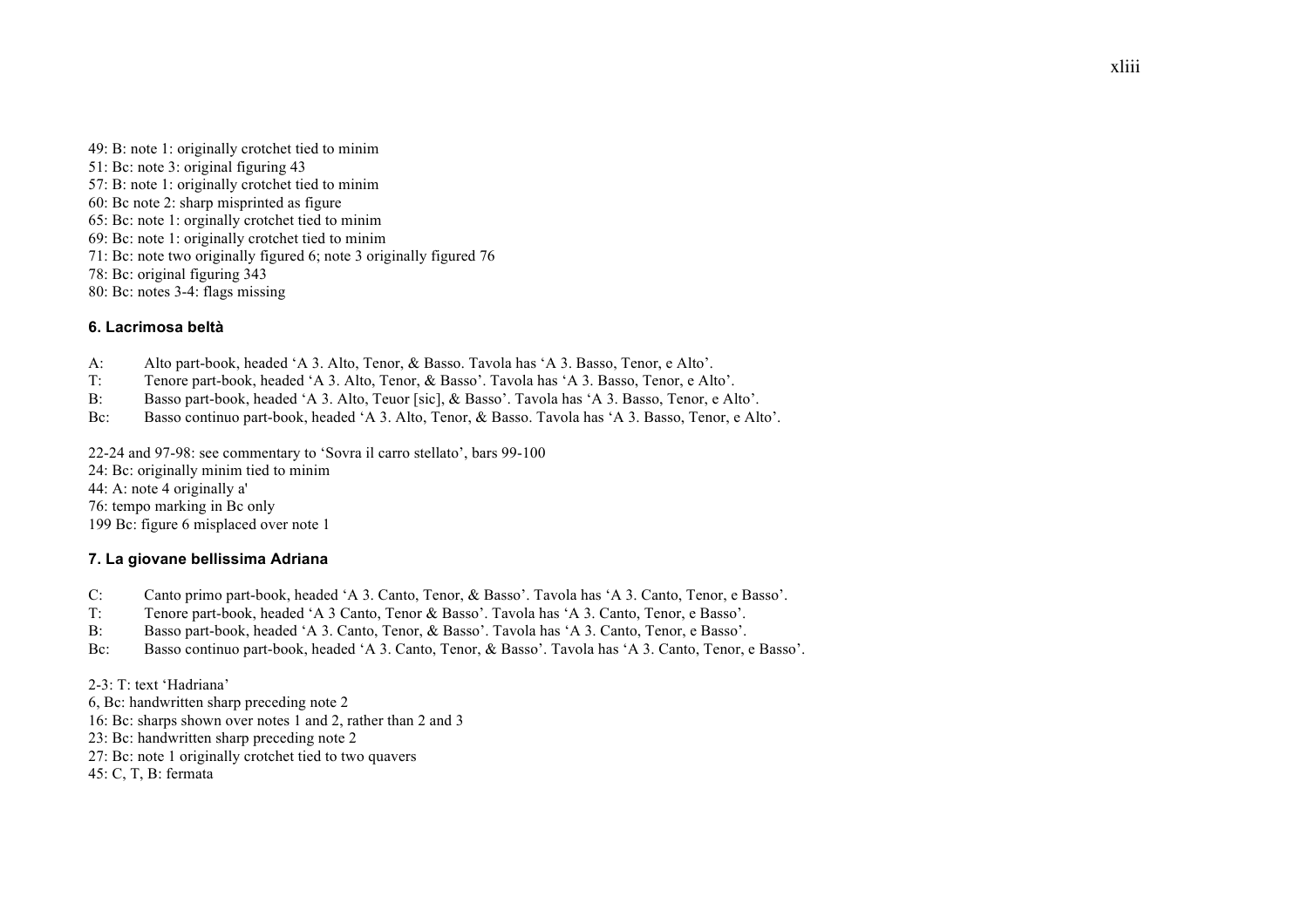#### 87: Bc: fermata

106: C: sharp placed before note 6 instead of note 5

### **8. Rosa, riso d'Amor, del ciel fattura**

The ostinato bass used by Rovetta seems to be of his own invention, though it is clearly relatyed to the harmonic patter of the so-called 'ciaccona' bass used, among others, by Monteverdi, in his setting for two tenors of Rinuccini's 'Zefiro torna' (*Scherzi musicali* (1632)).

Vno [I]: Canto primo part-book, headed 'Violino nella Rosa / Ritornello'. Tavola has 'La rosa, ottaue con ritornello di violini, se piace A 3. Alto, Tenor, è Basso'. Vlno [II]: Canto secondo part-book, headed 'Violino nella Rosa / Ritornello'. Tavola has 'La rosa, ottaue con ritornello di violini, se piace A 3. Alto, Tenor, è Basso'.

- A: Alto part-book, headed 'La rosa à 3. Alto, Tenor, & Basso con Ritornello di Violini se piace'. Tavola has 'La rosa, ottaue con ritornello di violini, se piace A 3. Alto, Tenor, è Basso'.
- T: Tenore part-book, headed 'La Rosa Ottaue A 3. Alto, Tenor, & Basso con ritornello di violini se piace'. Tavola has 'La rosa, ottaue con ritornello di violini, se piace A 3. Alto, Tenor, è Basso'.
- B: Basso part-book, headed 'La Rosa Ottaue à 3. Basso, Tenor, & Alto'. Tavola has 'La rosa, ottaue con ritornello di violini, se piace A 3. Alto, Tenor, è Basso'.
- Bc: Basso continuo part-book, headed 'La Rosa, ottaue, A 3. Alto, Tenor, & Basso con ritornello di violin se piace'. Tavola has 'La rosa, ottaue con ritornello di violini, se piace A 3. Alto, Tenor, è Basso'.

48: Bc: note 1 originally minim tied to dotted crotchet 51: Bc: note 1 originally minim tied to dotted crotchet 199: A: fermata over note

# **9. Che cosa è amor? Ch'il sa?**

- Vno [I]: Canto secondo part-book, headed 'Violino nell'aria à 3. che cosa e amor ch'il sà / Ritornello' Tavola has 'Che cosa è amor, aria con ritornello di violini, se piace. A 3. Canto, Tenor, e Basso'.
- Vno [II]:Alto part-book, headed 'Violino nell'aria à 3. che cosa è amor ch'il sà / Ritornello'. Tavola has 'Che cosa è amor, aria con ritornello di violini, se piace. A 3. Canto, Tenor, e Basso'.
- C: Canto primo part-book, headed 'Aria A 3. Canto, Tenor, & Basso con ritornello di violini se piace'. Tavola has 'Che cosa è amor, aria con ritornello di violini, se piace. A 3. Canto, Tenor, e Basso'.
- T: Tenore part-book, headed 'Aria A 3. Canto, Tenor, & Basso con ritornello di violini se piace'. Tavola has 'Che cosa è amor, aria con ritornello di violini, se piace. A 3. Canto, Tenor, e Basso'.
- B: Basso part-book, headed headed 'Aria A 3. Basso, Tenor, & Canto con Ritornello di violini se piace'. 'Che cosa è amor, aria con ritornello di violini, se piace. A 3. Canto, Tenor, e Basso'.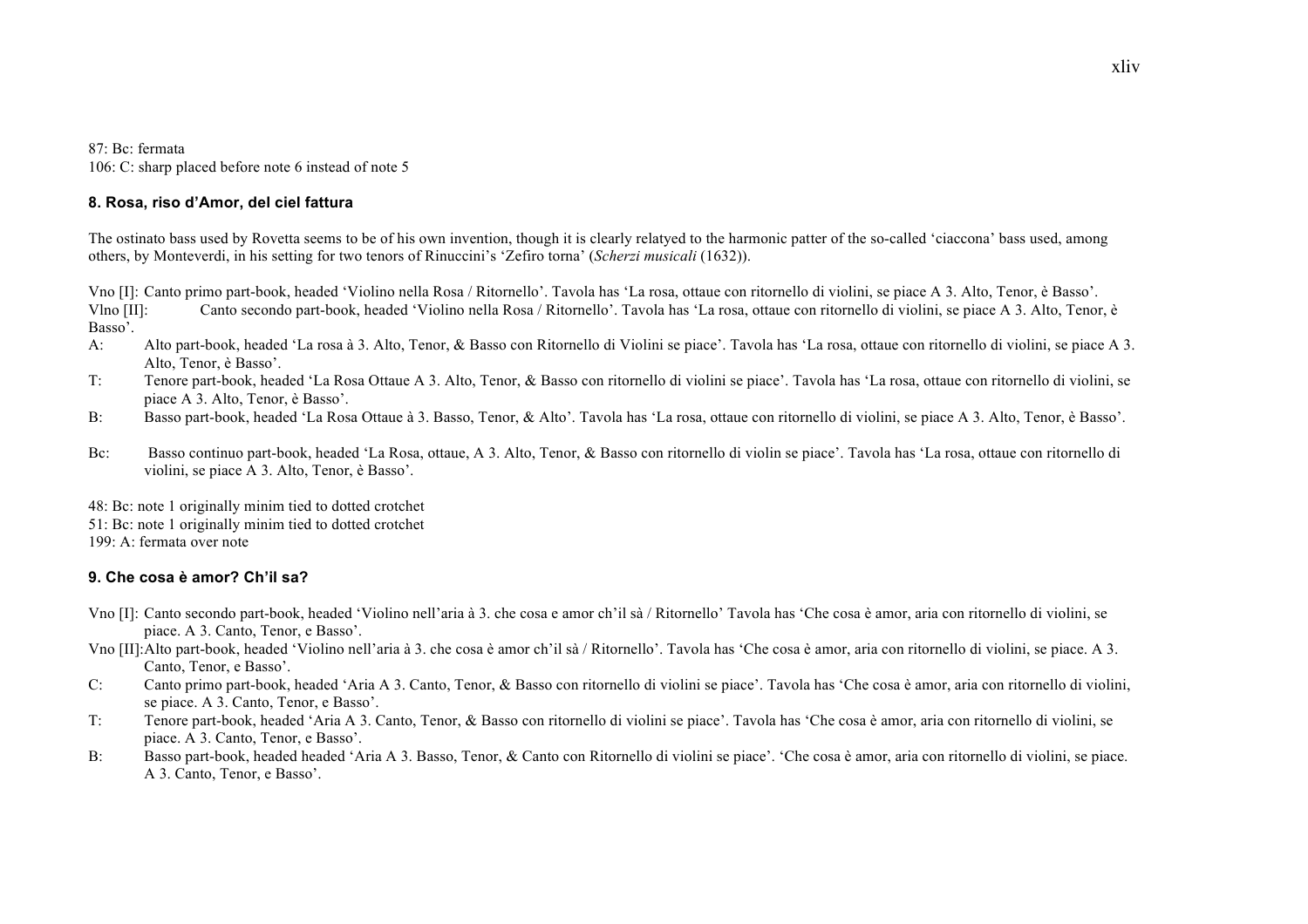- Bc: Basso continuo part-book, headed Aria A 3. Canto, Tenor, & Basso con ritornello di violini se piace'. 'Che cosa è amor, aria con ritornello di violini, se piace. A 3. Canto, Tenor, e Basso'.
- 9: Bc: originally minim tied to minim
- 39: Bc: originally breve tied to semibreve
- 26: tempo marking in B and Bc part-books only
- 69: Bc: note one originally minim tied to crotchet
- 82: tempo marking is in Bc part-book only
- 95: Bc: originally breve tied to semibreve

#### **10. Tutto lieto cantai, benigno Amore**

- C I: Canto primo part-book, headed 'A 5. voci'. Tavola has "A 5. Voci,'.
- C II: Canto secondo part-book, headed 'A 5. voci,'. Tavola hasA 5. Voci,'.
- A: Alto part-book, headed 'A 5. voci'. Tavola has 'A 5. Voci,'.
- T: Tenore part-book, headed 'A 5. voci,'. Tavola has 'A 5. Voci,'.
- B: Basso part-book, headed 'A 5. voci'. Tavola has 'A 5. Voci,'.
- Bc: Basso continuo part-book, headed 'A 5. voci,'. Tavola has 'A 5. Voci,'.
- 10: Bc: note 1 preceded by quadratum
- 13 Bc: note 2 preceded by quadratum
- 20; Bc: originally crotchet tied to crotchet tied to minim
- 26: Bc: note opriginally b
- 39: Bc: note 4 originallycrotchet tied to crotchet
- 40: Bc: note 1 figured 6
- 49: Bc: handwritten flat
- 54: B and Bc: note 1 preceded by quadratum
- 61: Bc: originally breve tied to semibreve
- 71: Bc: originally breve tied to semibreve
- 77: Bc: note 3 originally crotchet tied to crotchet
- 80: CI: notes 7 and 8 slurred together
- 79: Bc: note 1 originally crotchet tied to crotchet
- 81: Bc: note 2 preceded by quadratum
- 89: Bc: C4 clef precedes note 3
- 93: Bc: F4 precedes note 2
- 94: A: note 4 originally  $f<sup>1</sup>$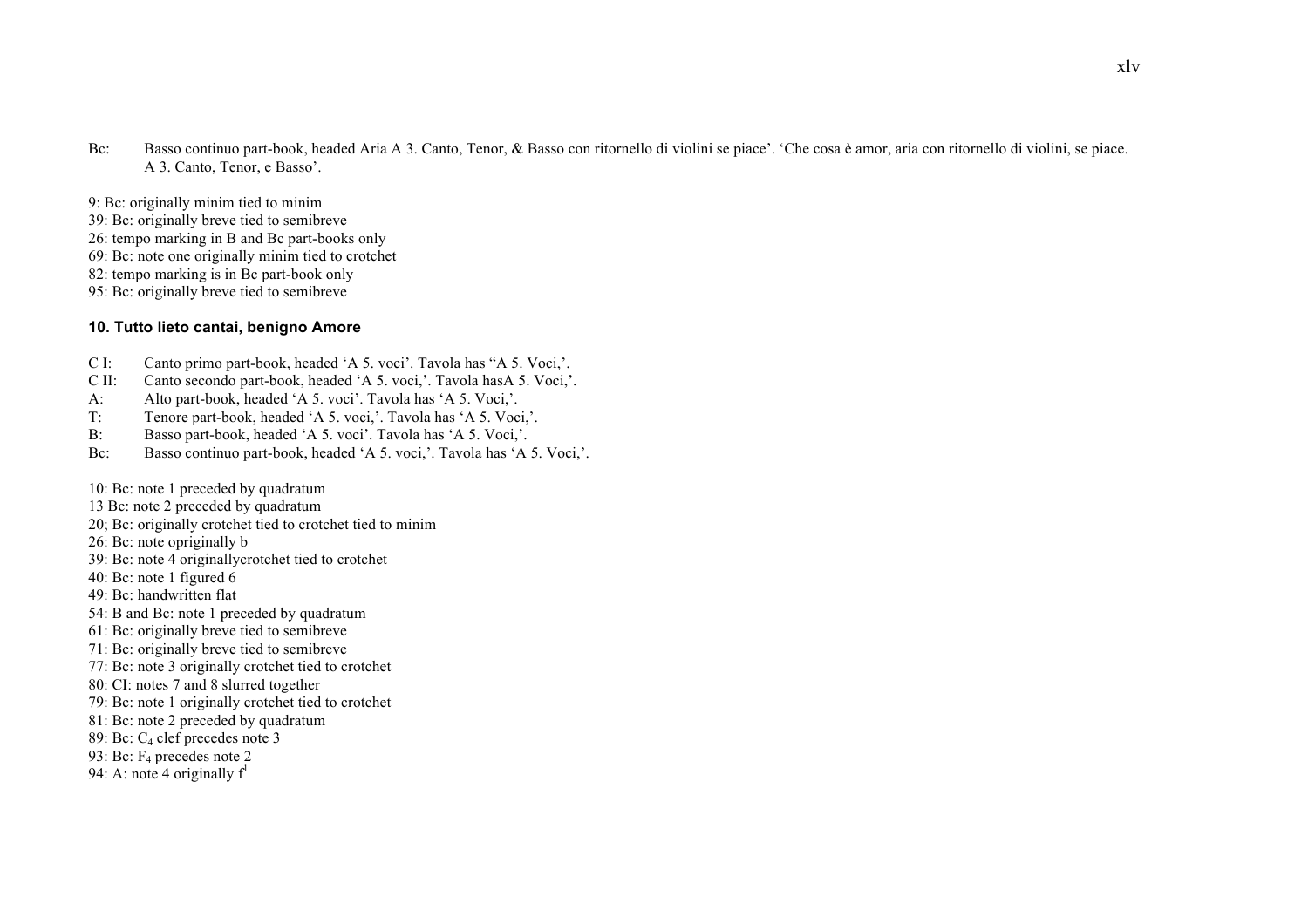97: Bc: C<sub>4</sub> clef precedes note 1 99: Bc: F4 precedes note 2 108: Bc: C4 clef precedes note 2 110: Bc: F4 precedes note 1 113: B: no *p d* 122: Bc:  $C_4$  clef precedes note 2 126: T nd Bc: no *p a* 132: B and Bc: note 1 preceded by quadratum 136: A: no *p d*

### **11. Venga dal ciel migliore**

Vno [I]: Canto secondo part-book, headed 'A 5.voci & due violini'. Tavola as for C II.

Vno [II]:Alto part-book, headed 'A 5.voci,& due Violini'. Tavola as for A.

C I: Canto primo part-book, headed 'A 5. voci, & due violini.' Tavola has 'A 5. vocì,& due violini'.

C II: Canto secondo part-book, headed 'A 5. voci, & due Violini'. Tavola has 'A 5. vocì,& due violini'.

A: Alto part-book, headed 'A 5. voci,& due Violini'. Tavola has 'A 5. vocì,& due violini'.

T: Tenore part-book, headed 'A 5. voci,& due Violini'. Tavola has 'A 5. vocì,& due violini'.

B: Basso part-book, headed 'A 5. voci,& due Violini'. Tavola has 'A 5. vocì,& due violini'.

Bc: Basso continuo part-book, headed 'A 5. voci,& due violini'. Tavola has 'A 5. vocì,& due violini'.

1: Bc: tempo marking 'adaggio' in this part only

9: Bc: fermata

19: Bc: fermata

20: Bc: note 1 preceded by  $C_4$  clef

24: Bc: note 1 preceded by  $F_4$  clef

32: Bc: note 1 preceded by  $C_4$  clef

37: Bc: note 1 preceded by  $F_4$  clef

46: Bc: fermata

53: CI: note 1 preceded by sharp

59: A: note 1 originally f'

71: Vno I: fermata

71: Bc: fermata

76: Bc: originally breve tied to semibreve

77: Bc: originally breve tied to semibreve

80: Bc: originally breve tied to semibreve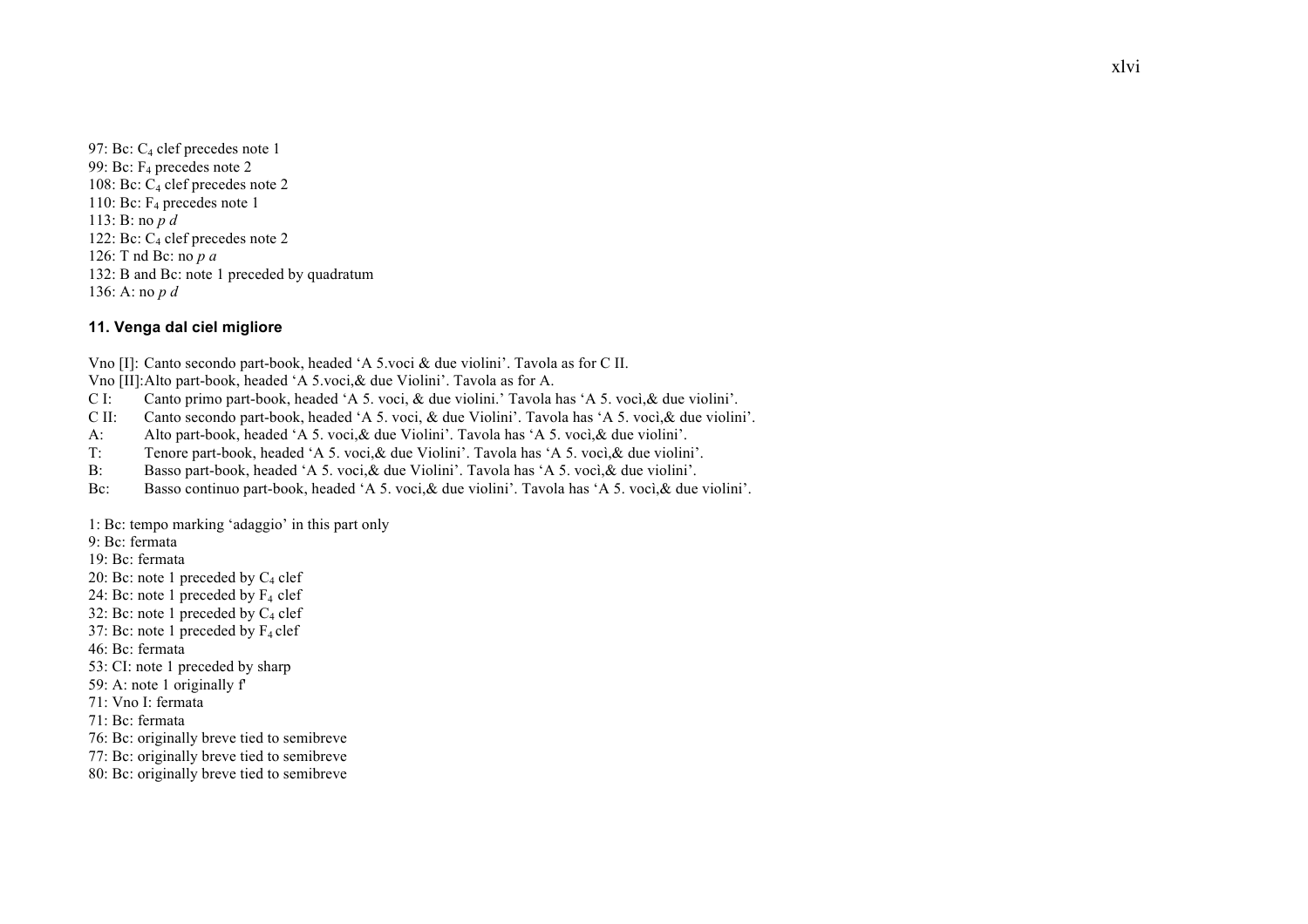84: Bc: originally breve tied to semibreve; note 1 preceded by  $C_4$  clef 85: Bc: originally breve tied to semibreve 87: Bc: originally breve tied to semibreve 92: Bc: note 2 preceded by clef  $F_4$  clef 95: Bc: originally breve tied to semibreve 97:CII: notes 2 -3 originally b' flat – a' 109: Bc: originally breve tied to semibreve 112: CI, T, Bc: no *p d*  113: Vno I: no *p a*; fermata 113: CI, C II, A, T, Bc: no *p a* 76: Bc: originally breve tied to semibreve 77: Bc: originally breve tied to semibreve 80: Bc: originally breve tied to semibreve 84: Bc: originally breve tied to semibreve; note 1 preceded by  $C_4$  clef 85: Bc: originally breve tied to semibreve 87: Bc: originally breve tied to semibreve 92: Bc: note 2 preceded by clef  $F_4$  clef 95: Bc: originally breve tied to semibreve 109: Bc: originally breve tied to semibreve 129: Bc: originally breve tied to semibreve 131: A: syllable 'ra' underlaid beneath note 2 132: Bc: originally breve tied to semibreve 137: Bc: note 1 preceded by  $C_4$  clef 139: Bc: originally breve tied to semibreve 144: Bc: note 2 preceded by clef  $F_4$  clef 151: Bc: originally breve tied to semibreve 152: CI, Bc: no *p a* 154: Bc: rest preceded by C <sup>4</sup> clef 156: Bc: rest preceded by  $F_4$  clef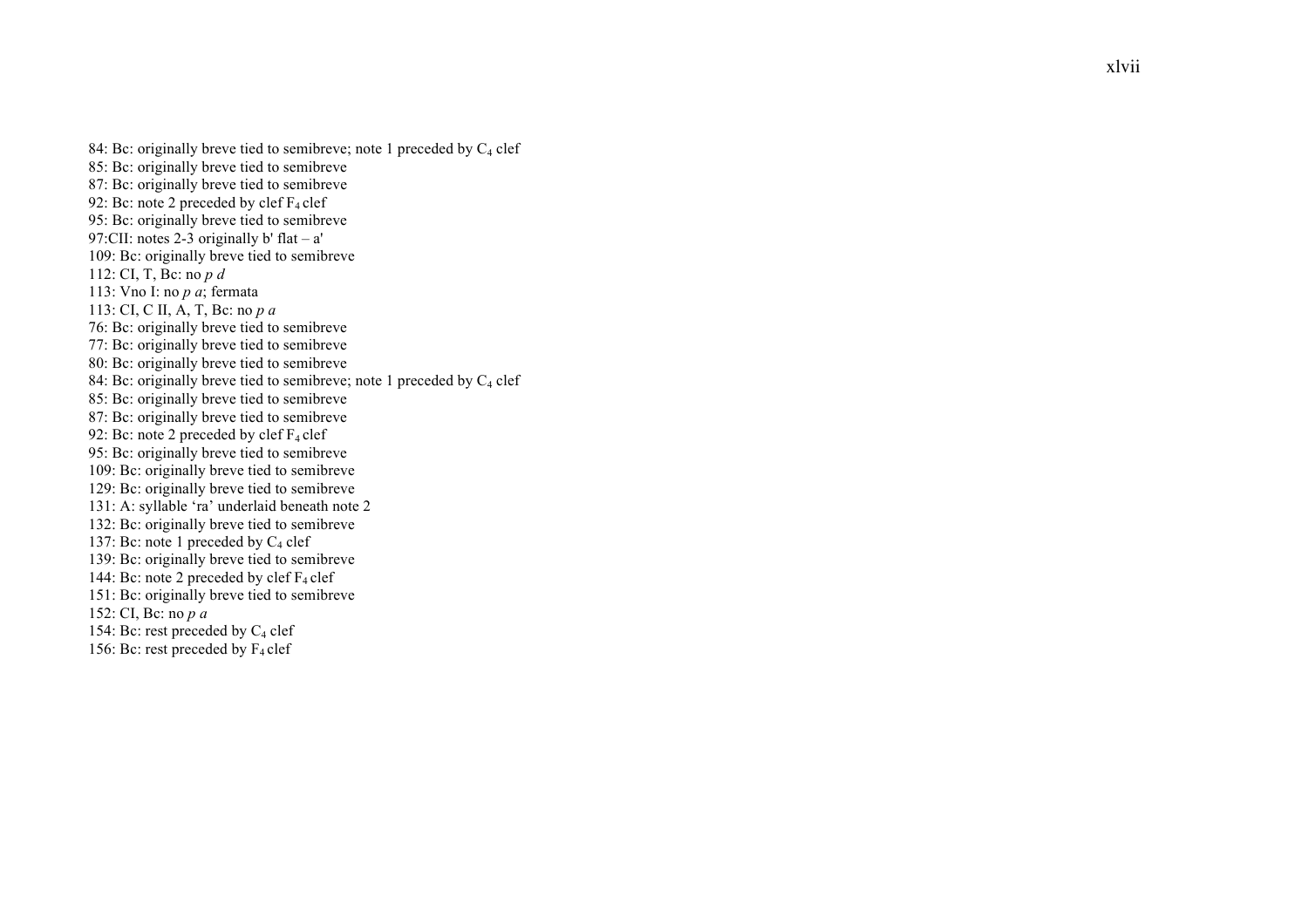#### **12. A che bramar, a che aventar i dardi?**

Vno [I]: Canto primo part-book, headed 'A 6. voci & due violini'. Tavola as for C I.

Vno [II]:Canto secondo part-book, headed 'A 6,Voci & due Violini'. Tavola as for C II.

C I: Canto primo part-book, headed 'A. 6. voci,& due violini'.Tavola has 'A 6. voci,& due violini'.

C II: Canto secondo part-book, headed 'A 6 voci,& due violini'. Tavola has 'A 6. voci,& due violini'.

A: Alto part-book, headed 'A 6. Voci & due Violini'. Tavola has 'A 6. voci,& due violini'.

T [I]: Tenore part-book, headed 'A 6. voci,& due Violini'. Tavola has 'A 6. voc:,& due violini'.

T [II]: Alto part-book, headed 'A 6. voci & due Violini'. Tavola as for A.

B: Basso part-book, headed 'A 6. voci,& due Violini'. Tavola has 'A 6. voci,& due violini'.

Bc: Basso continuo part-book, headed 'A 6. voci & due violini'. Tavola has 'A 6. voci,& due violini'.

1: Bc: designation 'Sinf.' in this part only

11: Vno [I], Vno [II]: fermata

11: Bc: fermata over notes 1 and 3

17: T [I]: note 1 originally crotchet tied to quaver

38: Bc: note 1 preceded by  $C_3$  clef

41: Bc: note 1 preceded by  $F_4$  clef

48: Bc: fermata

49: Bc: rest preceded by  $C_4$  clef

58: Bc: note 1 preceded by  $F_4$  clef

59: Vno [II]: rest preceded by  $C_1$  clef

60: T [I]: note 1 originally crotchet tied to quaver

66: Bc: note 1 preceded by  $C_4$  clef

68: Vno [II]: first rest preceded by  $G_2$  clef

71: Bc: note 4 preceded by  $F_4$  clef

89: T [II]: note 4 originally  $c<sup>1</sup>$ 

95: Bc: rest preceded by  $C_3$  clef

97: Bc: rest preceded by  $F_4$  clef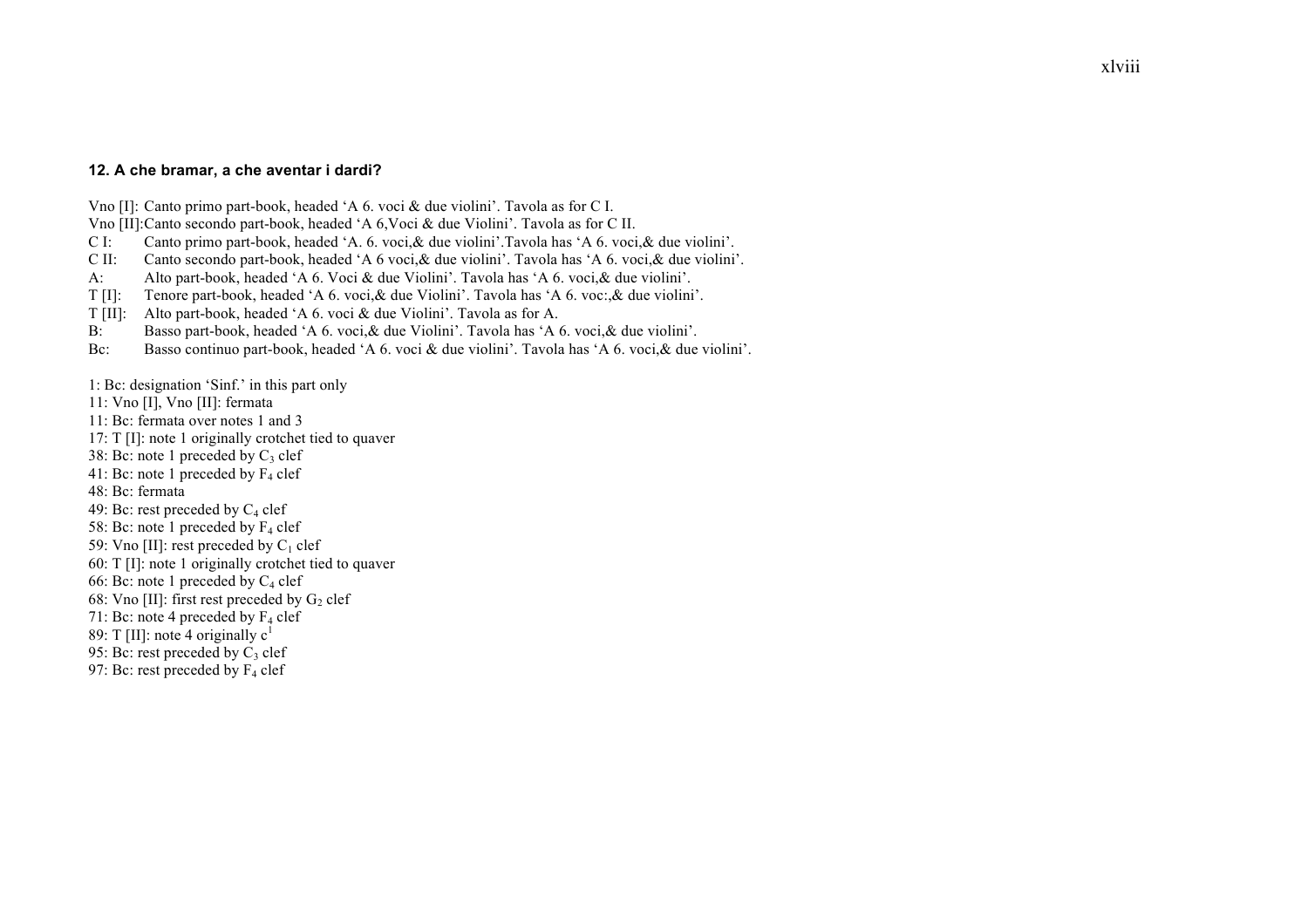#### **13. Io torno, amati lumi, al caro oggetto**

Vno [I]: Canto primo part-book, headed 'A 8. voci,& due violini'. Tavola as for C I.

- C 1: Canto primo part-book, headed 'A 8. Voci & due Violini CANTO Primo'. Tavola has 'A 8. voci,& due violini'
- A 1: Alto part-book, headed 'A 8. voci,& due Violini ALTO Primo'. Tavola has 'A 8. voci,& due violini'.
- T 1: Tenore part-book, headed 'A 8, voci,& due violini TENOR Primo'. Tavola has 'A 8. voci,& due violini'.
- B 1: Basso part-book, headed 'A 8. voci,& due violini BASSO Primo. Tavola has has 'A 8. voci,& due violini'.

Vno II: Canto secondo part-book, headed 'A 8 Voci & due Violini Violino Secondo'. Tavola as for C II.

- C II: Canto secondo part-book, headed 'A 8. voci & due Violini CANTO Secondo'. Tavola has 'A 8. voci,& due violini'.
- A II: Basso part-book, headed 'A 8. voci,& due violini ALTO Secondo'. Tavola as for B I.
- T II: Alto part-book, headed 'A 8. voci & due Vilini [sic] TENOR Secondo'. Tavola as for A I.
- B II: Tenore part-book, headed 'A 8. voci,& due violini BASSO Secondo'. Tavola as for T I.

Bc: Basso continuo part-book headed 'A 8. voci & due violini'. Tavola has 'A 8. voci,& due violini'.

3: Vno [I]: note 2 omitted 3: Vno [I], Bc: fermata over note 3 6: Bc: fermata over note 3 10: Vno [I], Vlno II, Bc: fermata 16: Bc: fermata 20: B I: last note f natural 30:Vno [I]: note 2 originally b' 35 : Bc: fermata 50: all parts: no *p a* 50: Bc: fermata 54: Bc: originally breve tied to semibreve 62: T [I]: no *p a* 117: Vno [I], Vno II, A I, T II, Bc: fermata 124: Vno [I], Vno [II]: fermata 131: Bc: originally minim tied to minim, both preceded by sharp sign 138: Bc: fermata 143: Bc: originally breve tied to semibreve 167-169: Bc: originally breves tied to semibreves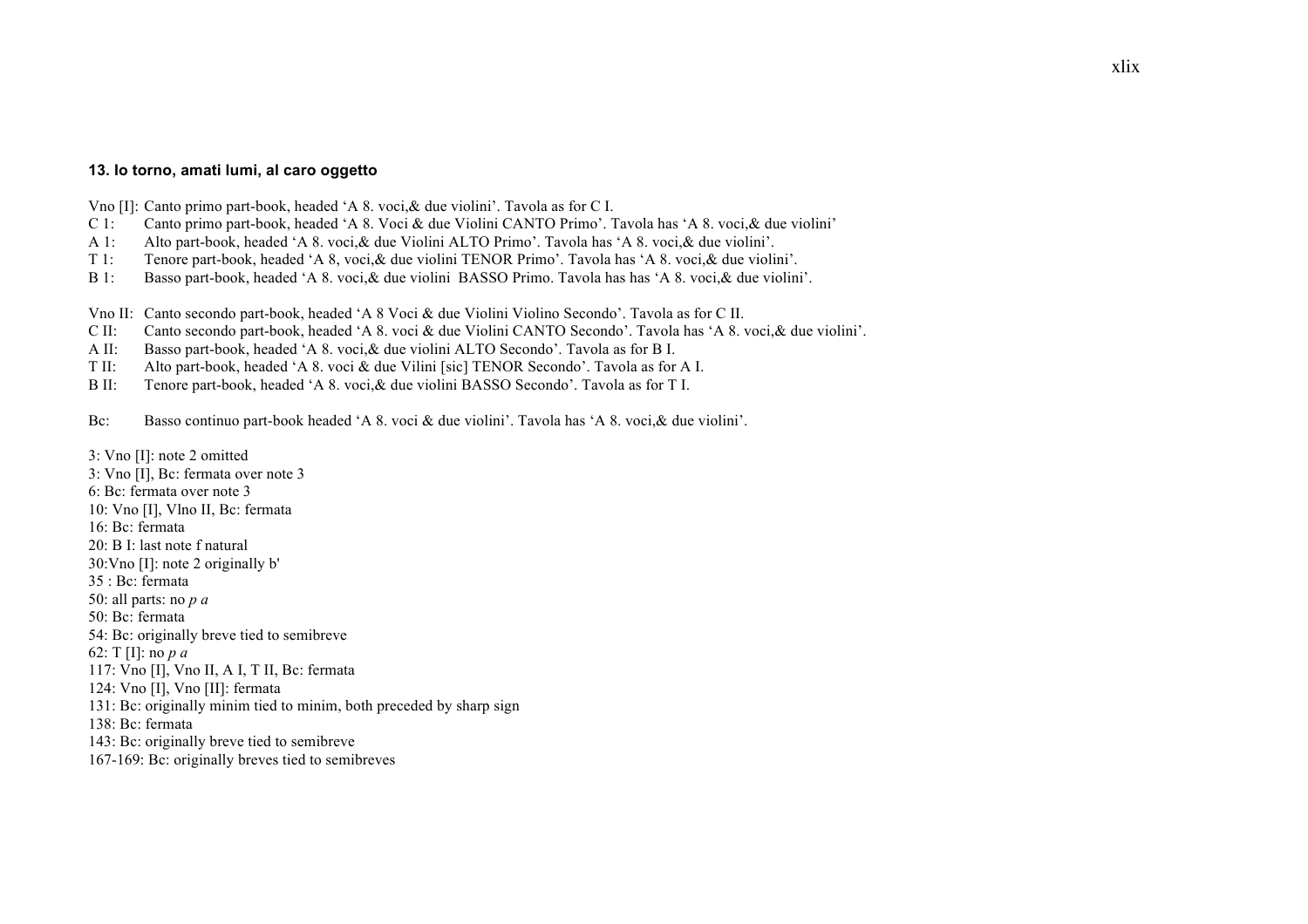173: Bc: fermata 185: Bc: no *p a* 190: Bc: fermata 191: CII: signature 3/1 missing 214: A I: rest and note reversed 219: Vno II: rest omitted

### **14. Spieghi i contenti suoi**

Unless otherwise stated the readings in the edition are from the version of the cantata printed in score in the Basso continuo part-book. Passages in C are barred fairly consistently in units of two minims, those in 3/2 in units of six minims. For this reason the original barlines are not shown as in Nos. 1-13.

- C I: Canto primo part-book, headed 'Cantata di 4. voci due Canti,Tenor;& Basso. Tavola has 'Cantata A 4. voci,due Canti, Tenor,& Basso'.
- C II: Canto secondo part-book, headed 'Cantata di 4. voci due Canti, Tenor;& Basso'. Tavola has 'Cantata A 4. voci,due Canti, Tenor,& Basso'.
- T: Tenore part-book, headed 'Cantata di 4. voci due Canti, Tenor;& Basso. Tavola has 'Cantata A 4. voci,due Canti, Tenor,& Basso'.

B:

Bc: score, headed 'Cantada di 4. voci due Canti Tenor,& Basso'. Tavola has 'Cantata A 4. vocidue Canti, Tenor,& Basso'.

1: Bc: note 1 originally minim tied to crotchet

- 4: Bc: originally minim tied to minim
- 8: Bc: note 1 originally minim tied to crotchet
- 12: Bc: originally minim tied to minim
- 21: Bc: originally semibreve tied to minim
- 23: Bc: originally semibreve tied to minim
- 25: Bc: originally semibreve tied to minim
- 27: Bc: originally semibreve tied to minim
- 36: Bc: originally semibreve tied to minim
- 48: Bc: originally minim tied to minim
- 56: Bc: originally minim tied to minim
- 59: B: text 'caro ad Amor' is from B part-book; Bc has 'caro d'Amor'
- 61: B: note 1 originally minim tied to crotchet

67: B: fermata

71: B: trillo on note 8 is in Basso part-book only

74: B: fermata

- 75: Bc: note 2 originally two tied minims
- 86: Bc: originally semibreve tied to minim